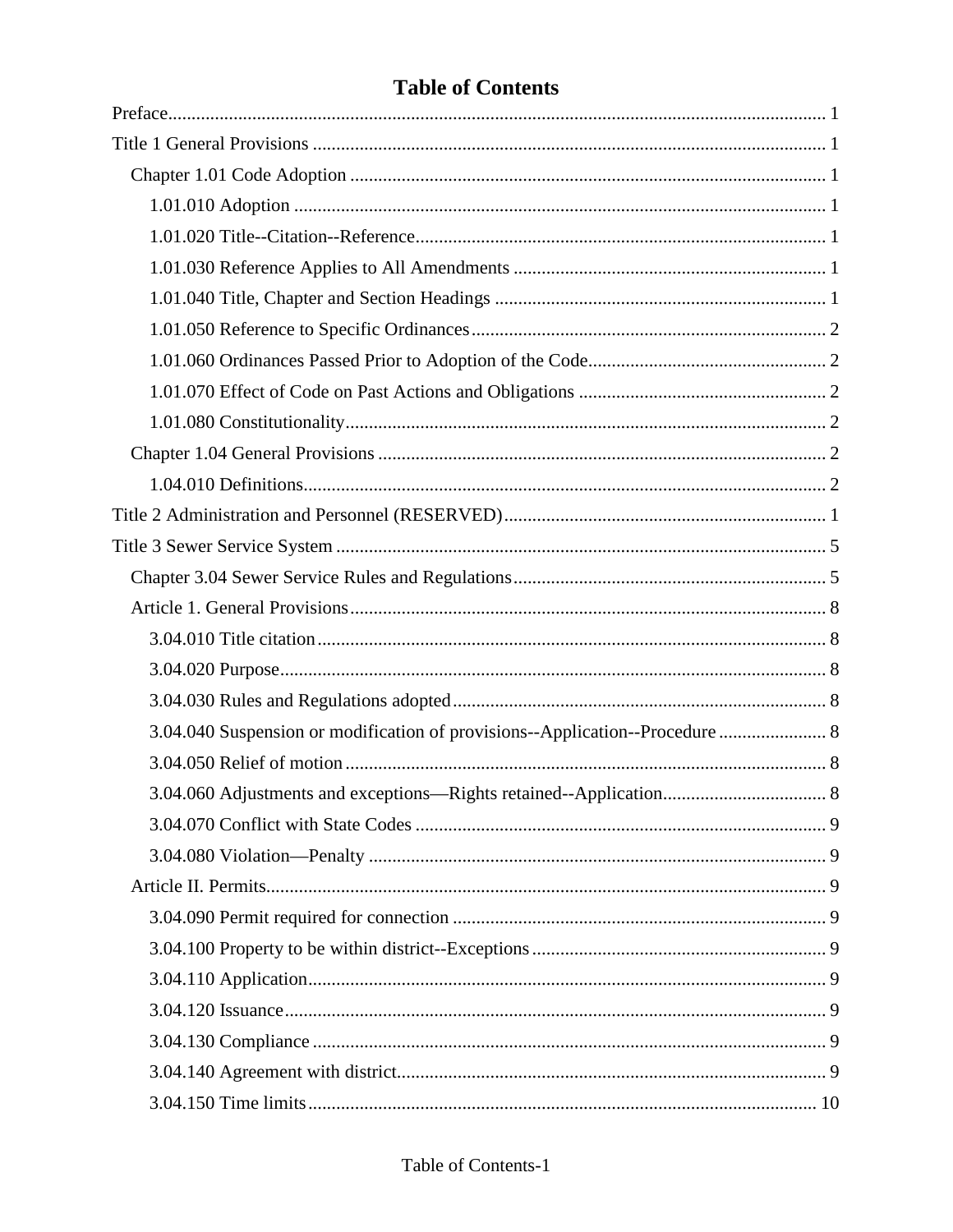|                                                                                    | . 13 |
|------------------------------------------------------------------------------------|------|
|                                                                                    |      |
|                                                                                    |      |
|                                                                                    |      |
|                                                                                    |      |
|                                                                                    |      |
|                                                                                    |      |
|                                                                                    |      |
|                                                                                    |      |
|                                                                                    |      |
| 3.04.460 Conflicting provisions—Watsonville plant requirements applicable when  17 |      |
|                                                                                    |      |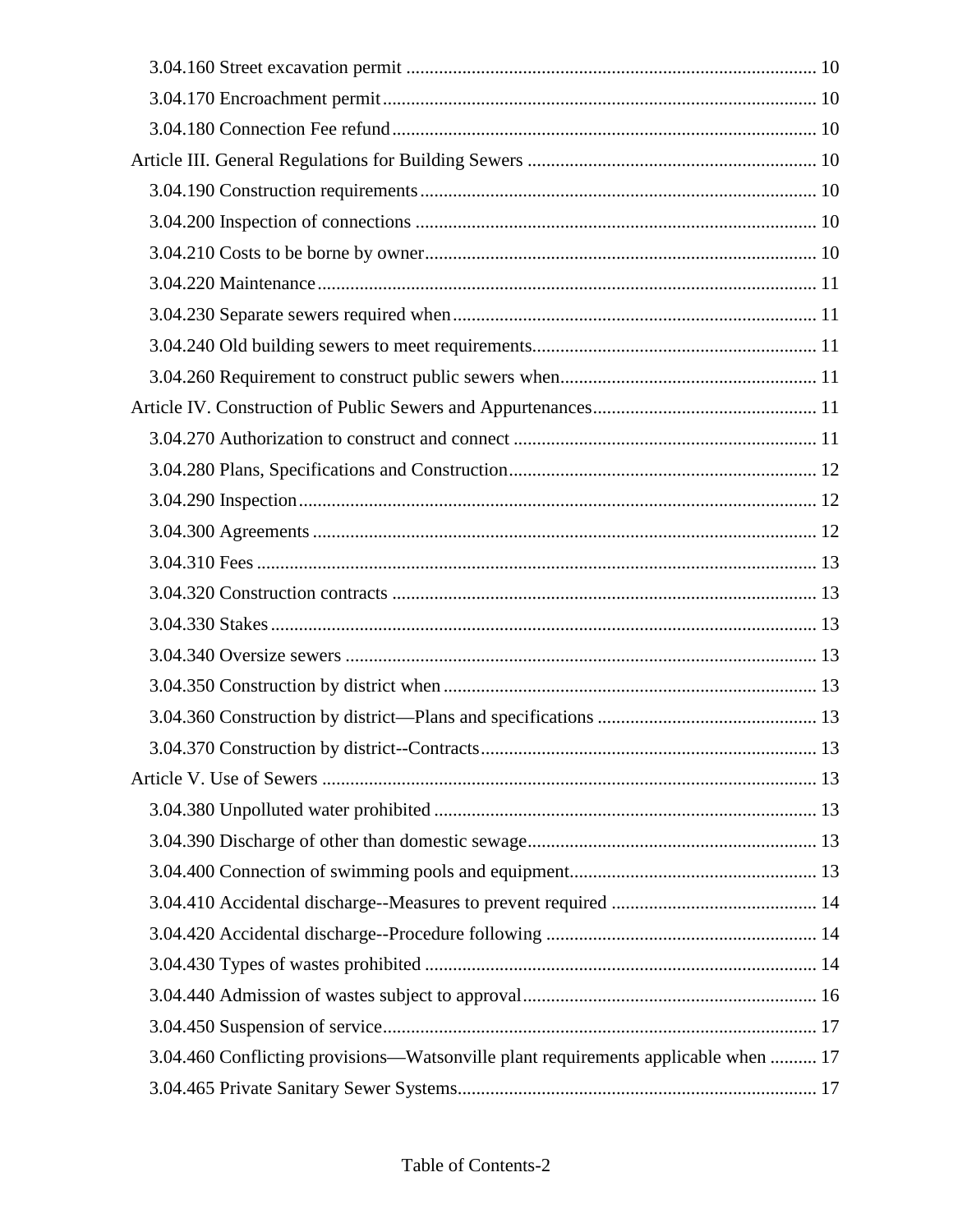| 3.04.466 3.04.466 Private Sanitary Sewer Collection Systems Maintenance  19        |  |
|------------------------------------------------------------------------------------|--|
|                                                                                    |  |
|                                                                                    |  |
|                                                                                    |  |
| 3.04.480 Preliminary treatment facilities—Approval for construction—Maintenance 21 |  |
|                                                                                    |  |
|                                                                                    |  |
|                                                                                    |  |
|                                                                                    |  |
|                                                                                    |  |
|                                                                                    |  |
|                                                                                    |  |
|                                                                                    |  |
|                                                                                    |  |
|                                                                                    |  |
|                                                                                    |  |
|                                                                                    |  |
|                                                                                    |  |
|                                                                                    |  |
|                                                                                    |  |
|                                                                                    |  |
|                                                                                    |  |
|                                                                                    |  |
|                                                                                    |  |
|                                                                                    |  |
|                                                                                    |  |
|                                                                                    |  |
|                                                                                    |  |
|                                                                                    |  |
|                                                                                    |  |
|                                                                                    |  |
|                                                                                    |  |
|                                                                                    |  |
|                                                                                    |  |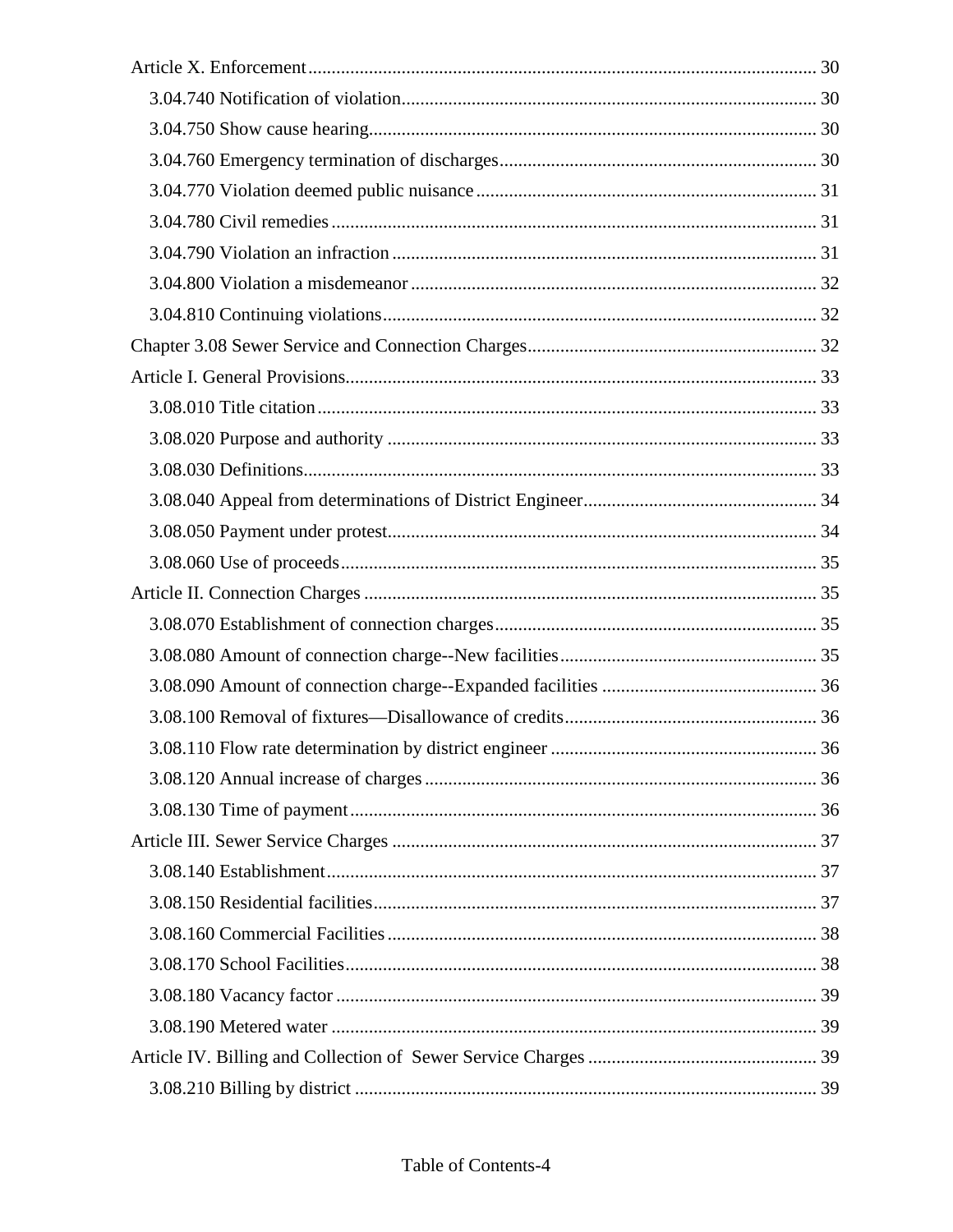| Article V. Penalties and Remedies for Nonpayment and Delinquency of Sewer Service and |
|---------------------------------------------------------------------------------------|
|                                                                                       |
|                                                                                       |
|                                                                                       |
| 3.08.280 Habitation after disconnection to constitute public nuisance—Abatement 42    |
|                                                                                       |
|                                                                                       |
|                                                                                       |
|                                                                                       |
|                                                                                       |
|                                                                                       |
|                                                                                       |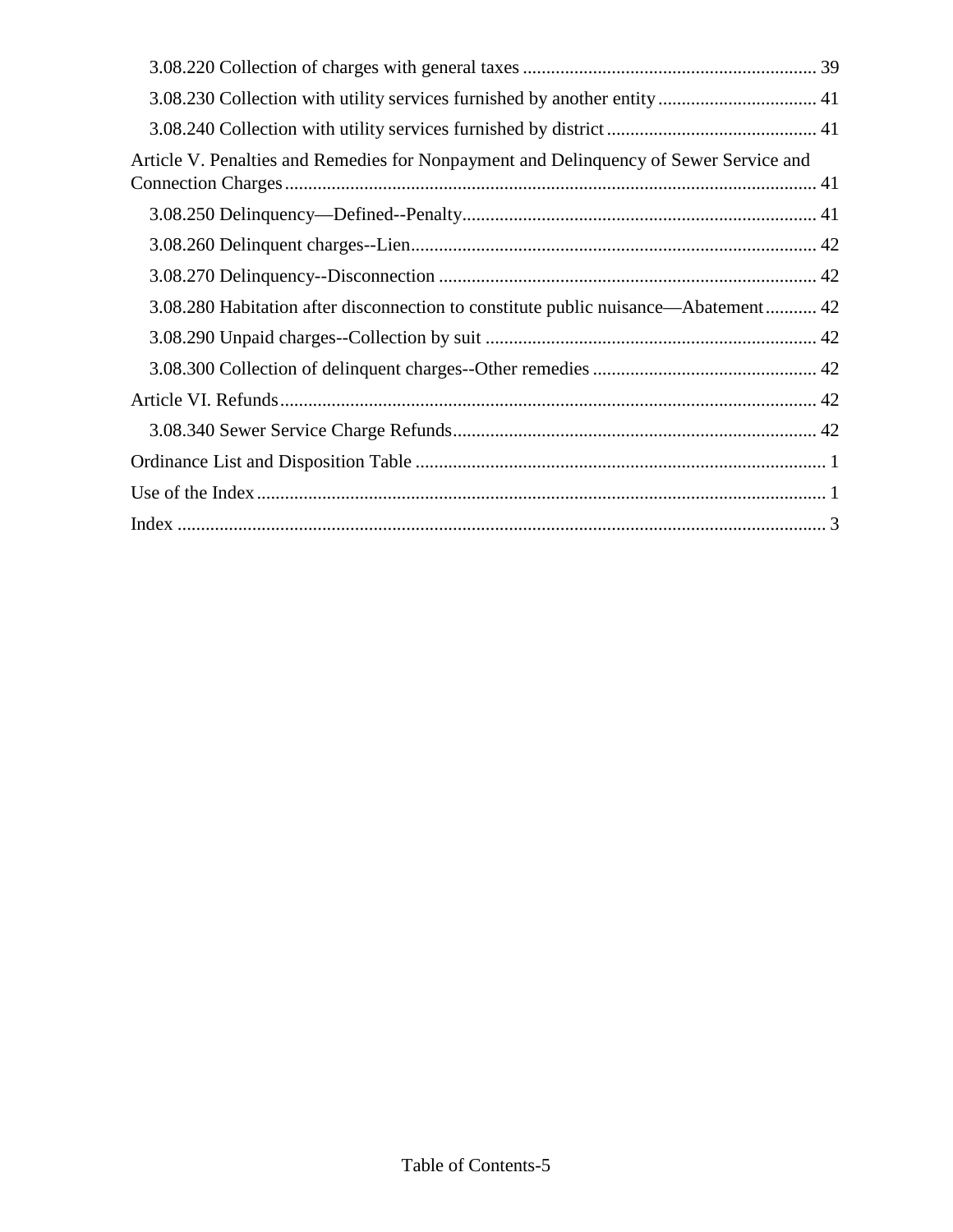# FREEDOM COUNTY SANITATION DISTRICT CODE

A Codification of the General Ordinances of the Freedom County Sanitation District of Santa Cruz County, California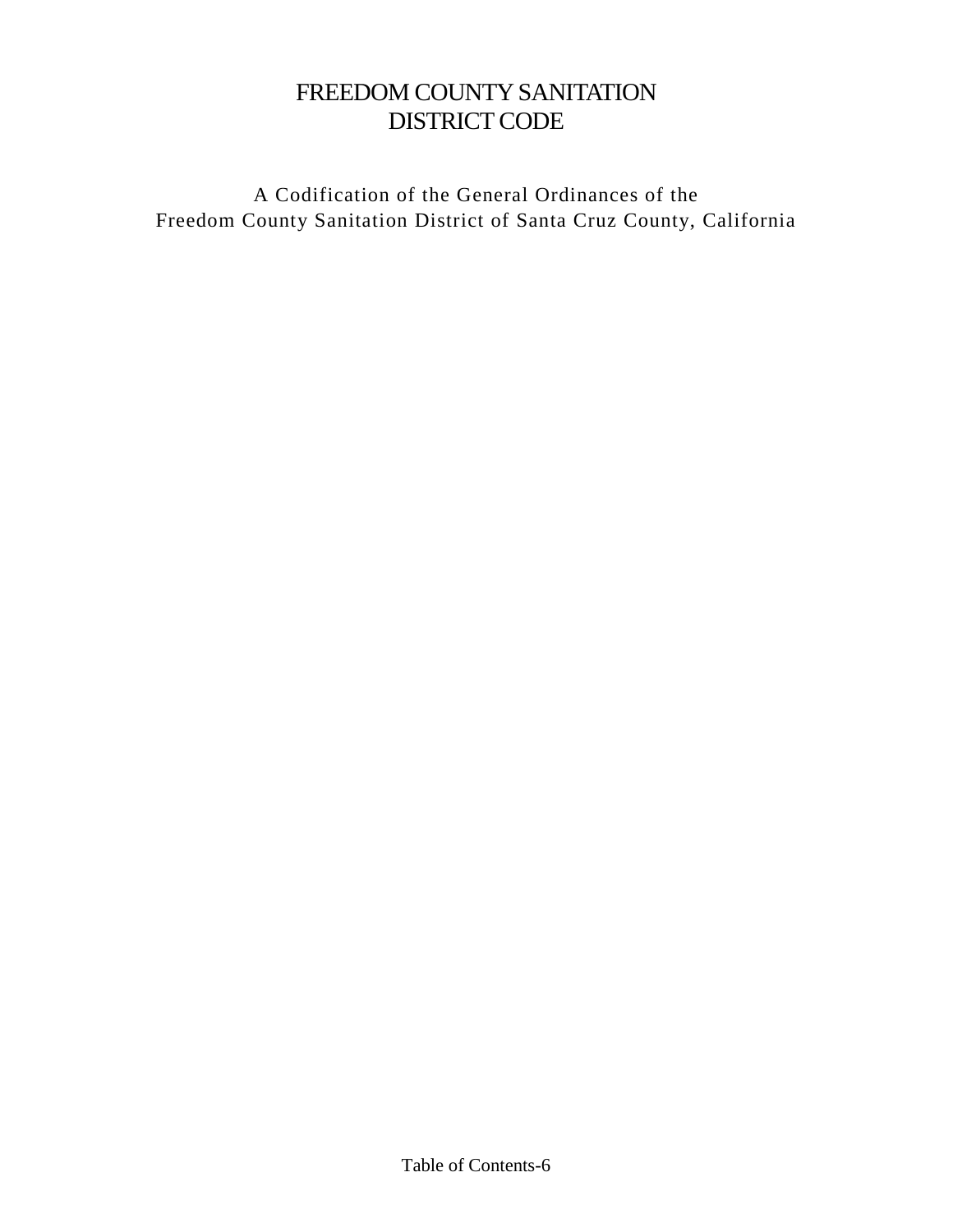# **Preface**

<span id="page-6-0"></span>The Freedom County Sanitation District Code is a codification of the general and permanent ordinances of the Freedom County Sanitation District.

The code is organized by subject matter under an expandable three-factor decimal numbering system which is designed to facilitate supplementation without disturbing the numbering of existing provisions. Each section number designates, in sequence, the numbers of the title, chapter, and section. Thus, Section 3.08.040 is Section .040, located in Chapter 3.08 of Title 3. In most instances, sections are numbered by tens (.010, .020, .030, etc.), leaving nine vacant positions between original sections to accommodate future provisions. Similarly, chapters and titles are numbered to provide for internal expansion.

In parentheses following each section is a legislative history identifying the specific sources for the provisions of that section. This legislative history is complemented by an ordinance disposition table, following the text of the code, listing by number all ordinances, their subjects, and where they appear in the codification.

A subject-matter index, with complete cross-referencing, locates specific code provisions by individual section numbers.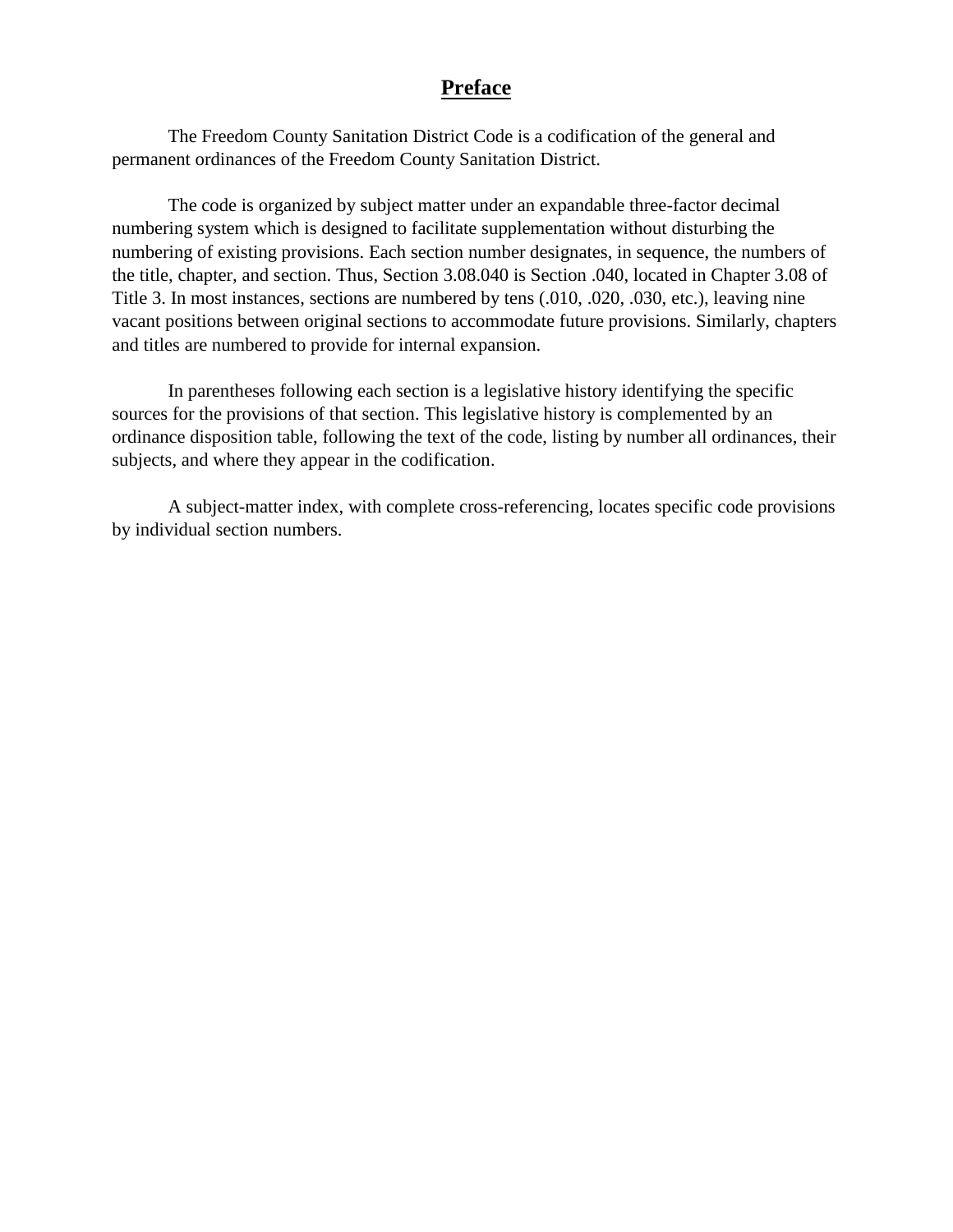# **Title 1 General Provisions**

<span id="page-7-0"></span>Chapters:

| 1.01 | Code Adoption             |
|------|---------------------------|
| 1.04 | <b>General Provisions</b> |

#### **Chapter 1.01 Code Adoption**

#### <span id="page-7-1"></span>Sections:

|          | 1.01.010 Adoption.                                       |
|----------|----------------------------------------------------------|
| 1.01.020 | Title--Citation--Reference.                              |
| 1.01.030 | Reference applies to all amendments.                     |
| 1.01.040 | Title, chapter and section headings.                     |
| 1.01.050 | Reference to specific ordinances.                        |
| 1.01.060 | Ordinances passed prior to adoption.                     |
|          | 1.01.070 Effect of code on past actions and obligations. |
|          | 1.01.080 Constitutionality.                              |

<span id="page-7-2"></span>1.01.010 Adoption. There is hereby adopted the "Freedom County Sanitation District Code", as compiled, edited and published by Book Publishing Company, Seattle, WA. (Ord. F-2 §1, 1994)

<span id="page-7-3"></span>1.01.020 Title--Citation--Reference. This code shall be known as the "Freedom County Sanitation District Code" and it shall be sufficient to refer to said code as the "Freedom County Sanitation District Code" in any prosecution for the violation of any provision thereof or in any proceeding at law or equity. It shall be sufficient to designate any ordinance adding to, amending, correcting or repealing all or any part or portion thereof as an addition to, amendment to, correction or repeal of the "Freedom County Sanitation District Code". Further reference may be had to the titles, chapters, sections and subsections of the "Freedom County Sanitation District Code" and such references shall apply to that numbered title, chapter, section or subsection as it appears in the code. (Ord. F-2 §2, 1994)

<span id="page-7-4"></span>1.01.030 Reference Applies to All Amendments. Whenever a reference is made to this code as the "Freedom County Sanitation District Code" or to any portion thereof, or to any ordinance of the Freedom County Sanitation District, codified herein, the reference shall apply to all amendments, corrections and additions heretofore, now or hereafter made. (Ord. F-2 §3, 1994)

<span id="page-7-5"></span>1.01.040 Title, Chapter and Section Headings. Title, chapter and section headings contained herein shall not be deemed to govern, limit, modify or in any manner affect the scope, meaning or intent of the provisions of any title, chapter or section hereof. (Ord. F-2 §4, 1994)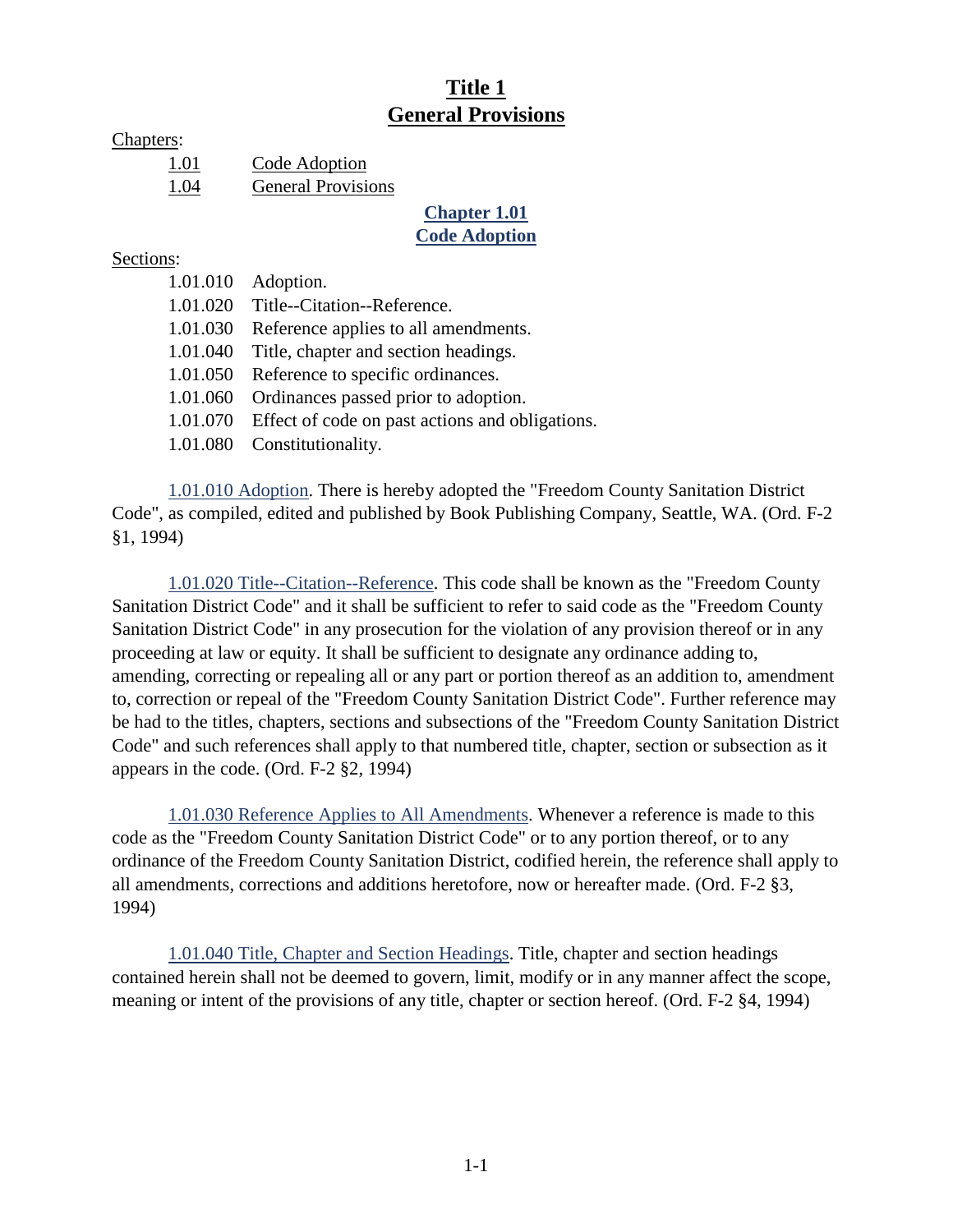<span id="page-8-0"></span>1.01.050 Reference to Specific Ordinances. The provisions of this code shall not in any manner affect matters of record which refer to, or are otherwise connected with ordinances which are therein specifically designated by number or otherwise and which are included within the code, but such reference shall be construed to apply to the corresponding provisions contained within this code. (Ord. F-2 §5, 1994)

<span id="page-8-1"></span>1.01.060 Ordinances Passed Prior to Adoption of the Code. The last ordinance included in this code prior to its adoption was Ordinance F-1. (Ord. F-2 §6, 1994)

<span id="page-8-2"></span>1.01.070 Effect of Code on Past Actions and Obligations. The adoption of this code does not affect prosecutions for ordinance violations committed prior to the effective date of this code, does not waive any fee or penalty due and unpaid on the effective date of this code, and does not affect the validity of any bond or cash deposit posted, filed or deposited pursuant to the requirements of any ordinance. (Ord. F-2 §7, 1994)

<span id="page-8-3"></span>1.01.080 Constitutionality. If any section, subsection, sentence, clause or phrase of this code is for any reason held to be invalid or unconstitutional, such decision shall not affect the validity of the remaining portions of this code. (Ord. F-2 §8, 1994)

## **Chapter 1.04 General Provisions**

<span id="page-8-4"></span>Sections:

<span id="page-8-5"></span>1.04.010 Definitions.

1.04.010 Definitions. Unless the context otherwise indicates, the words and phrases defined in this chapter shall, for the purposes of this code, have the meanings respectively ascribed to them by this chapter. For the purpose of this code, additional terms shall have the meaning indicated in the latest edition of the Uniform Plumbing Code, adopted by the International Association of Plumbing and Mechanical Officials, copies of which are on file with the district engineer. Terms not otherwise defined herein shall be as adopted in the latest edition of Standard Methods for the Examination of Water and Wastewater, published by the American Public Health Association, the American Water Works Association and the Water Pollution Control Federation.

"Act" means the Federal Water Pollution Control Act, also known as the Clean Water Act, as amended, appearing in 33 U.S.C.A §1251 et seq.

"Applicant" means the person making application for a permit for a sewer or plumbing installation and shall be the owner of premises to be served by the sewer for which a permit is requested or his authorized agent.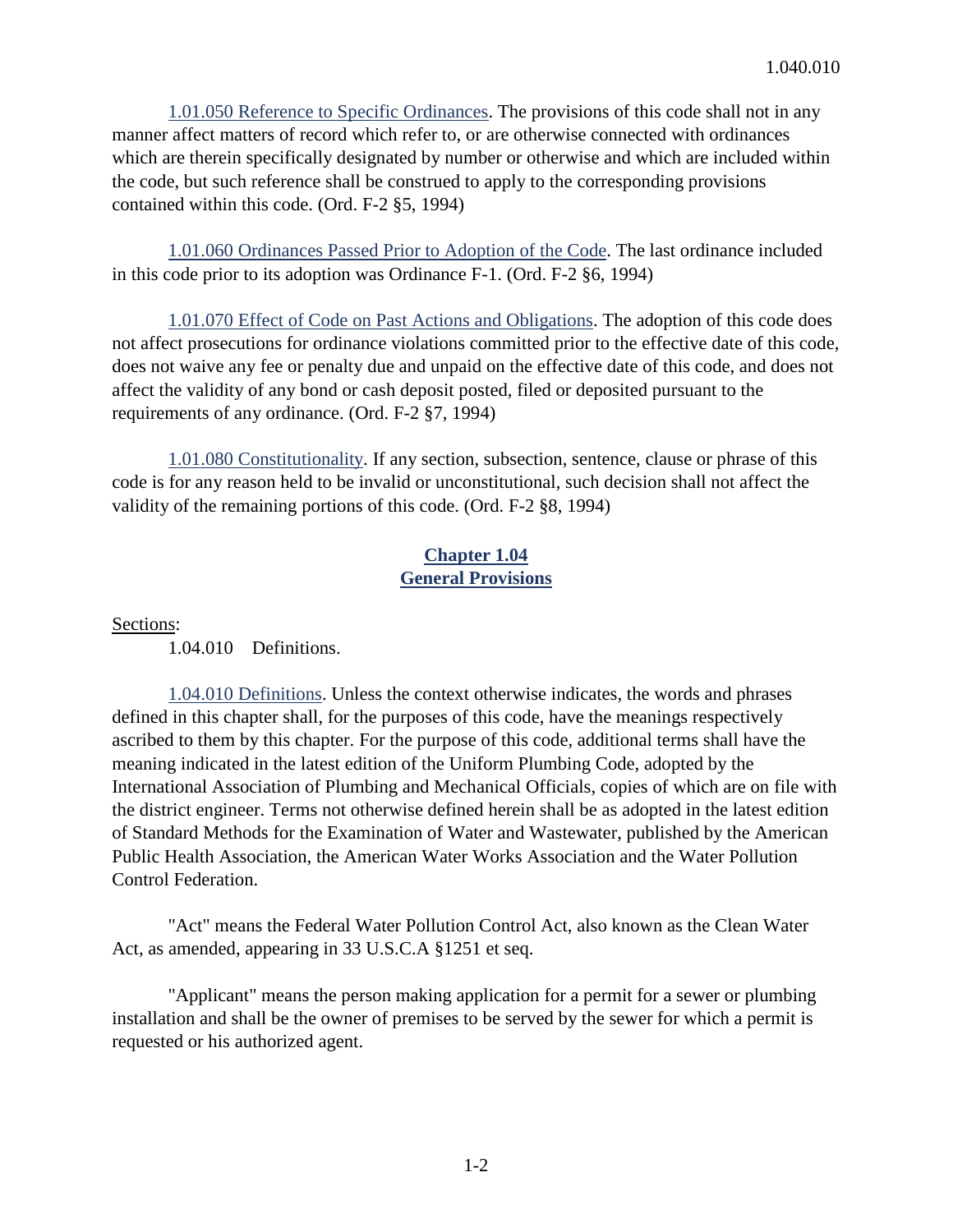"Best management practice" (BMP) shall mean either any schedules of activities, prohibitions of practices, maintenance procedures, or other management practices to prevent or reduce the pollution of the waters of the United States. BMPs also include treatment requirements, operating procedures, and practices to control plant site runoff, spillage or leaks, sludge or waste disposal, or drainage from raw material storage. BMPs also include pollution control practices designed to reduce the pollutants contained in discharges.

"Biochemical oxygen demand" or "BOD" means the quantity of oxygen utilized in the biochemical oxidation of organic matter under standard laboratory procedure in five days at twenty degrees Celsius, expressed in terms of weight and concentration (milligrams per liter).

"Board" means the Board of Directors of the Freedom County Sanitation District.

"Building" means any structure used for human habitation or a place of business, recreation, or for other purposes, containing sanitary facilities.

"Building sewer" means the total length of sewer from the main sewer to the foundation of the structure to be connected.

"City" means the city of Watsonville.

"Clean Water Act" means the Federal Water Pollution Control Act, as amended, 33 U.S.C. 1251 et seq., Stat. 816 PL 92-500. Any terms defined in the Federal Clean Water Act, and acts amendatory thereof or supplementary thereto, or defined in the regulations promulgated pursuant to said Act (as may from time to time be amended) and used in this chapter shall have the same meaning as in that statute or those regulations.

"Cooling Water" means the water discharged from any use such as air conditioning, cooling or refrigeration, during which the only pollutant added to the water, is heat.

"Commercial User" means any commercial business not in an industrial classification.

"Compatible pollutant" means BOD, suspended solids, pH, grease and oil; fecal coliform bacteria, and such additional pollutants as are now, or may be in the future, specified and controlled in county/city's NPDES permit for its wastewater treatment works where said works have been designed and used to reduce or remove such pollutants.

"Connector" means any owner of any premise connected to the sewer system.

"Contractor" means any person, firm, corporation, partnership, or association duly licensed by the state of California to perform the type of work to be done on sewage facilities.

"County" means the County of Santa Cruz, California.

"District" means the Freedom County Sanitation District.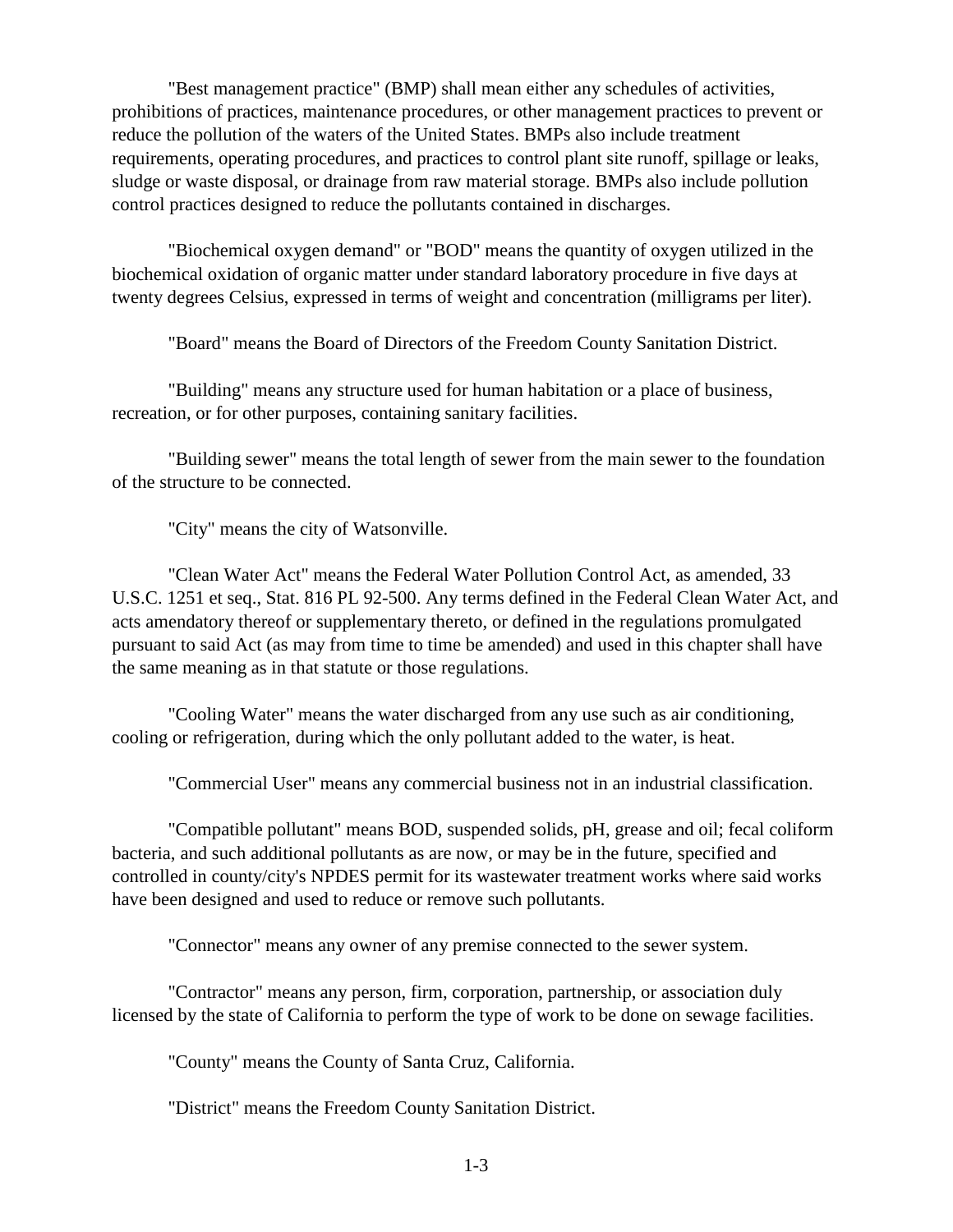"District Engineer" means the Director of the Department of Public Works of the County or any person designated by the Board.

"Domestic sewage" means a combination of liquids or water carrying human waste, laundry water, and kitchen waste from residential, business or industrial buildings.

"Domestic waste" means liquid wastes (i) from the noncommercial preparation, cooking and handling of food, or (ii) containing human excrement and similar matter from the sanitary conveniences of dwellings, commercial buildings, industrial facilities, and institutions.

"Garbage" means solid wastes from the domestic and commercial preparation, cooking and dispensing of food, and from the handling, storage and sale of food. "House sewer" means that portion of the building sewer within private property.

"Illicit Discharge" means any discharge to the County storm water sewer system not composed entirely of storm water except, discharges pursuant to a NPDES permit or those charges resulting from firefighting activities.

"Incompatible pollutant" means any pollutant which is not a "compatible pollutant" as defined in this section.

"Indirect Discharge" means introduction of pollutants into a POTW from any nondomestic source regulated under section 307(b), (c), or (d) of the Act. "Industrial user" means a source of indirect discharge.

"Industrial wastewater" means wastewater from any source including an industrial plant or facility which introduces toxic pollutants, as defined in 40 CFR' 233.1(w), into publicly owned treatment works.

"Interference" means a discharge which, alone or in conjunction with a discharge or discharges from other sources, both:

- 1. Inhibits or disrupts the POTW, its treatment processes or operations, or its sludge processes, use or disposal; and
- 2. Therefore, is a cause of violation of any requirement of PO'TVV's NPDES permit (including an increase in the magnitude or duration of a violation) or the prevention of sewage sludge use or disposal in compliance with the following statutory provisions and regulations or permits issued thereunder:
	- A. Section 405 of the Clean Water Act.
	- B. The Solid Waste Disposal Act (SWDA) including Title II, more commonly referred to as the Resource Conservation Recovery Act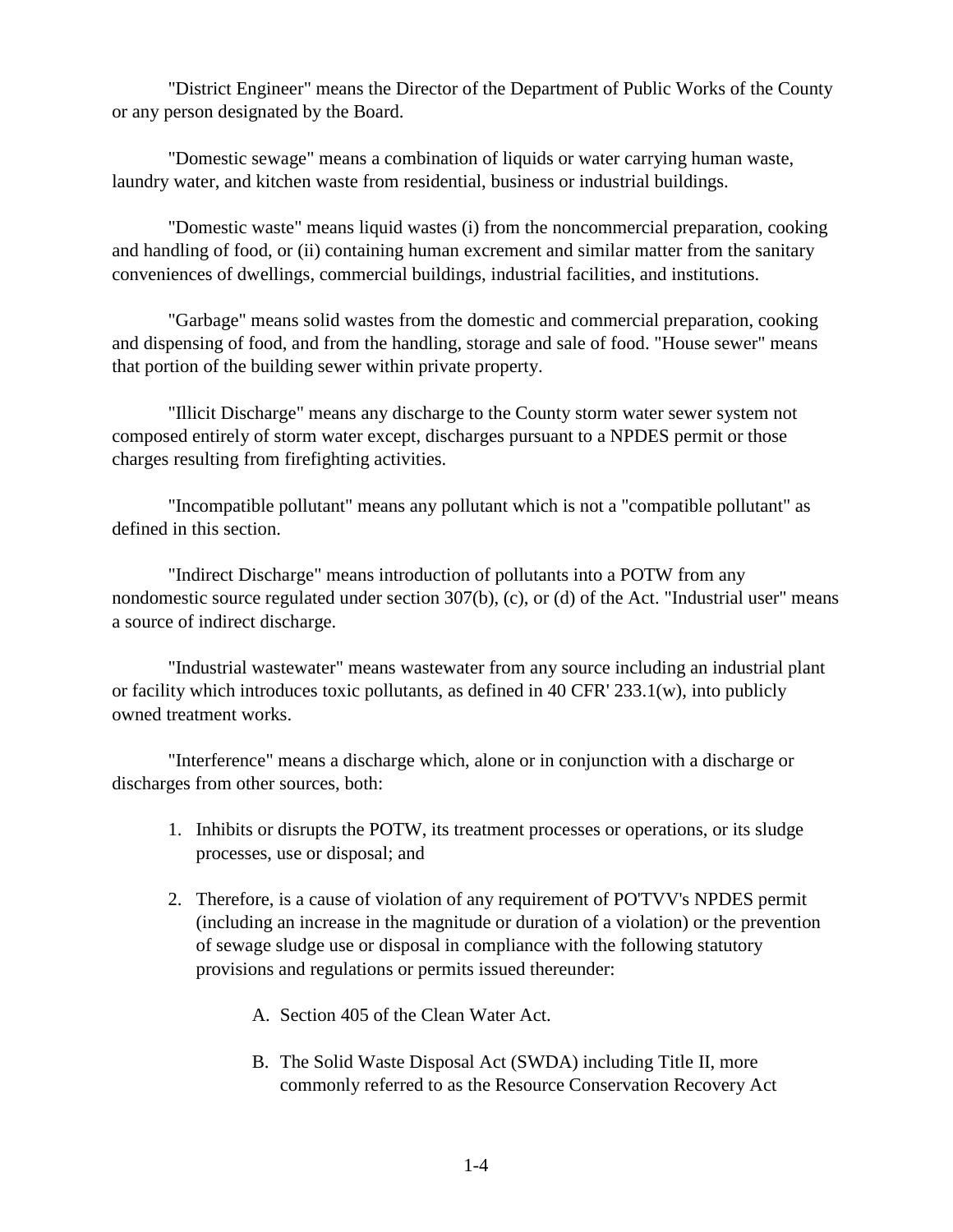(RCRA), and including state regulations contained in any State sludge management plan prepared pursuant to Subtitle D of the SWDA.

- C. The California Domestic Water Quality and Monitoring Regulations (Title 22 of the California Code of Regulations),
- D. The Clean Air Act,
- E. The Toxic Substances Control Act,
- F. The Marine Protection, Research and Sanctuaries Act.

"Installer" means any person who installs main sewers within the district for connection to the district sewer system.

"Lateral sewer" means that portion of the building sewer within county right-of- way or easement.

"Main sewer" means a public sewer designed to accommodate more than one building sewer.

"National Pollutant Discharge Elimination System (NPDES)" means the program for issuing, conditioning, and denying permits for the discharge of pollutants from point sources into the navigable waters, the contiguous zone, and the oceans pursuant to Section 402 of the Act.

"Pass through" means a discharge which exits the POTW into waters of the United States in quantities or concentrations which, alone or in conjunction with a discharge or discharges from other sources, is a cause of a violation of any requirement of the POTW's NPDES permit (including an increase in the magnitude or duration of a violation).

"Person" means any individual, firm, company, partnership, corporation, association, group or society, and includes the State of California, and agencies, districts, commissions and political subdivisions created by or pursuant to state law.

"pH" means the logarithm of the reciprocal of the concentration of hydrogen ions in gams per liter of solution.

"POTW" means Publicly Owned Treatment Works.

"Premises" means any lot, parcel of land, building or establishment.

"Pretreatment" means application of physical, chemical and biological processes to reduce the amount of pollutants in, or alter the nature of, the pollutant properties in a wastewater prior to discharging such wastewater into the publicly owned wastewater treatment system.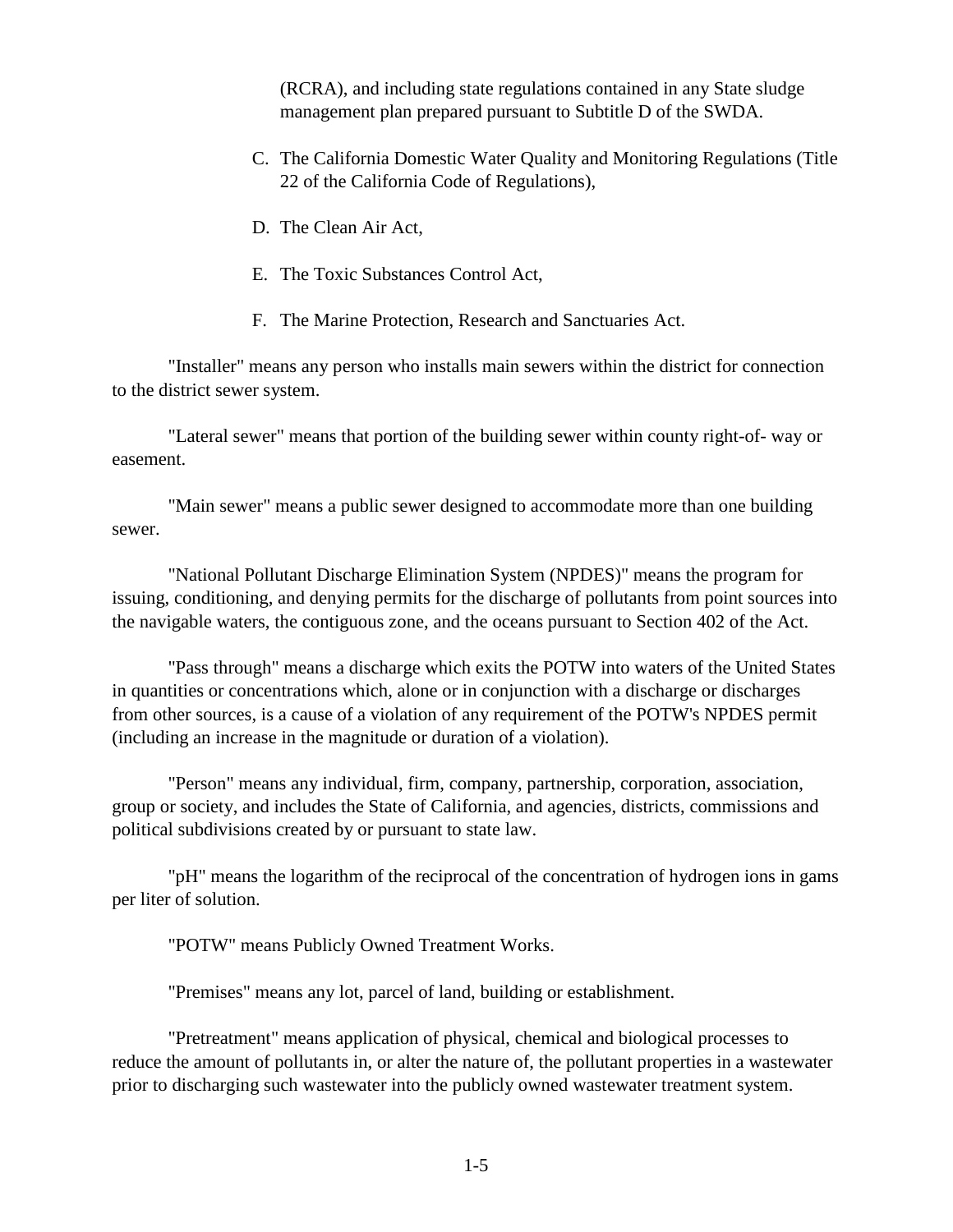"Pretreatment standards" means all applicable Federal rules and regulations implementing Section 307 of the Act, as well as any state or local standards. In cases of conflicting standards or regulations, the more stringent thereof shall be applied.

"Private sanitary sewer collection system" means a sewer collection system serving any commercial business, any sewer collection system serving four (4) or more units including but not limited to: apartment complexes, mobile home parks, condominiums, cooperative apartment buildings, as well as any sewer collection system with a privately owned and maintained sewer lift station, or any building sewer or private sewer lateral.

"Private sewer lateral" means the portion of a sanitary sewer line, including cleanouts, overflow valves, backflow valves, "wye" branches, and appurtenances that connects the building sewer to the sewer main of the District.

"Public sewer" means a sewer which is under jurisdiction of the District. "Sewer" means a conduit for carrying off sewage.

"Significant industrial discharger" means any industrial user of the City's wastewater disposal system who meets one or more of the following:

- 1. Has a discharge flow of twenty-five thousand gallons or more per average work day;
- 2. Has a flow greater than five percent of the flow in the City's wastewater treatment system;
- 3. Has in its waste toxic pollutants as defined pursuant to section 307 of the Act;
- 4. Is found by the city, county, SWQCB or the US EPA to have significant impact, either singly or in combination with other contribution industries, on the system's effluent quality, or air emissions generated by the system;
- 5. A waste stream discharge which makes up five percent or more of the average dry weather hydraulic or organic (BOD, TSS, etc.) capacity of the wastewater treatment system.

"Significant noncompliance" means user violations which meet one or more of the following criteria:

- 1. Violations of wastewater discharge limits:
	- A. Chronic Violations. Sixty-six percent or more of all the measurements taken for the same pollutant parameter exceed the same daily maximum limit or the same average limit in a six-month period (any magnitude of concentration over the most stringent limit) a numeric Pretreatment Standard or Requirement, including instantaneous limits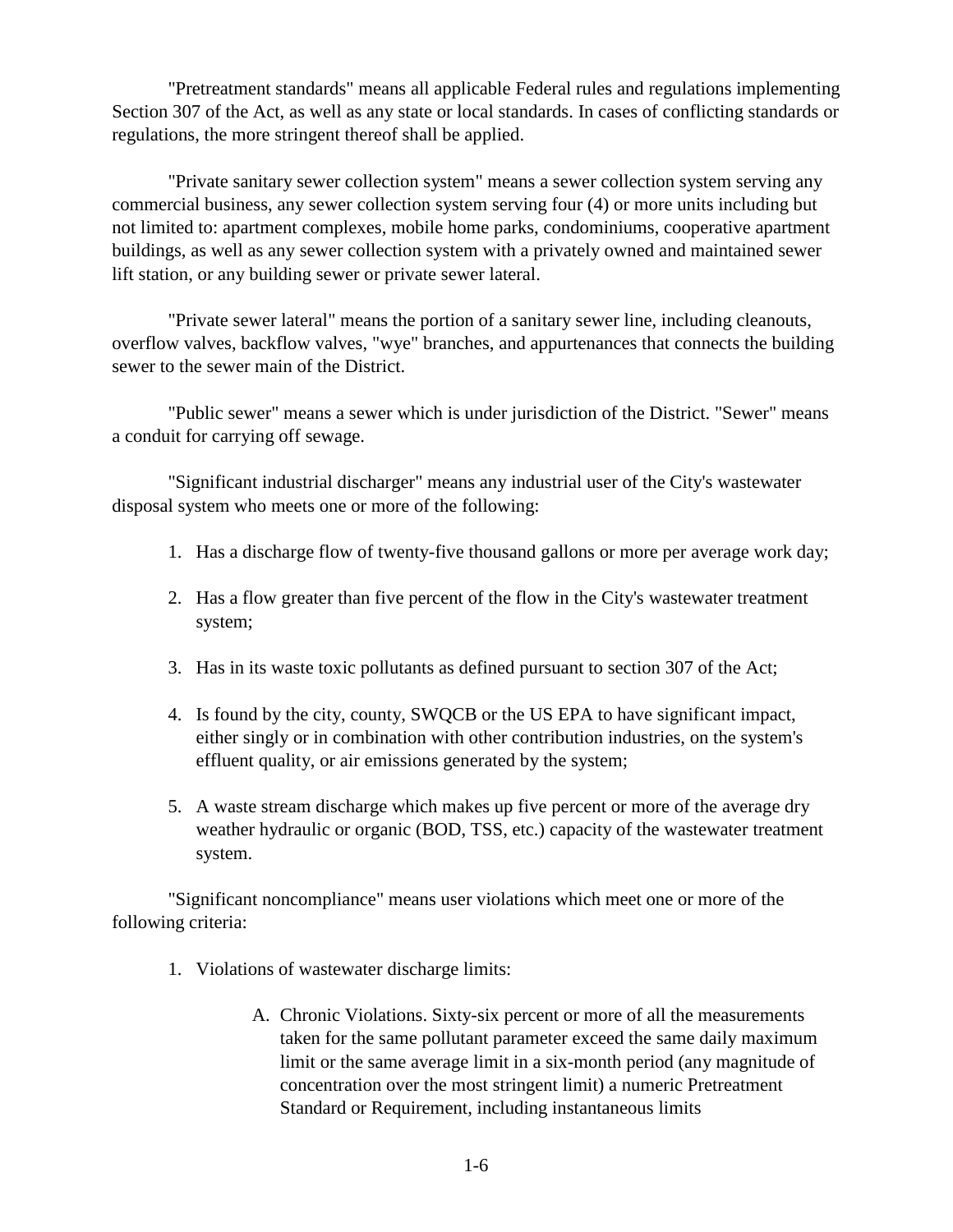- B. Technical Review Criteria (TRC) violations. Thirty-three percent or more of all the measurements taken for the same pollutant parameter during a 6 month period equal or exceed the product of the numeric Pretreatment Standard or Requirement including instantaneous limits, as defined by 40 CFR 403.3(1) multiplied by the applicable TRC.
	- i. Group I TRC for conventional pollutants (BOD, TSS, fats, oil and grease):  $TRC = 1.4$ .
	- ii. Group II TRC for all other pollutants except pH:  $TRC = 1.2$ .
- 2. Violations of compliance schedule milestones for starting construction, completing construction, and attaining final compliance by ninety days or more after the schedule date.
- 3. Failure to provide reports for compliance schedules, self-monitoring data or categorical standards (baseline monitoring reports, ninety-day compliance reports and periodic reports) within 45 days of the due date.
- 4. Failure to accurately report non-compliance.
- 5. Any other violation of a Pretreatment Standard or Requirement (daily maximum, long term average, instantaneous limit, or narrative Standard) that the District determines has caused, alone or in combination with other discharges, Interference or Pass Through, including endangering the health of the POTW personnel or the general public.
- 6. Any discharge of pollutants that have caused imminent endangerment to human health, welfare or to the environment or has resulted in the District's exercise of its emergency authority to halt or prevent such a discharge.
- 7. Any other violation or group of violations, which may include a violation of Best Management Practices which the District determines, will adversely affect the operation of implementation of the local Pretreatment Program.

"Sludge" means a semi-liquid sediment, resulting from the accumulation of settleable organic and/or inorganic solids deposited from wastewaters or other fluids. "Slug loading" means either:

- 1. Any discharge of pollutants at a volume or concentration that causes upset of or interference with the POTW or causes the pass-through of pollutants to receiving waters, or
- 2. Any discharge of a pollutant(s), measured by a grab sample, at a concentration exceeding five times the composite or grab sample discharge limit, or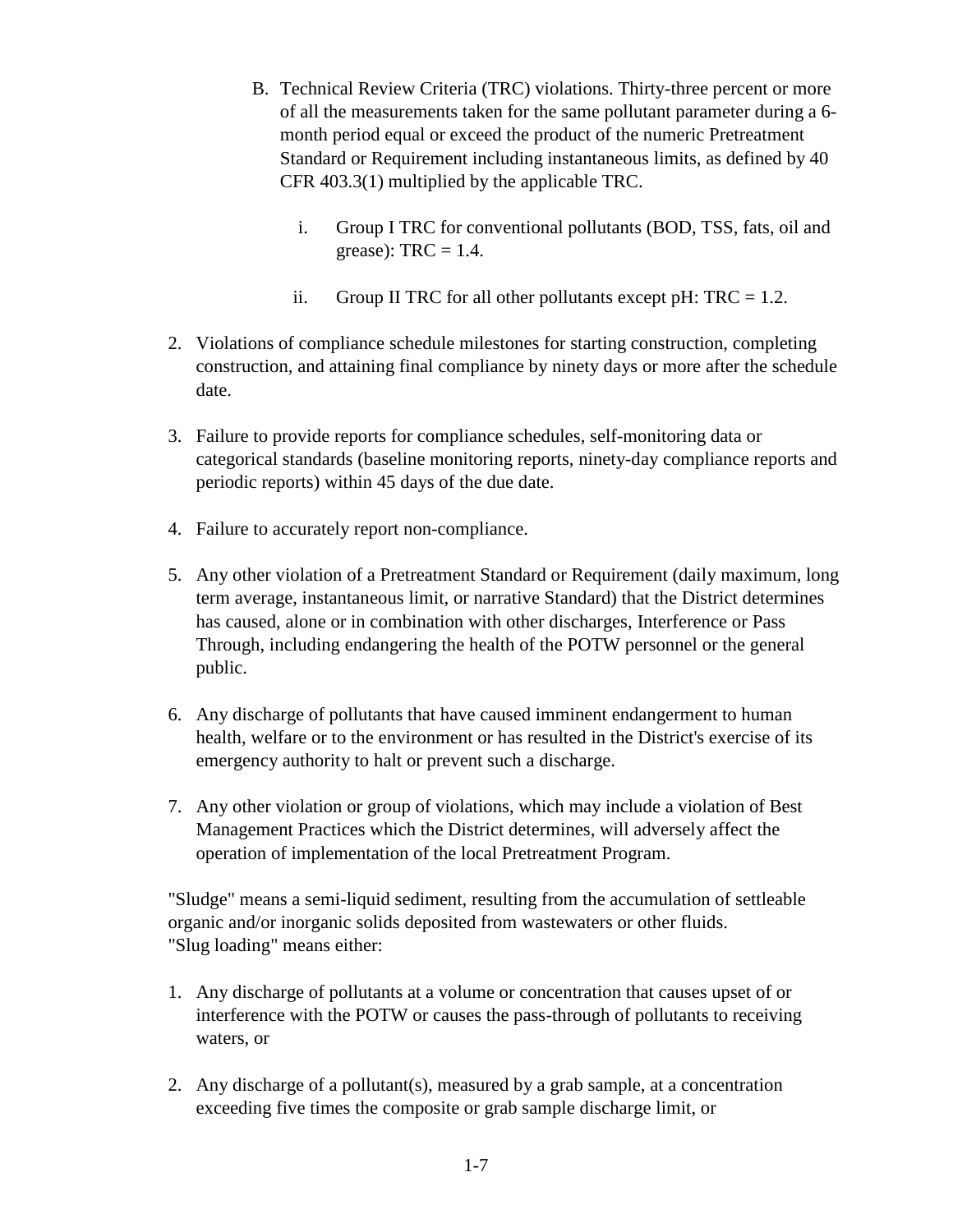3. Any discharge of wastewater outside the pH range of five through ten for either a continuous duration of greater than or equal to fifteen minutes or for a sum total of thirty minutes within one day.

"Storm water" means rainwater, surface water, groundwater, roof runoff and subsurface drainage.

"Suspended solids" means the total suspended matter that floats on the surface of, or is suspended in, water, wastewater or other liquids, and which is removable by laboratory filtering.

"Unit" or "dwelling unit" means separate living quarters for one or more persons having separate kitchen facilities or toilet facilities.

"Unpolluted water" means water not containing any pollutants limited or prohibited by the effluent standards in effect, or water whose discharge will not cause any violation of receiving water quality standards.

"User" means any person who discharges, causes or permits the discharge of wastewater into the district's sewer system.

"User classification" means a classification of user based on the latest edition of the Standard Industrial Classification (S.I.C.) Manual prepared by the office of management and budget.

"Wastewater" means the liquid and water-carried industrial or domestic wastes from dwellings, commercial buildings, industrial facilities and institutions, together with any groundwater, surface water, and storm water that may be present, whether treated or untreated, which is discharged into or permitted to enter the district's sewer system.

"Wastewater treatment system" means any devices, facilities, structures, equipment or works owned or used by the district or the city for the purpose of the transmission, storage, treatment, recycling, and reclamation of industrial and domestic wastes, or necessary to recycle or reuse water including intercepting sewers, outfall sewers, sewage collection systems, pumping, power and other equipment, and their appurtenances; extensions, improvements, remodeling, additions and alterations thereof; elements used to provide a reliable recycled supply such as standby treatment units and clear well facilities; and any works, including site acquisition of the land that will be a part of the treatment process or is used for ultimate disposal of residues resulting from such treatment.

"Work" means any work directly involved with the sewers. (Ord. F-15 §1 (part), 2012; Ord. 3573 §1, 1984; Ord. 2207 §1,2, 1975; Ord. 2005 §2.1--2.44, 1974)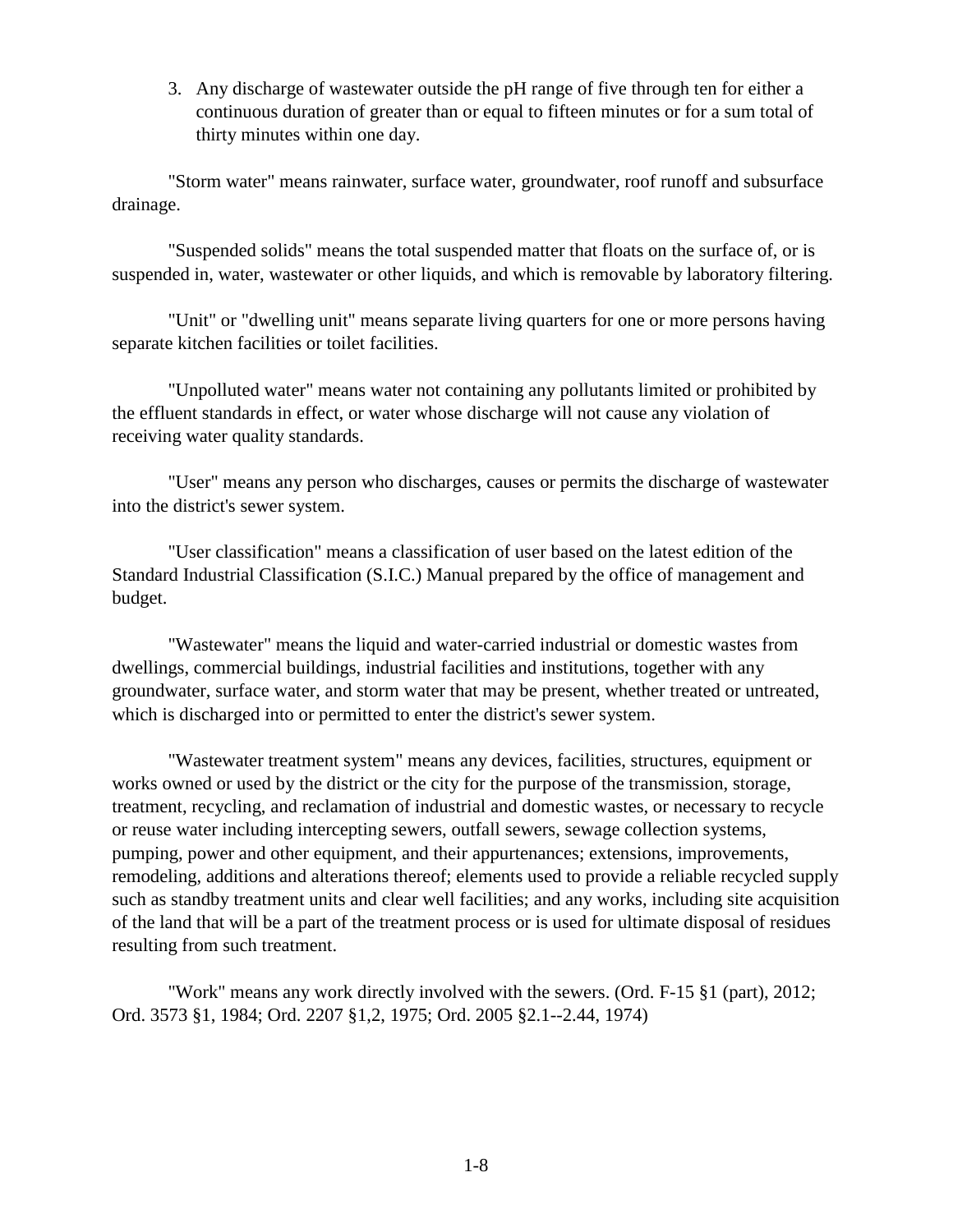# <span id="page-15-0"></span>**Title 2 Administration and Personnel (RESERVED)**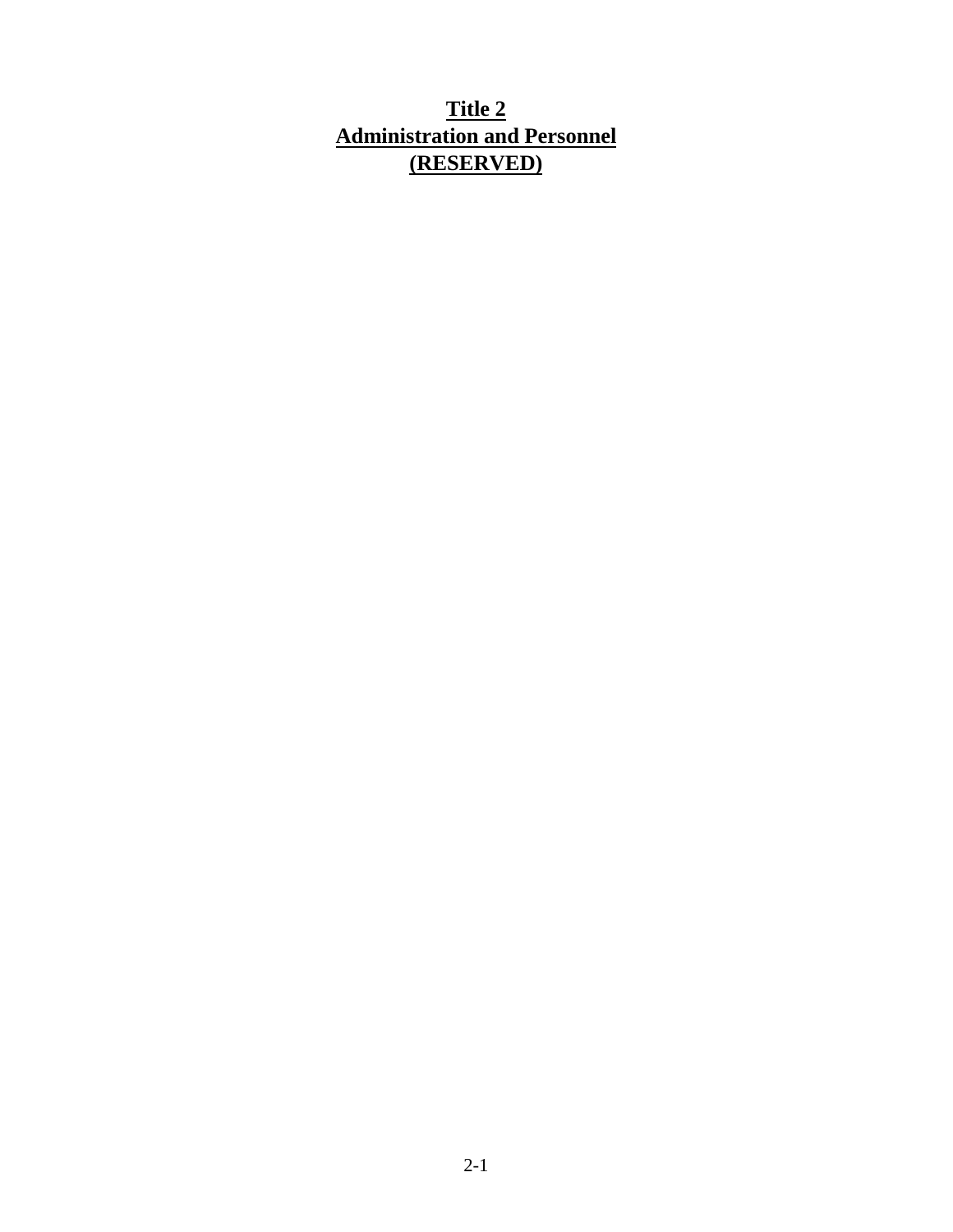# **Title 3 Sewer Service System**

#### <span id="page-16-0"></span>Chapters:

| 3.04 | Sewer Service Rules and Regulations  |
|------|--------------------------------------|
| 3.08 | Sewer Service and Connection Charges |

## **Chapter 3.04 Sewer Service Rules and Regulations**

#### <span id="page-16-1"></span>Sections:

#### ARTICLE I. GENERAL PROVISIONS

- 3.04.010 Title citation.
- 3.04.020 Purpose.
- 3.04.030 Rules and regulations adopted.
- 3.04.040 Suspension or modification of provisions-- Application--Procedure.
- 3.04.050 Relief of motion.
- 3.04.060 Adjustments and exceptions--Rights retained--Application.
- 3.04.070 Conflict with state codes.
- 3.04.080 Violation--Penalty.

#### ARTICLE II. PERMITS

- 3.04.090 Permit required for connection.
- 3.04.100 Property to be within District--Exceptions.
- 3.04.110 Application.
- 3.04.120 Issuance.
- 3.04.130 Compliance.
- 3.04.140 Agreement with District.
- 3.04.150 Time limits.
- 3.04.160 Street excavation permit.
- 3.04.170 Encroachment permit.
- 3.04.180 Connection Fee refund

## ARTICLE III. GENERAL REGULATIONS FOR BUILDING SEWERS

- 3.04.190 Construction requirements.
- 3.04.200 Inspection of connections.
- 3.04.210 Costs to be borne by owner.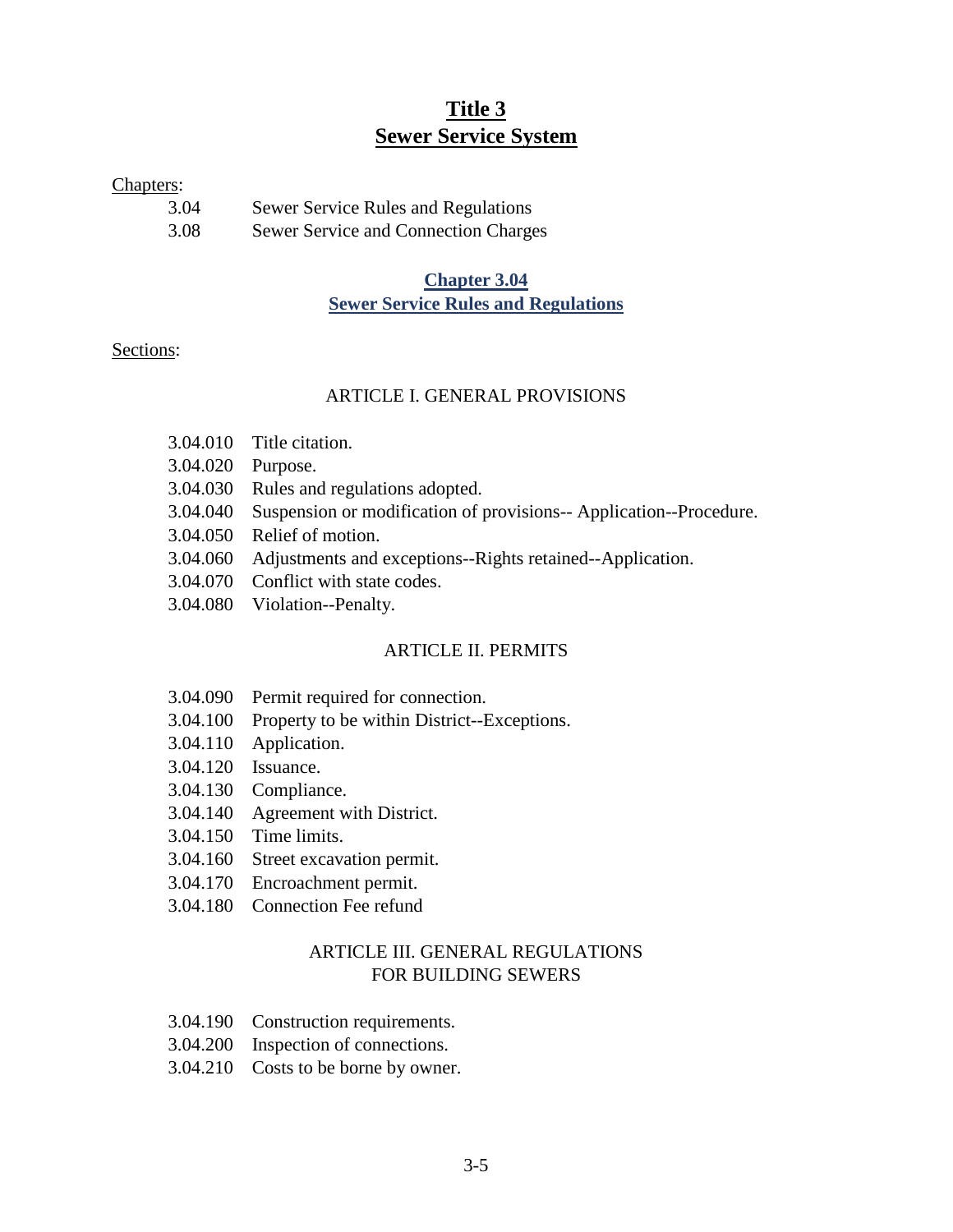- 3.04.220 Maintenance.
- 3.04.230 Separate sewers required when.
- 3.04.240 Old building sewers to meet requirements.
- 3.04.250 Backflow protection devices required when.
- 3.04.260 Requirement to construct public sewers when.

## ARTICLE IV. CONSTRUCTION OF PUBLIC SEWERS AND APPURTENANCES

- 3.04.270 Authorization to construct and connect.
- 3.04.280 Plans, specifications and construction
- 3.04.290 Inspection.
- 3.04.300 Agreement with district prior to construction.
- 3.04.310 Fees.
- 3.04.320 Construction contracts.
- 3.04.330 Stakes.
- 3.04.340 Oversize sewers.
- 3.04.350 Construction by district when.
- 3.04.360 Construction by district--Plans and specifications.
- 3.04.370 Construction by district—Contracts.

#### ARTICLE V. USE OF SEWERS

- 3.04.380 Unpolluted water prohibited.
- 3.04.390 Discharge of other than domestic sewage.
- 3.04.400 Connection of swimming pools and equipment.
- 3.04.410 Accidental discharge--Measures to prevent required.
- 3.04.420 Accidental discharge--Procedure following.
- 3.04.430 Types of wastes prohibited.
- 3.04.440 Admission of wastes subject to approval.
- 3.04.450 Suspension of service.
- 3.04.460 Conflicting provisions--Watsonville plant requirements applicable when.
- 3.04.465 Private Sanitary Sewer Systems
- 3.04.466 Private Sanitary Sewer Collection Systems Maintenance
- 3.04.467 Sections Adopted by Reference

#### ARTICLE VI. TREATMENT OF WATERS AND WASTE

- 3.04.470 Preliminary treatment and control-- Exemptions.
- 3.04.480 Preliminary treatment facilities--Approval for construction—Maintenance.
- 3.04.490 Preliminary treatment facilities--Minimum requirements.
- 3.04.500 Demonstration of compliance with provisions.
- 3.04.510 Abandoned pretreatment devices.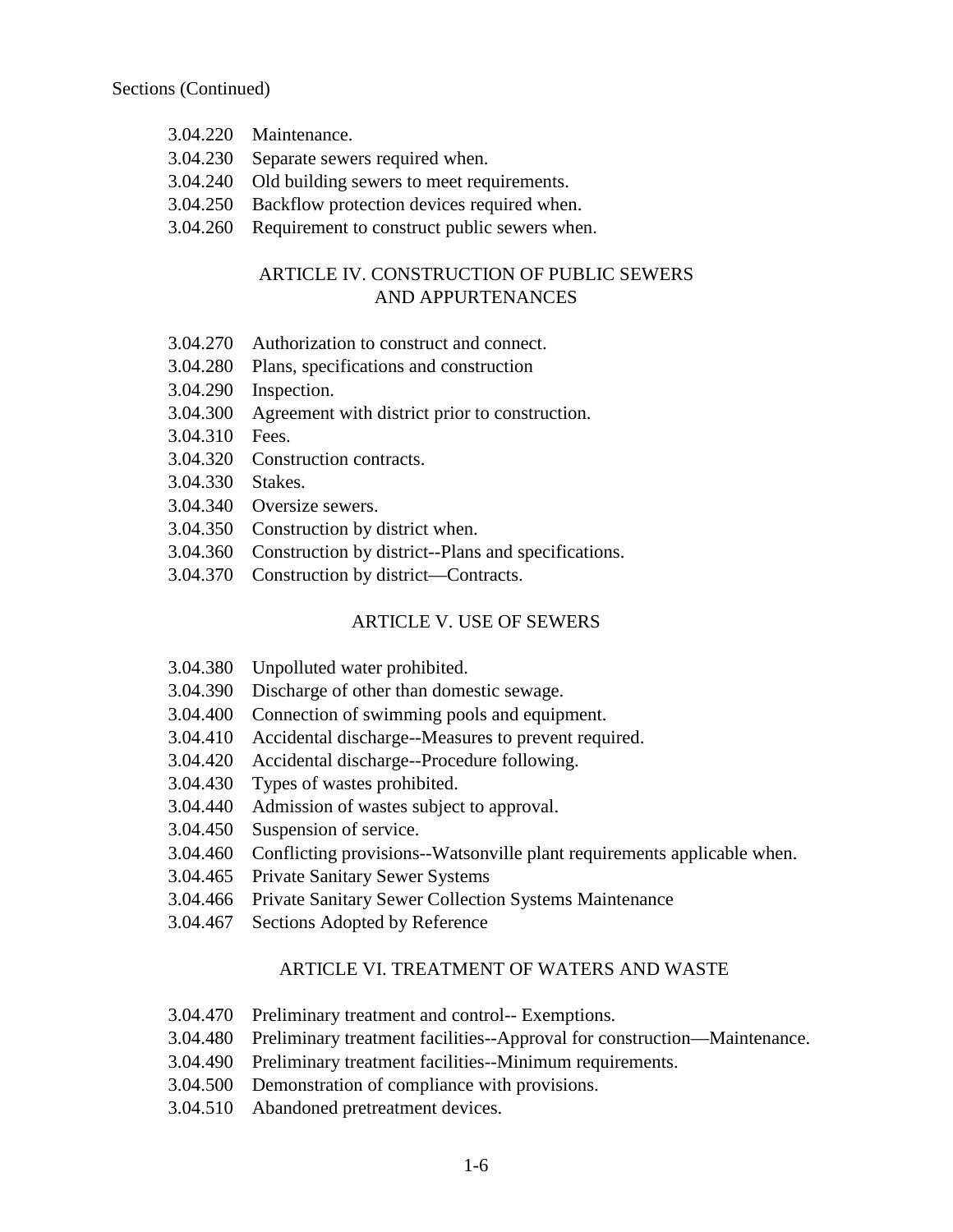- 3.04.520 Control manholes.
- 3.04.530 Special treatment agreements.
- 3.04.540 Right of entry for inspection.

# ARTICLE VII. INDUSTRIAL WASTEWATER MONITORING AND PERMITS

- 3.04.550 Discharge reports.
- 3.04.560 Records and monitoring.
- 3.04.570 Inspection, sampling and analysis.
- 3.04.580 Reports required by federal law.
- 3.04.590 Permits required.
- 3.04.600 Permit application.
- 3.04.610 Permit conditions.
- 3.04.620 Permit duration.
- 3.04.630 Permit transfer.
- 3.04.640 Permit revocation.
- 3.04.650 Confidentiality.

## ARTICLE VIII. REPAYMENT FEES WHERE MAIN SEWER CONSTRUCTED BY DISTRICT

- 3.04.660 Extended or enlarged sewers--Constructed when.
- 3.04.670 Repayment plan.
- 3.04.671 Amesti Road Sewer Repayment Plan.
- 3.04.680 Applicability of fee.

#### ARTICLE IX. ANNEXATIONS

- 3.04.690 Prerequisite.
- 3.04.700 Fees.
- 3.04.710 Adjustment of fee--Rights reserved.
- 3.04.720 Application of fees to pending annexations.
- 3.04.730 Distribution of revenue.

### ARTICLE X. ENFORCEMENT

- 3.04.740 Notification of violation.
- 3.04.750 Show cause hearing.
- 3.04.760 Emergency termination of discharges.
- 3.04.770 Civil remedies.
- 3.04.780 Violation deemed public nuisance.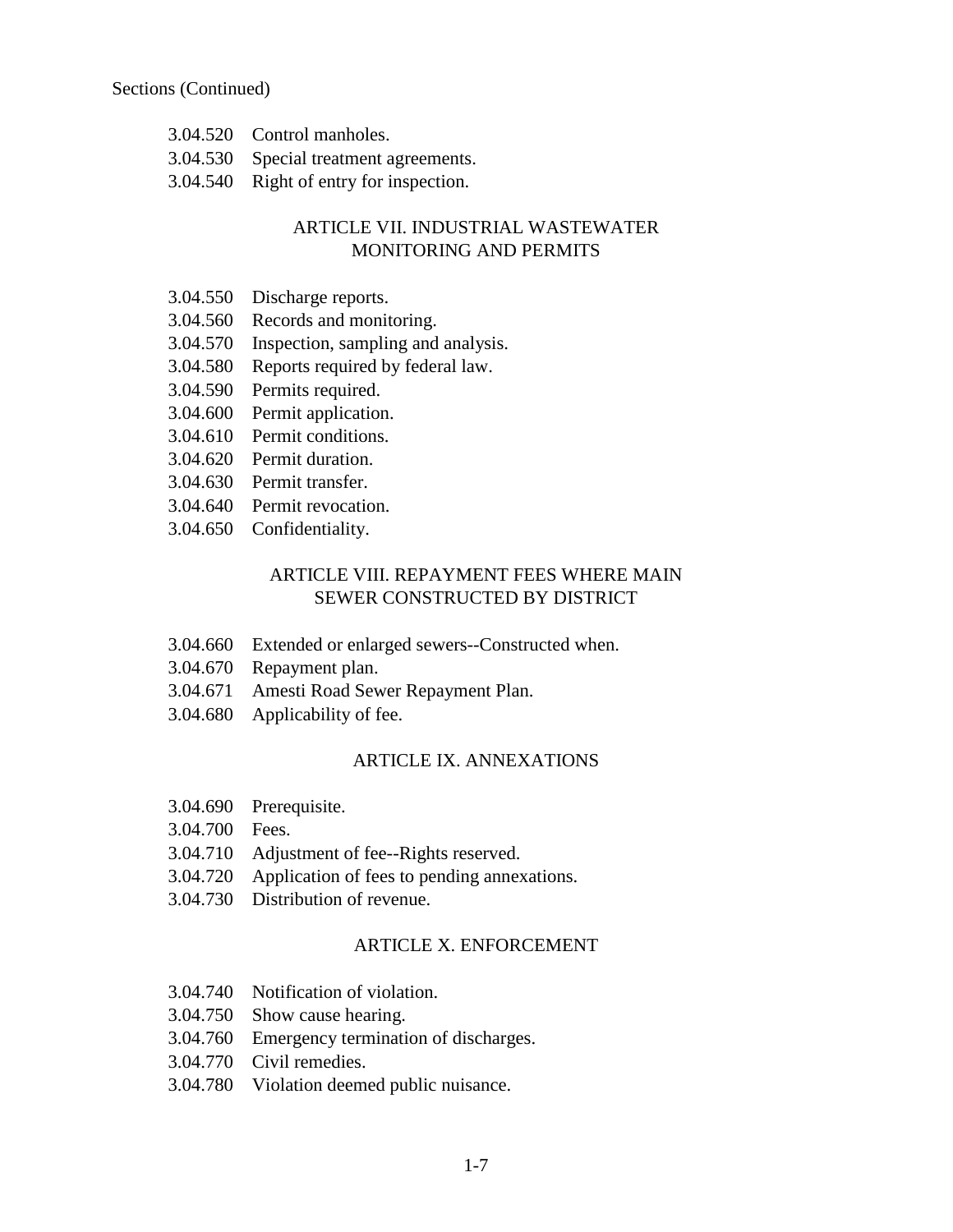3.04.790 Violation an infraction. 3.04.800 Violation a misdemeanor. 3.04.810 Continuing violations.

## **Article 1. General Provisions**

<span id="page-19-1"></span><span id="page-19-0"></span>3.04.010 Title citation. The ordinance codified in this chapter may be cited as the "Freedom County Sanitation District Sewer Regulation Ordinance". (Ord. 2005 §1.1, 1974)

<span id="page-19-2"></span>3.04.020 Purpose. This chapter is intended to provide rules and regulations for the use and construction of sanitary sewer facilities hereafter installed, altered or repaired within the district, and to supplement general county ordinances, rules or regulations applicable thereto. (Ord. 3910 §1, 1988: Ord. 2005 §1.3, 1974)

<span id="page-19-3"></span>3.04.030 Rules and Regulations adopted. The following rules and regulations respecting sewer construction and disposal of sewage and drainage of buildings and connection to the sewage works of the district are hereby adopted, and all work in respect thereto shall be performed as herein required and not otherwise, except as general county ordinance, rule or regulation applies. (Ord. 2005 §1.2, 1974)

<span id="page-19-4"></span>3.04.040 Suspension or modification of provisions--Application--Procedure. When any person by reason of special circumstances is of the opinion that any provision of this chapter is unjust or inequitable as applied to his premises, he may make written application to the board stating the special circumstances, citing the provision complained of, and requesting suspension or modification of that provision as applied to his premises. If such application be approved, the board may, by resolution, suspend or modify the provision complained of, as applied to such premises to be effective as of the date of the application and continuing for such period as it finds necessary. (Ord. 2005 §1.5, 1974)

<span id="page-19-5"></span>3.04.050 Relief of motion. The board may, on its motion, find that by reason of special circumstances any provision of this chapter should be suspended or modified as applied to a particular premise and may, by resolution, order such suspension or modification for such premises during the period of such special circumstances, or any part thereof. (Ord. 2005 §1.6, 1974)

<span id="page-19-6"></span>3.04.060 Adjustments and exceptions—Rights retained--Application. The district board hereby retains the right to grant adjustments and exceptions to the provisions of this chapter in order to vary or modify the strict application thereof in cases in which there are practical difficulties or unnecessary hardships in the way of such strict application. Application for any adjustment or exceptions shall be made to the district board in the form of a written application. (Ord. 2005 §1.7, 1974)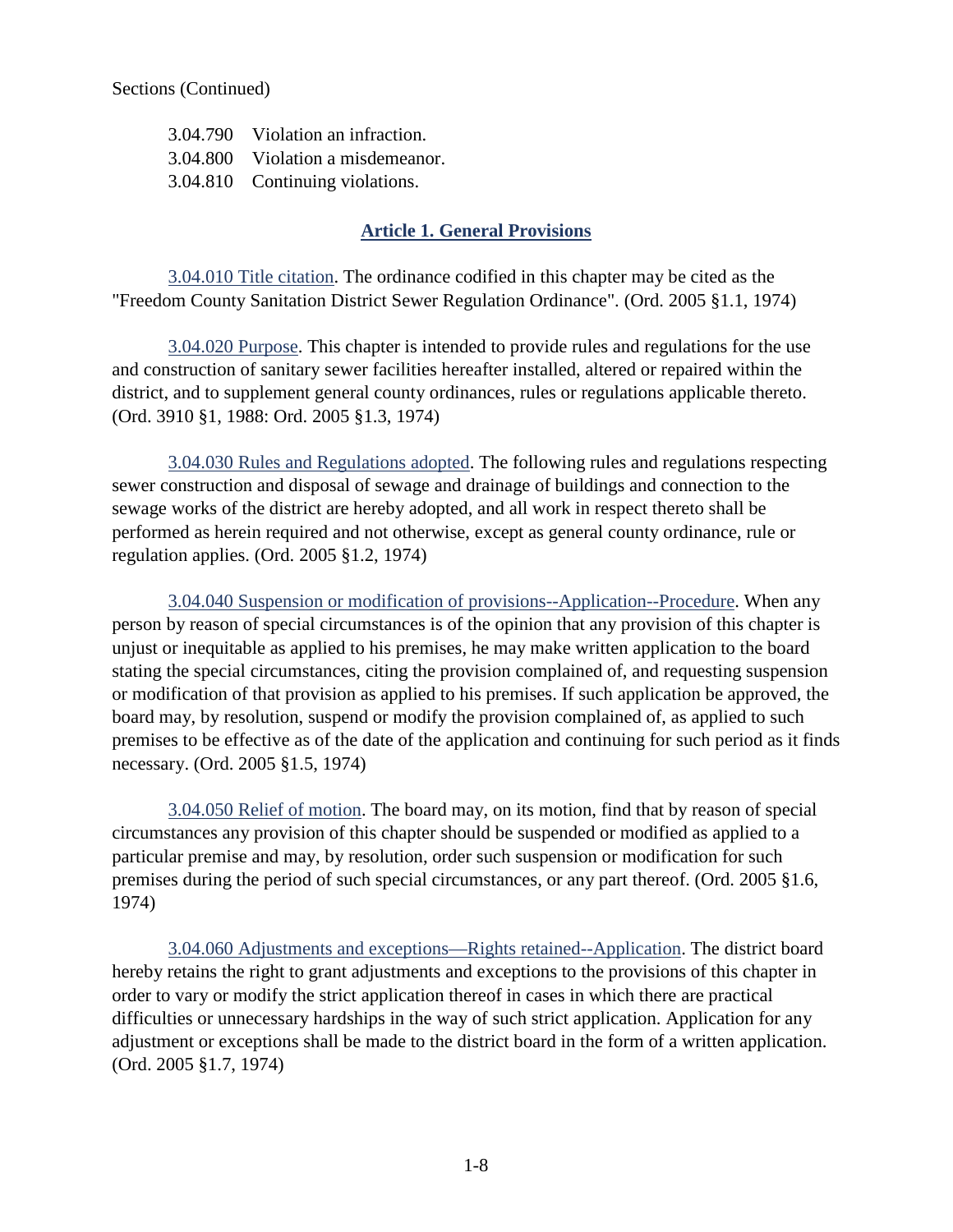<span id="page-20-0"></span>3.04.070 Conflict with State Codes. Any provision in this chapter that is in conflict with the provisions of the State Health and Safety Code or Streets and Highways Code or Governmental Codes or Elections Code, due to revisions made in said codes, shall be automatically superseded by the provisions in said code until such time as this chapter can be revised. (Ord. 2005 §1.9, 1974)

<span id="page-20-1"></span>3.04.080 Violation—Penalty. Except as this chapter may otherwise permit, following the effective date of the ordinance codified in this chapter, it shall be unlawful for any person to connect to the sanitation district sewerage facilities except in the manner provided by this chapter. Any person violating the provisions of this chapter shall be deemed guilty of a misdemeanor and shall upon conviction thereof, be punished by a fine not to exceed one hundred dollars, or by imprisonment not to exceed thirty days, or by both such fine and imprisonment. (Ord. 2005 §1.4, 1974)

# **Article II. Permits**

<span id="page-20-3"></span><span id="page-20-2"></span>3.04.090 Permit required for connection. No person or public corporation shall be permitted to connect to, use or maintain a connection to the sewerage facilities of the district without the permits required and issued as hereinafter provided. (Ord. 2005 §6.1, 1974)

<span id="page-20-4"></span>3.04.100 Property to be within district--Exceptions. No permit shall be valid unless the real property to be served by use of the permit is included within the boundaries of the district or by special agreement with the district. (Ord. 2207 §9(part), 1975: Ord. 2005 §6.2, 1974)

<span id="page-20-5"></span>3.04.110 Application. Applications for a permit shall be made with the district engineer. The applicant may be required to furnish the location, ownership, occupancy and use of the premises in connection therewith and to furnish data regarding present and anticipated future flows, and quality of discharge. The district engineer may require plans, specifications or drawings and such other information, as he may deem necessary. (Ord. 2005 §6.3, 1974)

<span id="page-20-6"></span>3.04.120 Issuance. The district engineer or his delegated representative is authorized to issue sewer connection permits, and is directed hereby to collect all fees, deposits and charges which, by provisions of the ordinance codified in this chapter or other ordinances of the district, are payable by the applicant on or before the delivery of the permit to the applicant. (Ord. 2207 §9(part), 1975: Ord. 2005 §6.4, 1974)

<span id="page-20-7"></span>3.04.130 Compliance. After the issuance of a permit, no change shall be made in the location of the sewer, the grade, materials or other details from those described in the permit or as shown on the plans and specifications for which the permit was issued except with written permission from the district, the district engineer, or other authorized representative. (Ord. 2207 §9(part), 1975: Ord. 2005 §6.5, 1974)

<span id="page-20-8"></span>3.04.140 Agreement with district. The applicant's signature on a permit shall constitute an agreement to comply with all of the provisions, terms and requirements of this and other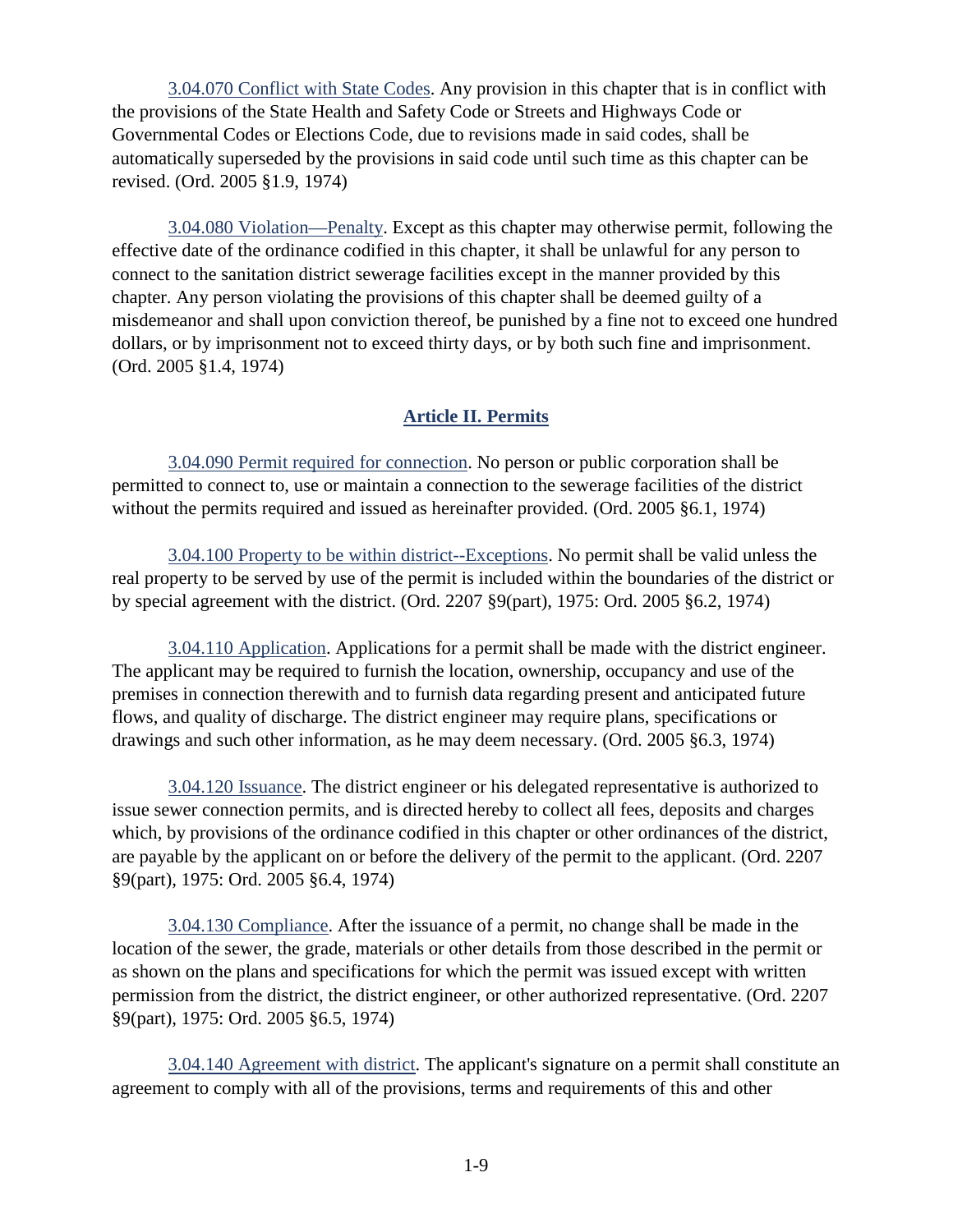applicable ordinances, rules and regulations of the district and with the plans and specifications he has filed with his permit, if any, together with such corrections or modifications as may be made or permitted, if any. Such agreement shall be binding upon the applicant and may be altered only upon the written request for the alteration from the applicant. (Ord. 2207 §9(part), 1975; Ord. 2005 §6.6, 1974)

<span id="page-21-0"></span>3.04.150 Time limits. If work under a permit is not commenced within six months from the date of issuance or if after partial completion, the work be discontinued for a period of one year, the permit shall thereupon become void and no further work shall be done until a new permit shall have been secured. A new fee shall be paid upon the issuance of said new permit. (Ord. 2005 §6.7, 1974)

<span id="page-21-1"></span>3.04.160 Street excavation permit. A separate permit must be secured from the County or any other person having jurisdiction thereover by owners or contractors intending to excavate in a public street for the purpose of installing sewers or making sewer connections. (Ord. 2005 §6.8, 1974)

<span id="page-21-2"></span>3.04.170 Encroachment permit. An encroachment permit must be obtained before excavation for sewers is made in any publicly maintained street. Application for such permit shall be made at the county department of public works or applicable agency. (Ord. 2005 §4.7, 1974)

<span id="page-21-3"></span>3.04.180 Connection Fee refund. Up to eighty percent of the sewer connection fee may be refunded by the district if the sewer connection permit is voluntarily withdrawn within six months after its date of issuance. (Ord. 2207 §10, 1975: Ord. 2005 §6.9, 1974)

# **Article III. General Regulations for Building Sewers**

<span id="page-21-5"></span><span id="page-21-4"></span>3.04.190 Construction requirements. The construction of the building sewer and the connection to the public sewer shall conform to the requirements of the building and plumbing code or other applicable rules and regulations of the district. The district engineer may determine where and how the connection is to be made. The lateral sewer shall be installed and connected to the public sewer by a contractor licensed in the state of California. (Ord. 2207 §3(part), 1975: Ord. 2005 §3.1, 1974)

<span id="page-21-6"></span>3.04.200 Inspection of connections. Inspection will be made by the district engineer or his delegated representative, and no building sewer connection shall be made without the presence of an authorized district representative, unless permission has been granted to proceed in his absence. (Ord. 2207 §3(part), 1975: Ord. 2005 §3.2, 1974)

<span id="page-21-7"></span>3.04.210 Costs to be borne by owner. All costs and expenses incident to the installation and connection of the building sewer shall be borne by the owner. The owner shall indemnify the district from loss or damage that may directly or indirectly be occasioned by the installation of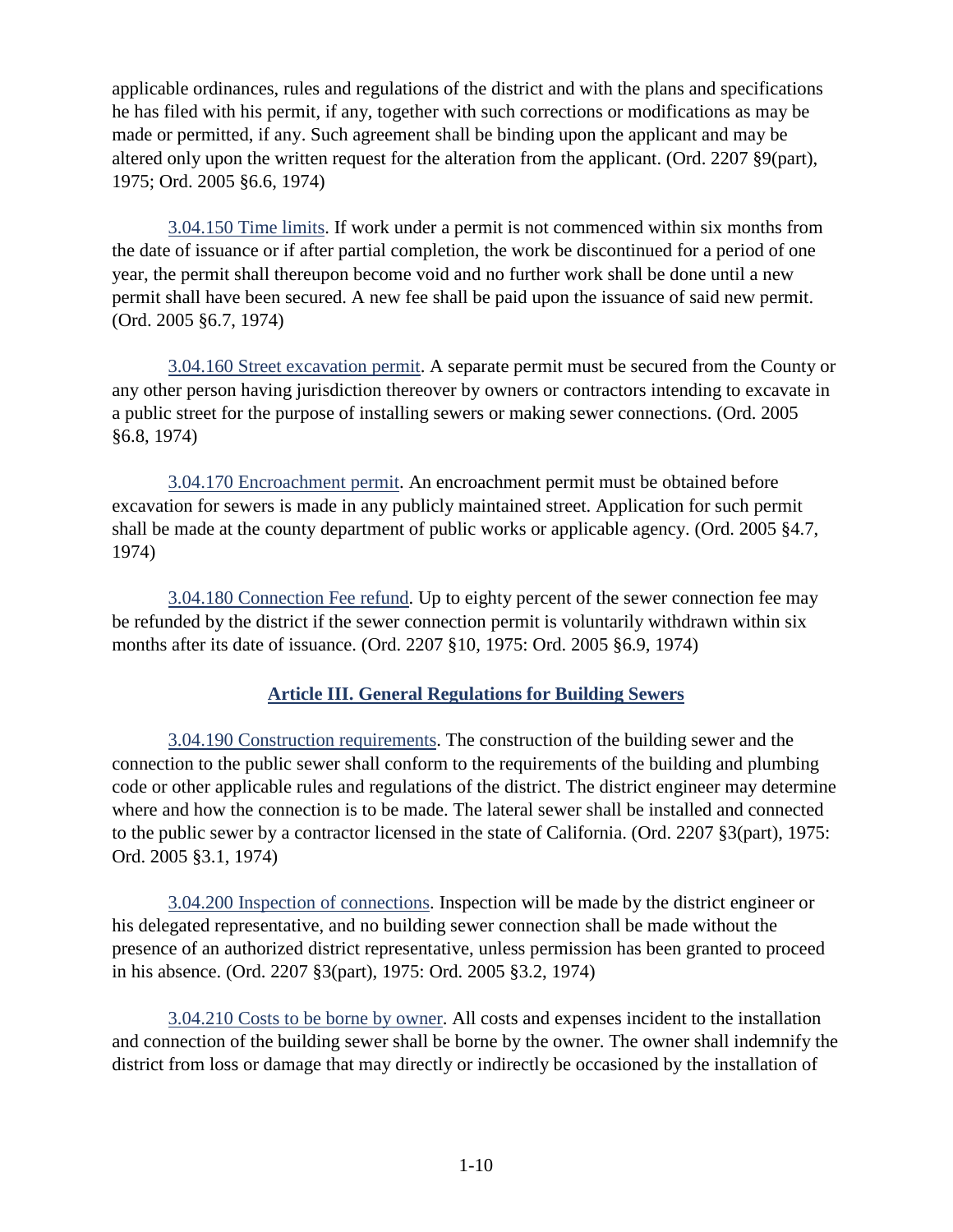the building sewer. Any damage to the public sewer shall be repaired at the cost of the applicant to the satisfaction of the district engineer. (Ord. 2005 §3.3, 1974)

<span id="page-22-0"></span>3.04.220 Maintenance. Building sewers shall be maintained by the owner of the property served thereby. (Ord. 2005 §3.4, 1974)

<span id="page-22-1"></span>3.04.230 Separate sewers required when. Every building or industrial facility must be separately connected to the public sewer. However, one or more buildings located on property belonging to the same owner may be served with the same building sewer during the period of said ownership. Upon the subsequent subdivision and sale of a portion of said lot, the portion not directly connected with such public sewer shall be separately connected with a public sewer, and it shall be unlawful for the owner thereof to continue to use or maintain such indirect connection. (Ord. 2005 §3.5, 1974)

<span id="page-22-2"></span>3.04.240 Old building sewers to meet requirements. Old building sewers may be used in connection with new buildings only when they are found, upon examination and testing, to meet all applicable requirements. (Ord. 2005 §3.6, 1974)

3.04.250 Backflow protection devices required when.

A. In all buildings in which there are plumbing fixtures at an elevation too low to permit drainage by gravity from said fixtures to the public sewers, the sewage from said fixture shall be fitted by artificial means and discharged to the public sewer at the owner's expense.

B. In all buildings where the floor elevation is less than one foot above the rim elevation of the nearest upstream manhole or bypass invert elevation, an overflow device or a backflow protective device shall be installed. When an overflow device is installed, the elevation of discharge of said installation shall be at least one foot below the lowest floor elevation containing a plumbing fixture. (Ord. 2005 §3.7, 1974)

<span id="page-22-3"></span>3.04.260 Requirement to construct public sewers when. The District Engineer may determine that a proposed sewer be constructed as a public rather than a private sewer. In such case, all provisions in this chapter for the construction of public sewers shall apply (Ord. 2207 §4, 1975: Ord. 2005 §3.8, 1974)

## **Article IV. Construction of Public Sewers and Appurtenances**

<span id="page-22-5"></span><span id="page-22-4"></span>3.04.270 Authorization to construct and connect.

A. Authorization to construct public sewers and connect to the sewer system must be obtained from the district engineer.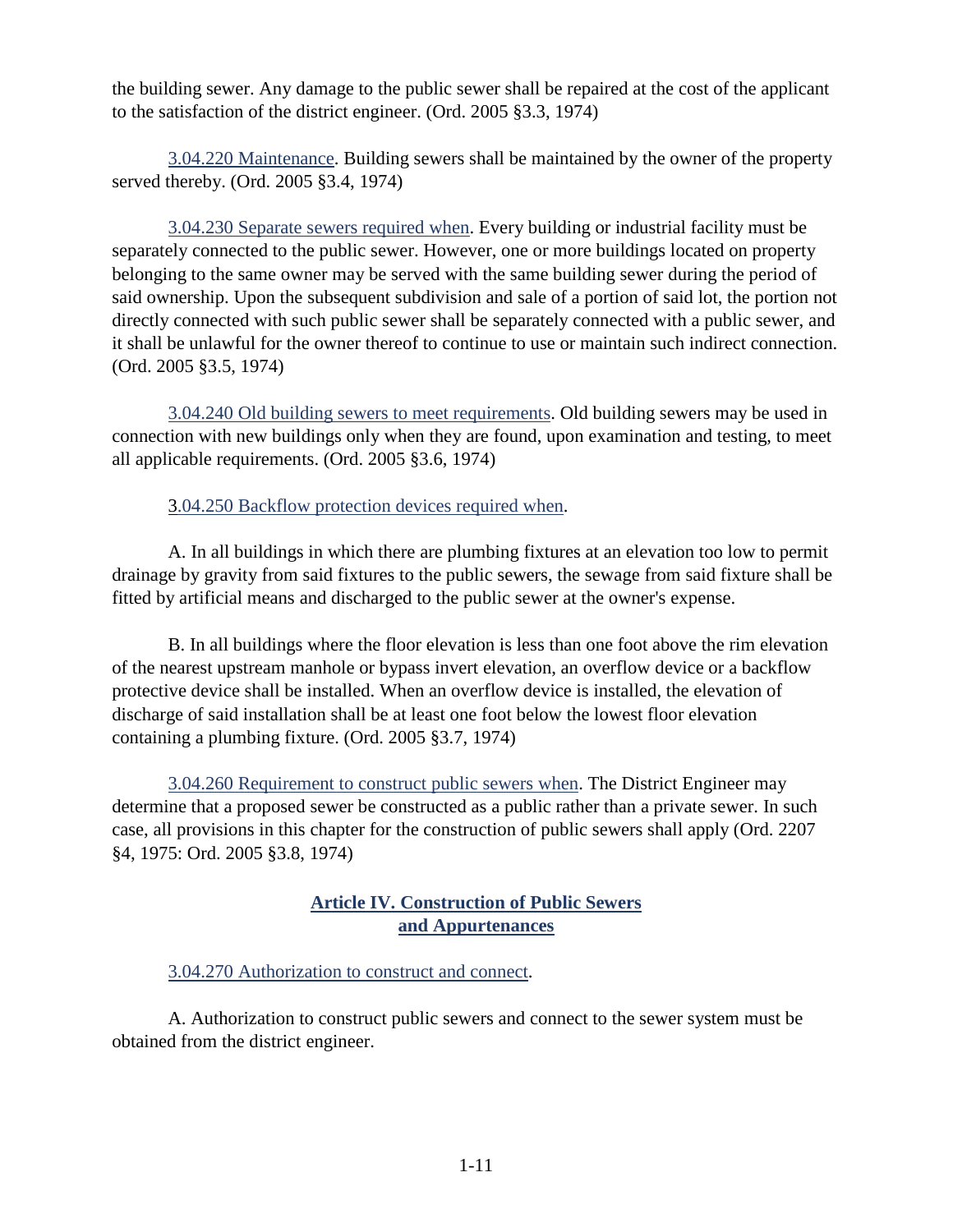B. Building sewers (laterals) shall not be connected until written approval has been issued by the district engineer. (Ord. 2207 §6(part), 1975: Ord. 2005 §4.1, 4.8, 1974)

<span id="page-23-0"></span>3.04.280 Plans, Specifications and Construction. Plans, profiles and specifications shall be prepared at the expense of the installer by a civil engineer licensed in the State of California. Design shall comply with "Sanitary Sewer Design Criteria" as established by the District Engineer and construction of new and rehabilitated sewers shall comply with "Sanitary Sewer Design Criteria" as established by the District Engineer. (Ord. F-15 §4.2 (part), 2011: Ord. 2005 §4.2, 1974)

<span id="page-23-1"></span>3.04.290 Inspection. Inspection will be made by the district engineer or his delegated representative and no sanitary sewer construction work shall be conducted without the presence of him or his representative, unless permission has been granted to proceed in his absence. (Ord. 2207 §6(part), 1975: Ord. 2005 §4.9, 1974)

#### <span id="page-23-2"></span>3.04.300 Agreements.

A. An Agreement shall be entered into, prior to construction, by the installer with the district, covering, but not limited to, the following:

- 1. Construction of sewers in accordance with approved plans and specifications;
- 2. Acquisition of necessary right-of-way and easements, and granting of same to district;
- 3. Payment for all costs involved due to said construction;
- 4. Transfer of title of all sewers and appurtenances to district;
- 5. Indemnification of the district;
- 6. Issuance of faithful performance bond and labor and materials bond in the amount of one hundred percent and fifty percent, respectively, of the district engineer's estimate, filed with the district by installer;
- 7. Payment of all fees, including plan checking and inspection;
- 8. Time limit of construction;
- 9. Other items that individual conditions may dictate.

B. The district engineer shall be the authorized agent of the district to sign the agreement. (Ord. 2005 §4.4, 1974)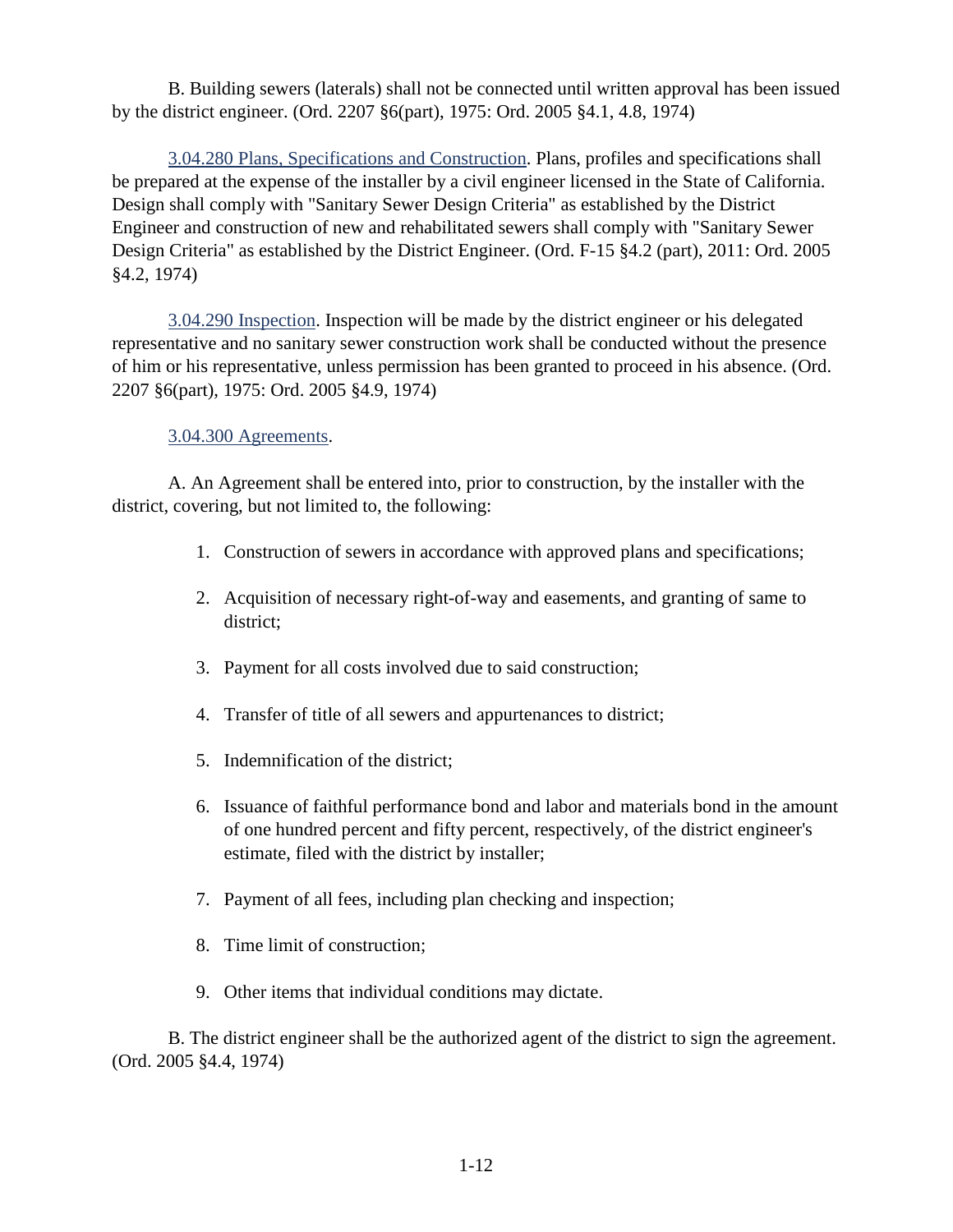<span id="page-24-0"></span>3.04.310 Fees. Estimated fees for all necessary plan checking and inspection fees shall be deposited in a trust fund in advance of construction. Only actual costs incurred will be billed to this account. The district shall have the right to charge, and the installer shall pay; any necessary administrative and engineering fees incurred by the district for work performed. (Ord. 2005 §4.3, 1974)

<span id="page-24-1"></span>3.04.320 Construction contracts. Construction contracts shall be let by the installer, but not until after receiving written approval of the plans and specifications from the district engineer. (Ord. 2005 §4.6, 1974)

<span id="page-24-2"></span>3.04.330 Stakes. Line and grade stakes shall be provided by the installer. (Ord. 2005 §4.5, 1974)

<span id="page-24-3"></span>3.04.340 Oversize sewers. Oversize and off-development sewers may be required by the district engineer. (Ord. 2005 §4.10, 1974)

<span id="page-24-4"></span>3.04.350 Construction by district when. Sewers may be constructed by district contract when, in the opinion of the board, it would be in the best interest of the district. (Ord. 2005 §4.11, 1974)

<span id="page-24-5"></span>3.04.360 Construction by district—Plans and specifications. In the event that the district determines to construct sewers, plans, profiles and specifications shall be prepared by the district engineer. (Ord. 2005 §4.12, 1974)

<span id="page-24-6"></span>3.04.370 Construction by district--Contracts. Contracts for construction shall be entered into in accordance with the usual authority of the district for construction. (Ord. 2005 §4.13, 1974)

# **Article V. Use of Sewers**

<span id="page-24-8"></span><span id="page-24-7"></span>3.04.380 Unpolluted water prohibited. No leaders from roofs or surface drains for rainwater shall be permitted to be connected to any sewers. No surface or storm waters, excessive infiltration, cooling water or unpolluted industrial wastewater shall be permitted to enter the sewer system. (Ord. 3573 §2(part), 1984: Ord. 2005 §5.1, 1974)

<span id="page-24-9"></span>3.04.390 Discharge of other than domestic sewage. Permission to discharge into the sanitary sewer system of the district anything but domestic sewage will be granted only in accordance with, and in consideration of, the conditions of each case, and shall be subject to reasonable rules, regulations and requirements to prevent excessive alkalinity or acidity of the effluent or excessive discharge of organic or inorganic substances in solution or in suspension, whether liquid, semisolid or solid. (Ord. 3573 §2(part), 1984: Ord. 2005 §5.2, 1974)

<span id="page-24-10"></span>3.04.400 Connection of swimming pools and equipment. Connection of swimming pools and swimming pool equipment to sanitary sewers shall not be permitted unless, and until, a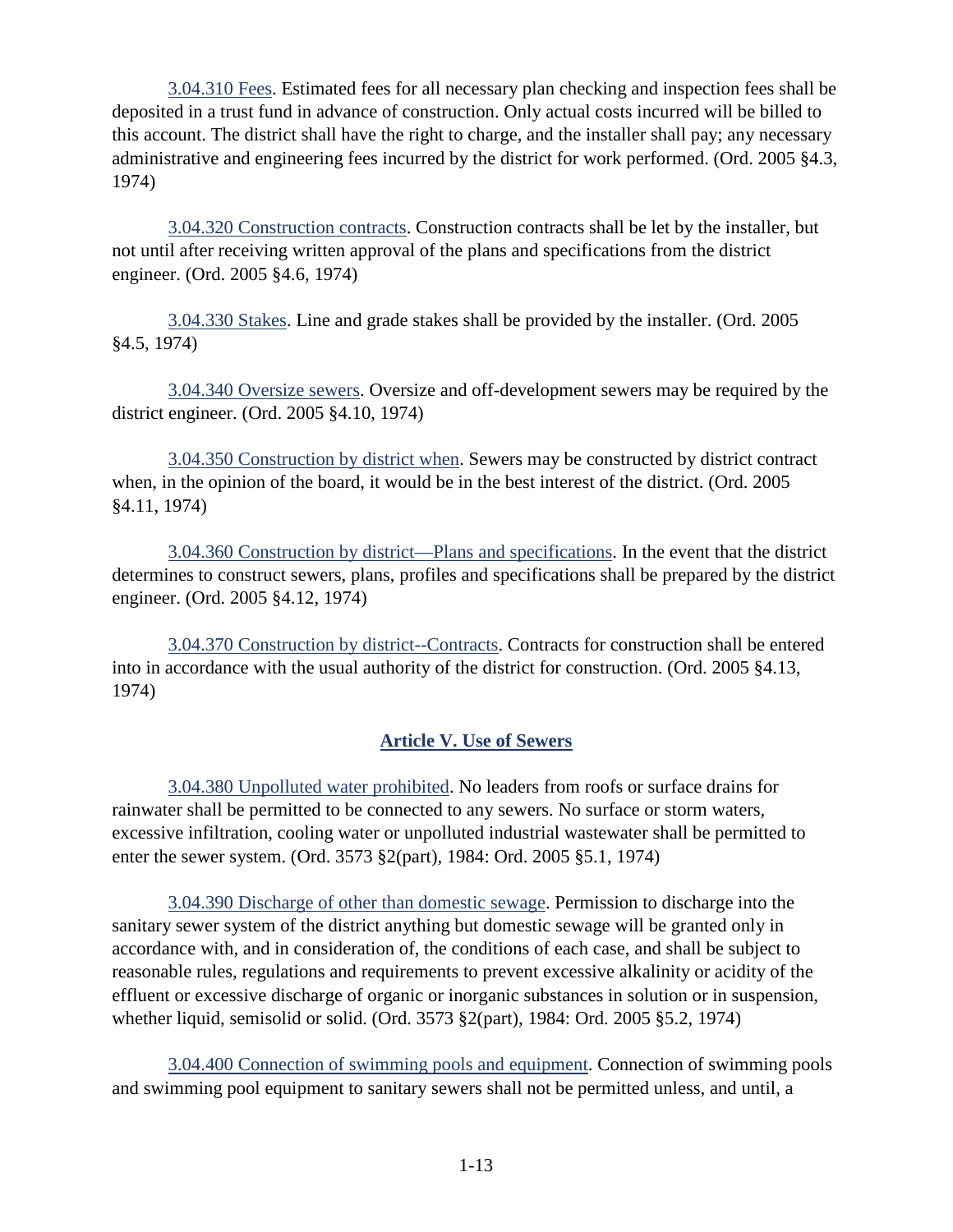permit from the district is obtained therefore. A permit giving permission for connection of the pool or equipment shall require that they be separated from the sewer by an air gap and a sump. The maximum size discharge out of the sump is to be a two and one-half inch I.D. pipe. (Ord. 3573 §2(part), 1984: Ord. 2005 §5.3, 1974)

<span id="page-25-0"></span>3.04.410 Accidental discharge--Measures to prevent required. Each industrial user shall provide protection from accidental discharge of prohibited materials or other wastes regulated by this chapter. Facilities to prevent accidental discharge of prohibited materials shall be provided and maintained at the owner or operator's own cost and expense. Detailed plans showing facilities and operating procedures to provide this protection shall be submitted to the director for review, and shall be approved by him before construction of the facility. Review and approval of such plans and operating procedures shall not relieve the industrial user from the responsibility to modify his facility as necessary to meet the requirements of this chapter. (Ord. 4204 §1, 1992: Ord. 3573 §2(part), 1984: Ord. 2005 §5.12, 1974)

<span id="page-25-1"></span>3.04.420 Accidental discharge--Procedure following. In the event of an accidental spill or unavoidable loss of any deleterious material to the sewers, the connector concerned shall immediately notify the district of the nature of the spill, the quantity, and time and location of the occurrence. In addition, a written report addressed to the district engineer, detailing the date, time, and cause of the accidental discharge, the quantity, and characteristics of the discharge and corrective action taken to prevent future discharges shall be filed by the responsible person or industrial facility within five days of the occurrence of the noncomplying discharge. (Ord. 3573 §2(part), 1984: Ord. 2005 §5.4, 1974)

<span id="page-25-2"></span>3.04.430 Types of wastes prohibited. Except as hereinafter provided, no person shall discharge or cause or permit to be discharged any of the following described waters or wastes:

A. Any liquid or waste having a temperature higher than one hundred fifty degrees Fahrenheit;

B. Any waste or water containing:

- 1. Floatable grease in excess of fifty parts per million;
- 2. Oil and grease concentrations or amounts from industrial facilities violating federal pretreatment standards;
- 3. Wax, grease, or oil concentrations of mineral origin or more than fifty milligrams per liter whether emulsified or not, or containing substances which may solidify or become viscous at temperatures between thirty-two degrees and one hundred fifty degrees Fahrenheit (zero degrees and sixty-five degrees Centigrade) at the point of discharge into the system;

C. Any liquids, solids or gases which by reason of their nature or quantity are, or may be, sufficient either alone or by interaction with other substances to cause fire or explosion or be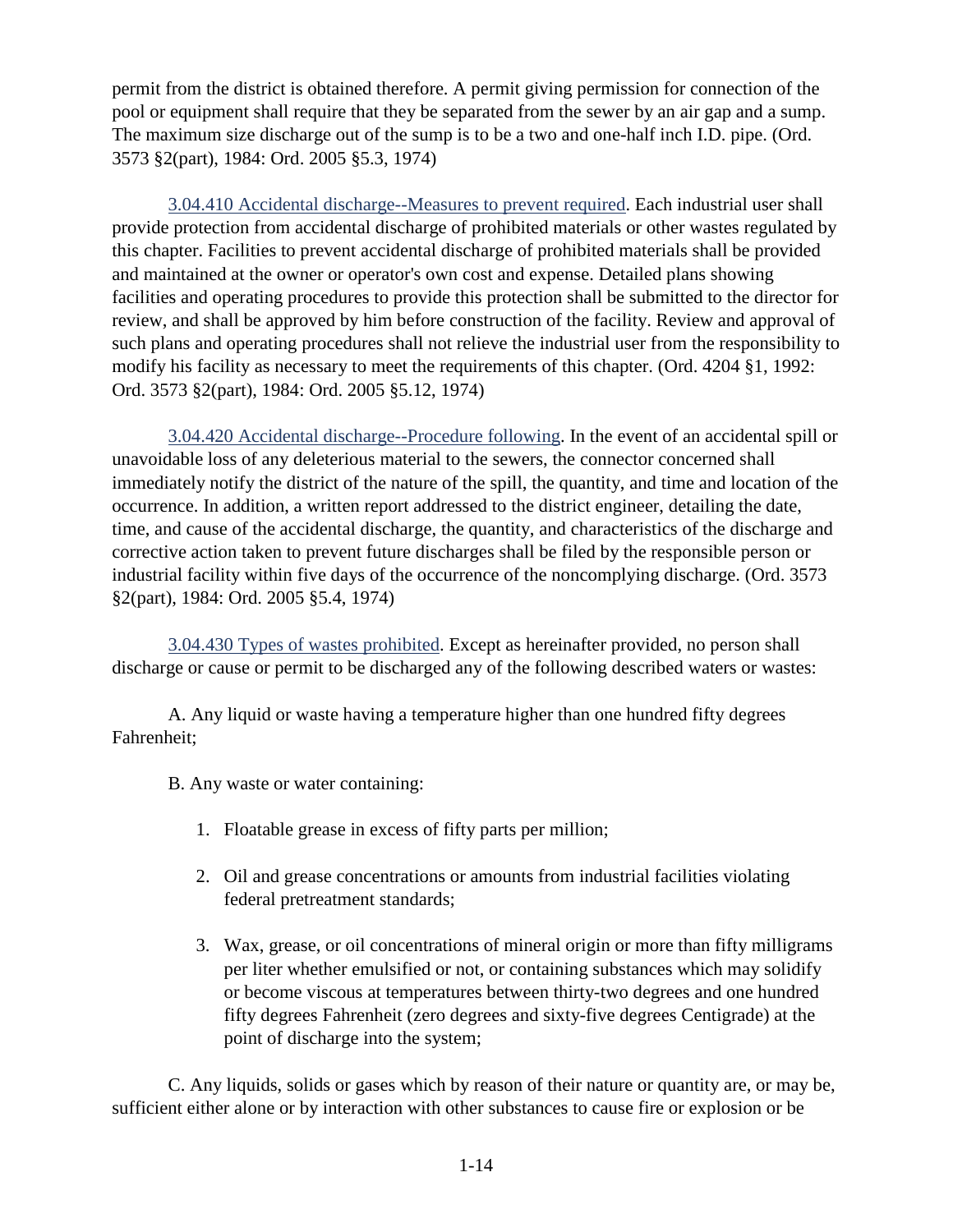injurious in any other way to the sewerage facilities or to the operation of the system. At no time shall two successive readings on an explosion hazard meter, at the point of discharge into the sewer system, be more than five percent nor any single reading over ten percent of the lower explosive limit of the meter. Prohibited materials include, but are not limited to: gasoline, kerosene, naphtha, benzene, toluene, zylene, ethers, alcohols, ketones, aldehydes, peroxides, chlorates, perchlorates, bromates, carbides, hydrides and sulfides;

D. Any garbage that has not been properly shredded to such a degree that all particles will be carried freely under the flow conditions normally prevailing in public sewers, with no particle greater than one-fourth inch in any dimensions;

E. Any ashes, cinders, pulp, sand, cement, mud, straw, shavings, metal, glass, rags, feathers, tar, asphalt, resins, plastics, woods, animal hair, paunch manure, or any other solid or viscous substance capable of causing obstruction to the flow in sewers or other interference with the proper operation of the sewerage system;

F. Any waters or wastes having a pH factor lower than 6.0 or higher than 9.0, or having any other corrosive property capable of causing damage or hazard to structures, equipment and personnel of the sewerage system;

G. Any waters or wastes containing a toxic or poisonous substance is sufficient quantity to injure or interfere with any sewage treatment process, constitute a hazard to humans or animals, or create any hazard in the receiving waters of the sewage treatment plant or any other part of the sewerage system. Prohibited materials include, but are not limited to: acids, sulfides, concentrated chlorides and fluoride compounds, and substances which will react with water to form acidic products;

| <b>Pollutant</b>          | Concentration, mg/1*   |
|---------------------------|------------------------|
| Arsenic                   | 0.1                    |
| Cadmium                   | 0.1                    |
| <b>Pollutant</b>          | Concentration, $mg/1*$ |
| Chromium $(+6)$           | 0.5                    |
| Copper <sub>0.5</sub>     | 0.5                    |
| Cyanide                   | 0.1                    |
| Lead                      | 2.0                    |
| Mercury                   | 0.02                   |
| Nickel                    | 1.0                    |
| Phenolics, nonchlorinated | 5.0                    |
| Phenolics, chlorinated    | 00.2                   |
| Silver                    | 0.1                    |
| Suspended solids          | 450                    |
| Zinc                      | 3                      |

H. Any wastes containing constituents in excess of the following (milligrams per liter):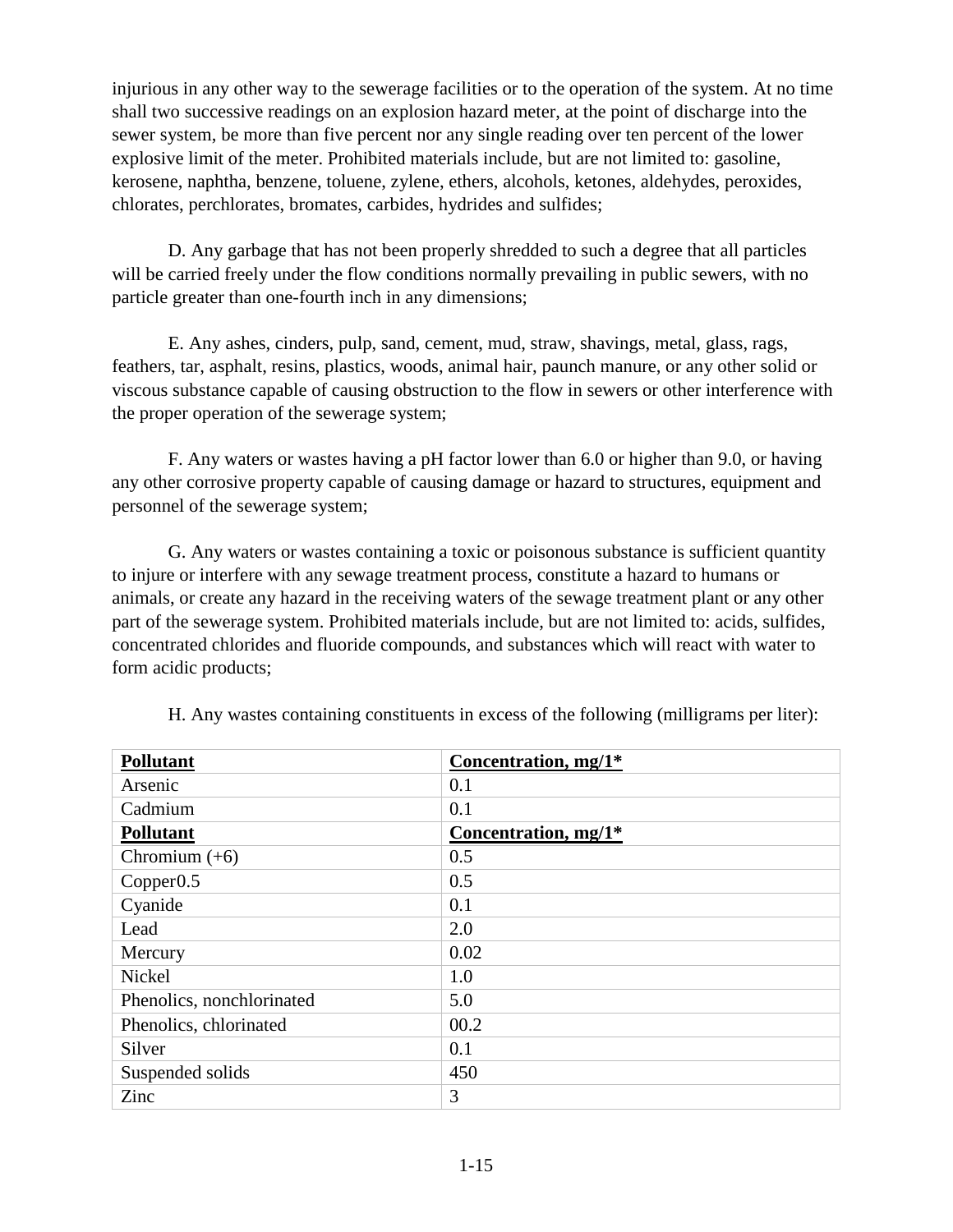| pH, units    | 6.0 to $9.0$                                               |
|--------------|------------------------------------------------------------|
| Temperature  | Not over $150^{\circ}$ F (except where higher temperatures |
|              | are permitted by law) except in no case shall the          |
|              | temperature of the wastewater influent at the              |
|              | Treatment Plant exceed 104°F.                              |
| Toxicity, tu | 10                                                         |

*\*Units mg/1 unless otherwise noted*

I. Any waters or wastes containing suspended solids or soluble solids of such character and quality that is not susceptible to treatment or interfere with the process or efficiency of the treatment system, or that unusual attention or expense is required to handle such materials at the treatment plant;

J. Any noxious or malodorous solids, liquids or gases, which, either singly or by interaction with other waste substances, are capable of creating a public nuisance or hazard to life, or are, or may be, sufficient to prevent entry into sewers for its maintenance or repair;

K. Any radioactive wastes;

L. Any water or wastes containing dissolved sulfides in excess of one part per million;

M. Septic tank sludge or effluent. (Ord. 3573 §2(part), 1984: Ord. 2207 §7, 1975: Ord. 2005 §5.5, 1974)

<span id="page-27-0"></span>3.04.440 Admission of wastes subject to approval. The admission into the public sewers of any waters or wastes having:

- (a) A five-day BOD (Biochemical Oxygen Demand) greater than four hundred parts per million by weight,
- (b) Containing more than three hundred fifty parts per million by weight of suspended solids,
- (c) Exerting a fifteen-minute chlorine demand in excess of twenty parts per million,
- (d) Wastes with objectionable color not removable by the treatment process, or
- (e) Wastewaters at a flow rate or containing such concentrations or quantities of pollutants that exceeds, for any time period longer than fifteen minutes, more than five times the average twenty-four-hour concentration, quantities or flow during normal operation and that would cause a treatment process upset and subsequent loss of treatment efficiency, or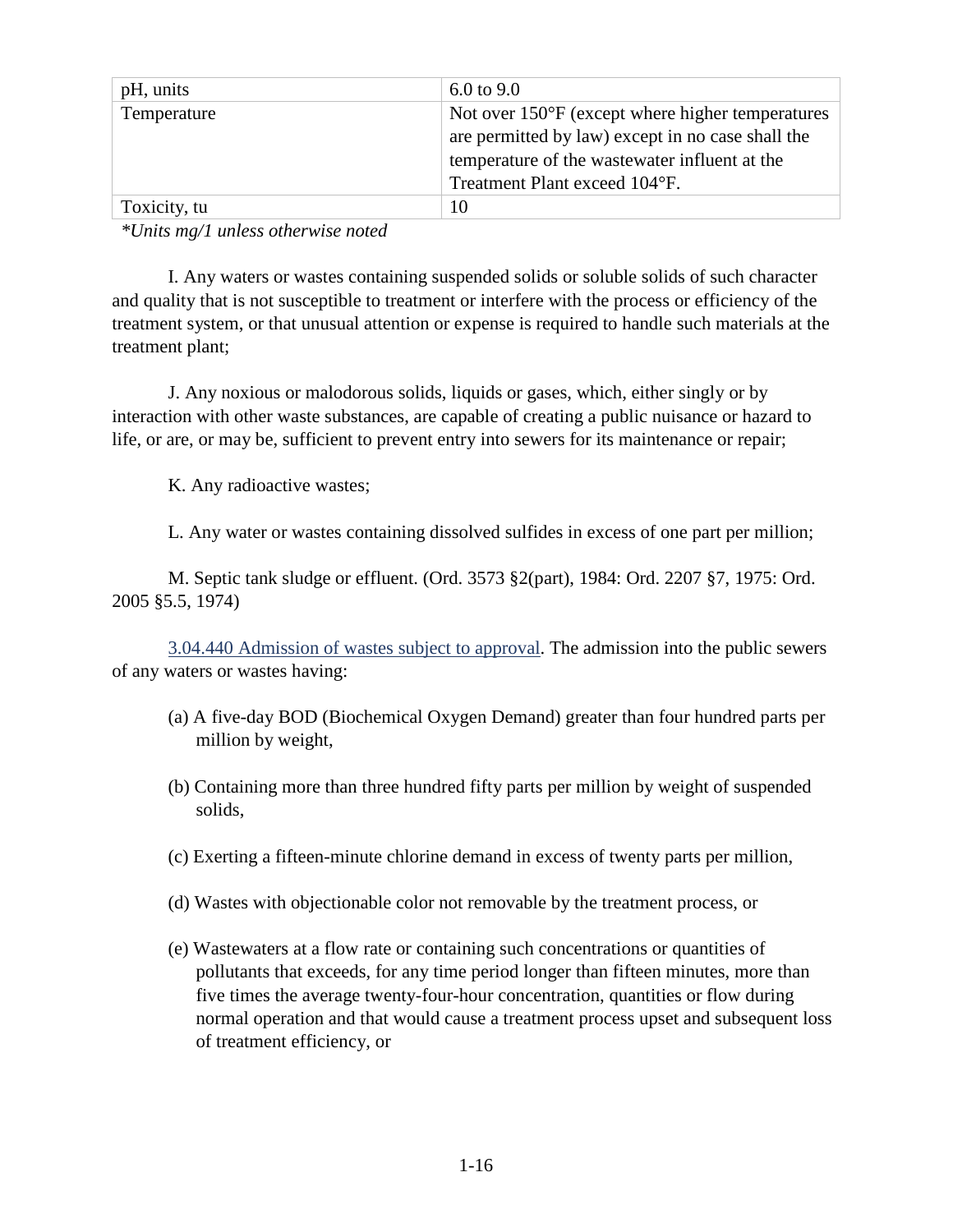(f) Containing any quantity of substance having the characteristics described in Section 3.04.430, shall be subject to the review and approval of the district engineer. (Ord. 3573 §2(part), 1984; Ord. 2005 §5.7, 1974)

<span id="page-28-0"></span>3.04.450 Suspension of service. When deemed necessary by the district engineer or the county health officer for the preservation of public health or safety or for the protection of public or private property, he may suspend sewer service to any person or persons using the sanitary sewer system in a manner or way as to endanger the public health or safety or public or private property, and in this regard sever from the public sewer all pertinent connections thereto. If such endangerment shall be imminent, then the district engineer or county health officer may act immediately to suspend sewer service without giving advance notice or warning whatsoever to said person or persons. (Ord. 2207 §8(part), 1975: Ord. 2005 §5.15, 1974)

<span id="page-28-1"></span>3.04.460 Conflicting provisions—Watsonville plant requirements applicable when. Any requirement imposed by the Watsonville Water Pollution Control Plant and approved by the district engineer, that is greater than, or in addition to, the above shall be the controlling requirement. (Ord. 3573 §2(part), 1984; Ord. 2005 §5.6, 1974)

## <span id="page-28-2"></span>3.04.465 Private Sanitary Sewer Systems.

1. All sewer lines and lift stations from the building wall to and including connection to the sewer main are the property of the owner of the connected building. All property owners whose properties are connected to a sewer or main or otherwise connected to the District's sewer system by sewer lateral shall, at their own expense, maintain the private sanitary sewer collection system, and private sewer lateral in a fully functioning condition and ensure the lines are free of cracks, leaks, inflow or infiltration of extraneous water, root intrusion, or open joints. Property owners shall ensure that lines drain freely to the sewer main without excessive sags that collect grease and sediments. Owners shall also ensure that pump or lift stations are maintained in proper working order.

2. Owners of private sanitary sewer systems shall ensure that they are maintained to prevent sanitary sewer overflows. If a sanitary sewer overflow occurs, the property owner shall cause the overflow to stop immediately and have sewer blockages, breaks, and other deficiencies permanently repaired by a licensed plumber within ten working days.

> A. If a sanitary sewer overflow occurs that flows off of the property, and response from the property owner is not immediate, or the property owner is unable to stop the overflow immediately, District staff may enter onto the property and access to the sewer system to attempt to stop the overflow. The cost of material and labor for stopping the overflow shall be paid by the property owner. The District will not be held liable for any damage to the sewer system while attempting to stop an overflow.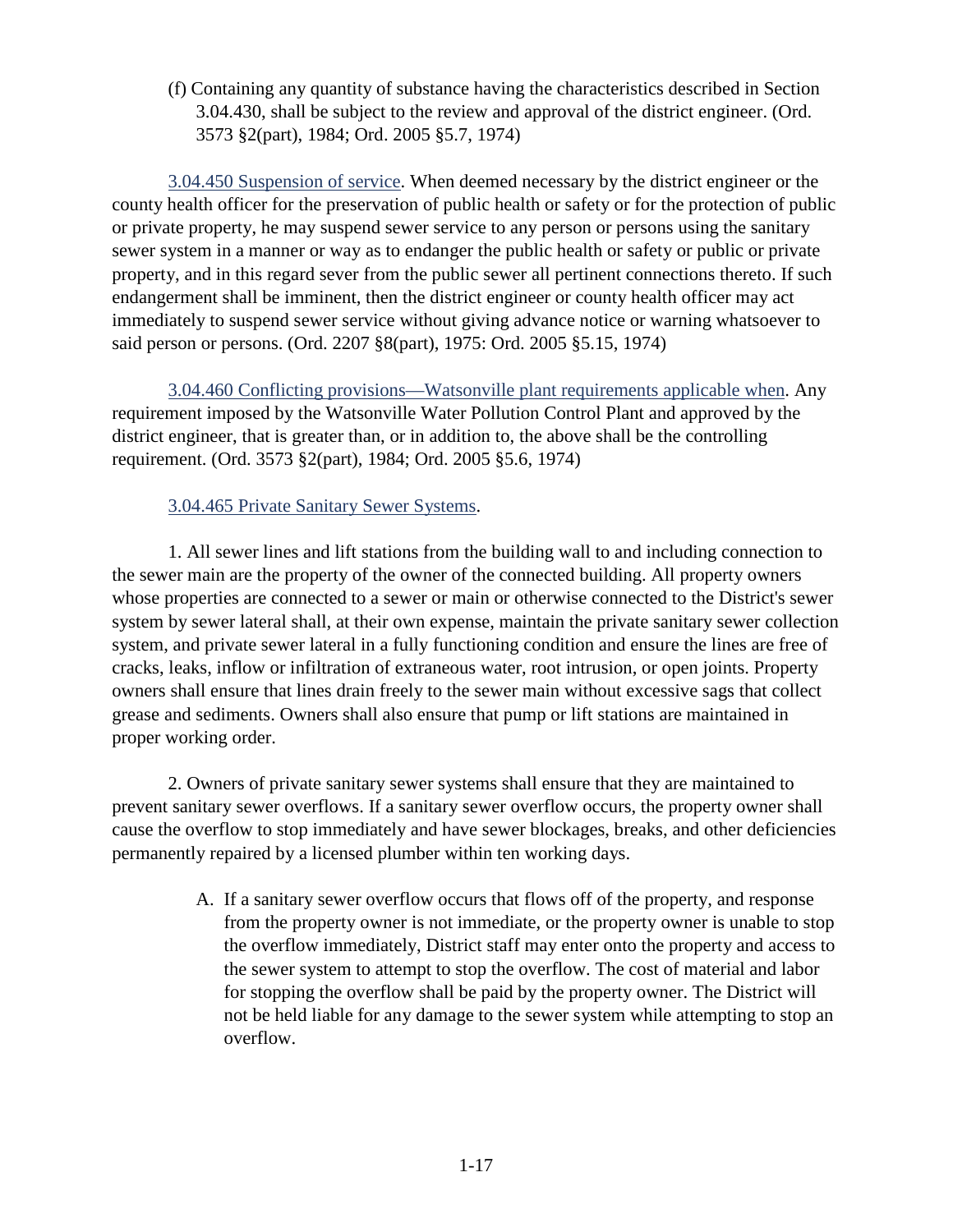- B. The property owner shall be required to reimburse the District for any fines levied against the District by regulatory agencies as a result of failure of the private sanitary sewer system.
- 3. Private Sanitary Sewer Repair
	- A. Should more than two overflows occur within a twelve-month period, it is required that the sanitary sewer system be televised and repaired or replaced and certified in writing, by a licensed plumber, to be in good working condition and free of obstructions and/or breaks.
	- B. Before close of escrow, any property that includes buildings or structures, connected to a sanitary sewer main, constructed more that 20 years before the date of sale and has not had its sanitary sewer system inspected within the past 20 years shall have the sanitary sewer system inspected and certified by a licensed plumber to be in good working order and free of obstructions and breaks. Testing, inspection, and repair shall be the responsibility of the seller, and shall be nontransferable to the new owner. The District is not responsible for the costs of testing, inspection, or repair.
	- C. The sewer system must be replaced or repaired if a licensed plumber encounters any of the following during inspection: root intrusion, open joints, cracks or breaks, sags, damaged or defective cleanout, inflow and infiltration of extraneous water, older pipe materials that are known to be inadequate, inadequate lift or pump stations, inadequate alarm systems for overflows, and inadequate maintenance of lift stations.
	- D. An existing sanitary sewer system may only be connected to a new or remodeled building when video inspection of the sanitary sewer system has shown, to the satisfaction of the District Engineer, that none of the conditions in  $C(3)$  of this section are present.(Ord. F-15 §3, 2012)

4. Cleanout and Overflow Devices. A cleanout and an overflow device approved by the District Engineer shall be installed and maintained, at the sole expense of the property owner, on all sewer systems. In General, the overflow device shall be located as close to the building wall as practical. The installation of the devices shall be required as follows:

- A. When building a new structure on a property with an existing sewer system, or when otherwise proposing to connect a previously unconnected structure to an existing sewer system;
- B. As a condition of approval of any major building remodel project. A major building remodel project is one that is estimated by the District to cost \$50,000 or more;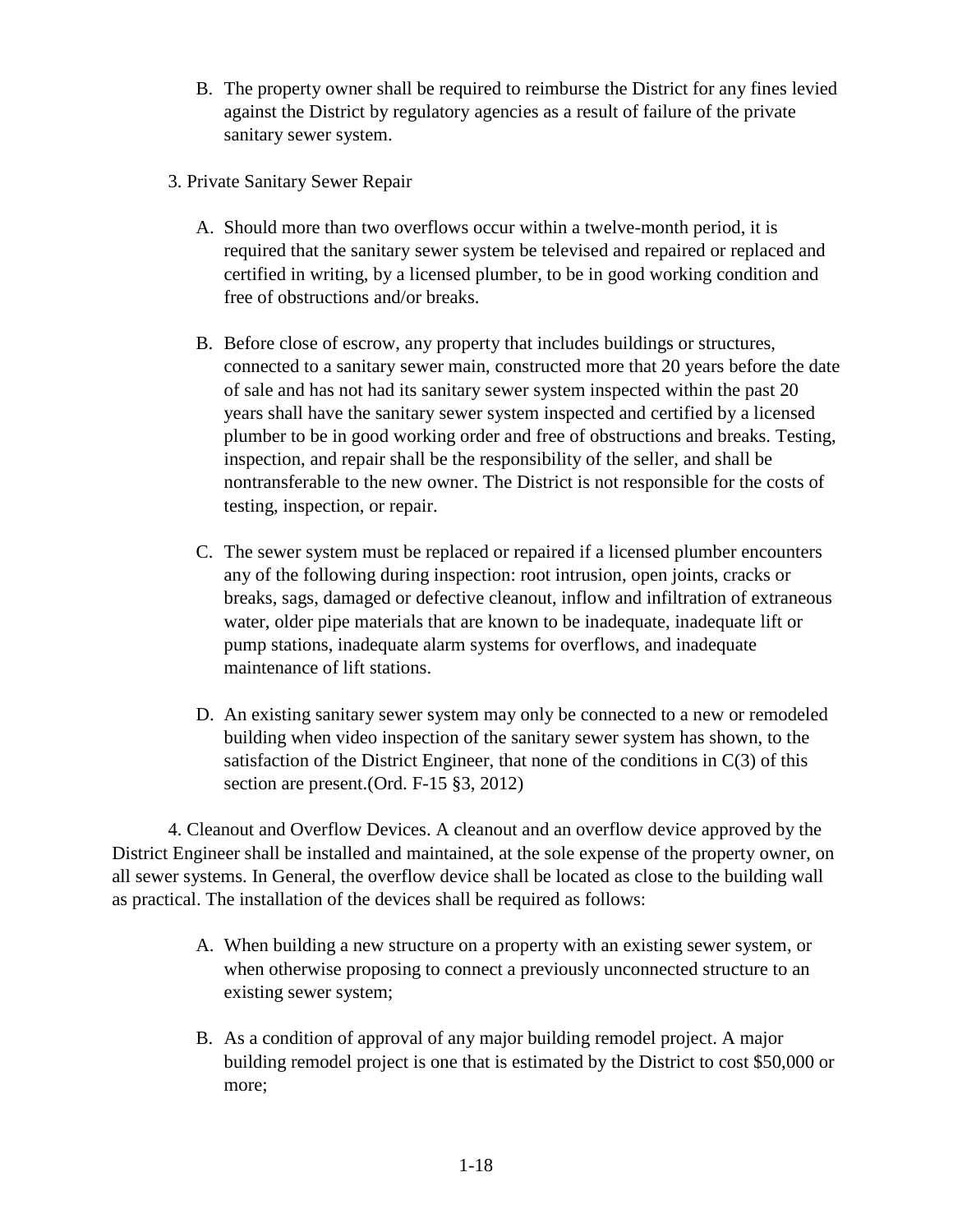- C. Prior to the close of escrow when the property, is transferred via sale or other transfer of ownership by deed, instrument or writing;
- D. Whenever the District finds that a sewage spill emanating from a sewer system presents a threat to public health, even if it has not flowed across a property line.

5. The District may impose civil administrative penalties against a property owner who fails to perform any act required in this section, which failure results in an overflow reaching public or private property other than the property owner's property, according to the following schedule:

- A. Up to \$500 for the first violation.
- B. Up to \$1,000 for a second violation within three years after the first violation.
- C. Up to \$2,500 for each additional violation within a three-year period exceeding two violations.

6. The District Engineer shall have the authority to establish, waive, suspend, or otherwise modify any civil administrative penalty imposed by this section upon a showing that the property owner has satisfactorily repaired the sewer system to a degree sufficient to ensure avoidance of further violations or upon a showing by the property owner of sever financial hardship.

<span id="page-30-0"></span>3.04.466 3.04.466 Private Sanitary Sewer Collection Systems Maintenance.

1. Property owners shall ensure that private sanitary sewer systems are maintained to prevent sanitary sewer overflows.

- A. All private sanitary sewer lines will be flushed at the minimum, once during an eighteen-month period to ensure the line is free of obstructions.
- B. All pump stations must be maintained on a periodic basis to ensure that pump station failure does not result in a sanitary sewer overflow.
- C. Private sanitary sewer lines will be inspected periodically to ensure that the sewers are in good condition.
- D. All records pertaining to sewer repair and maintenance will be maintained and made available to the District Engineer for inspection upon request.
- 2. Sanitary Sewer Overflows on Private Sewer Collection Systems.
	- A. If a sanitary sewer overflow occurs, the property owner shall take action to stop the overflow immediately and have sewer blockages, breaks, and other deficiencies permanently repaired by a licensed plumber within five working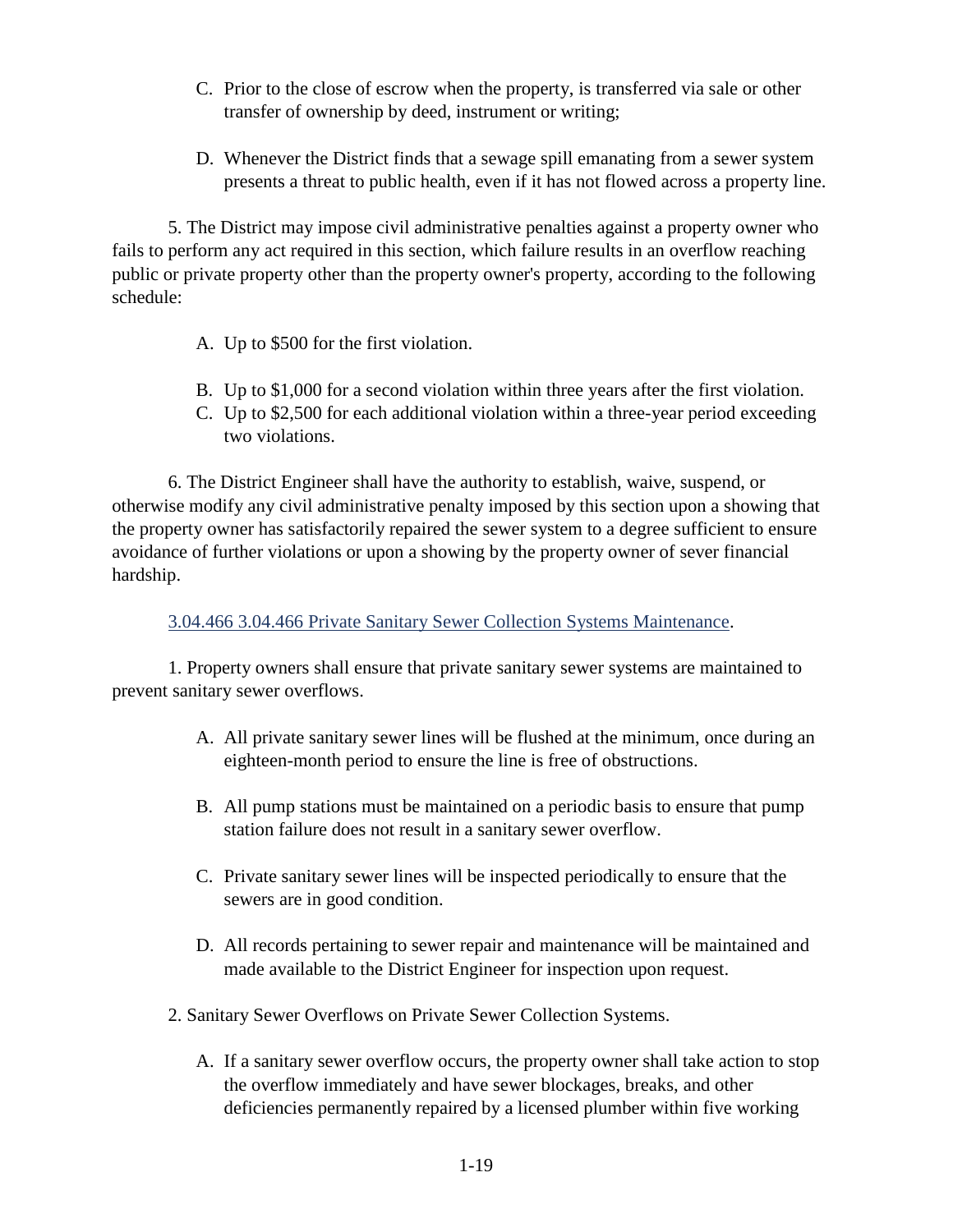days. The overflow must be reported to the district within 24 hours. The property owner shall submit a written report to the District describing the cause of the overflow and the remedial actions taken to repair the sanitary sewer collection system. The District Engineer shall evaluate the report and make a determination as to the acceptability of the remedial actions and whether additional remedial actions, including full or partial replacement of the sanitary sewer collections system shall be taken.

- B. If a sanitary sewer overflow occurs, and response from the property owner is not immediate, or the property owner is unable to stop the overflow immediately, District staff will be allowed entry onto the property and access to all private sewer collections systems to attempt to stop the overflow. The cost of material and labor for stopping the overflow shall be paid by the property owner. The District will not be held liable for any damage to the sewer system while attempting to stop an overflow.
- C. The property owner shall be required to make payment to the District and reimbursement for any fines levied against the District by regulatory agencies as a result of failure of a sanitary sewer collection system.
- D. The District may impose civil administrative penalties against a property owner who fails to perform any act required in this section, which failure results in an overflow reaching public or private property other than the property owner's property, according to the following schedule:
	- i. Up to \$500 for the first violation.
	- ii. Up to \$1,000 for a second violation within three years after the first violation
	- iii. Up to \$2,500 for each additional violation within a three-year period exceeding two violations.
	- iv. The District engineer shall have the authority to establish, waive, suspend, or otherwise modify any civil administrative penalty imposed by this section upon a showing that the property owner has satisfactorily repaired the private sewer system to a degree sufficient to ensure avoidance of further violations or upon a showing by the property owner of severe financial hardship. (Ord. F-15 §4, 2012)

## <span id="page-31-0"></span>3.04.467 Sections Adopted by Reference.

1. For the purpose of establishing proper regulations for enforcement Response and Fines, the following codes or portions thereof hereinafter set forth, and any appendix or portion thereof that have been specifically adopted by the Santa Cruz County Sanitation District, are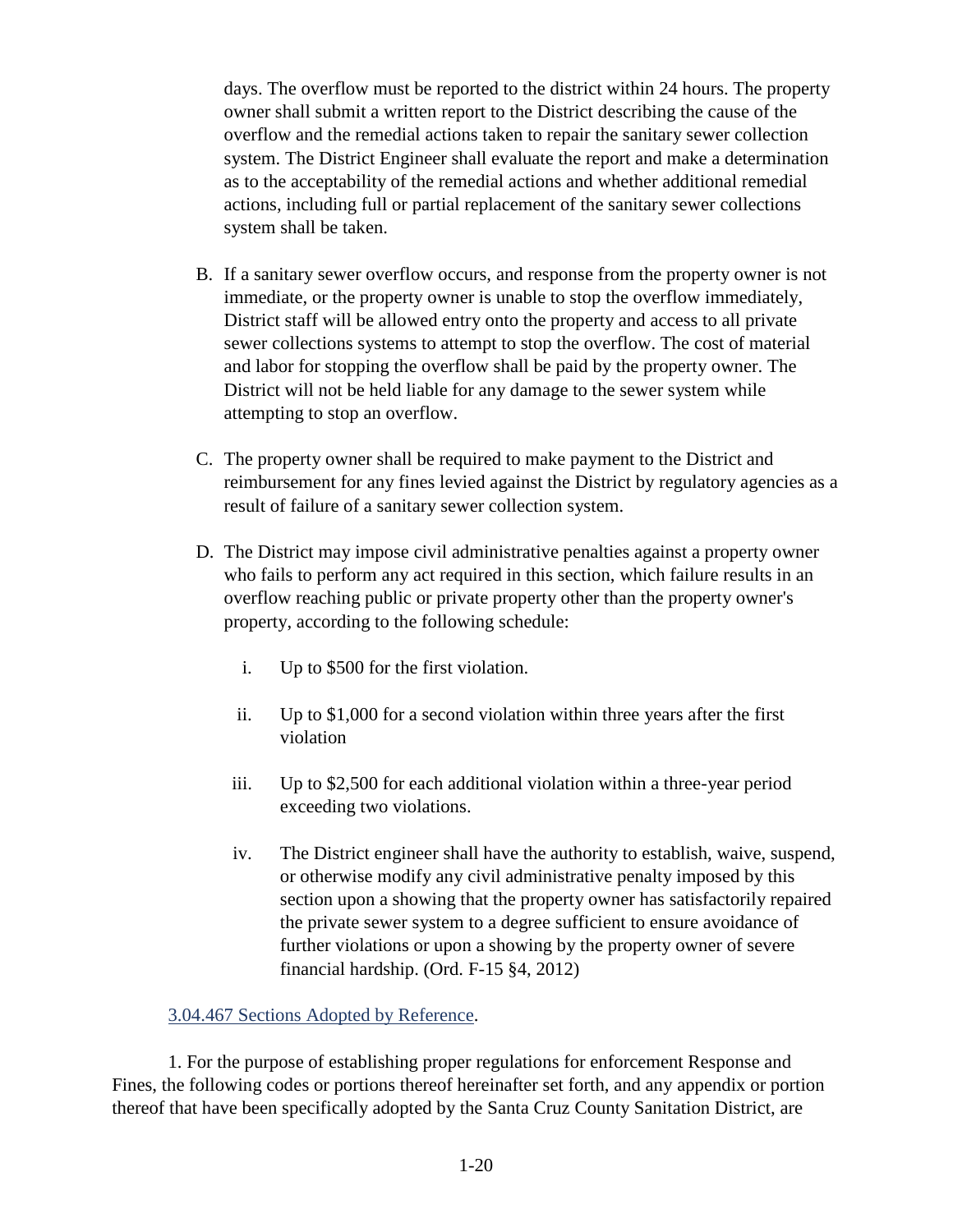hereby adopted and made a portion of this chapter by reference without further publication or posting thereof. Except as otherwise specifically provided in this chapter, each and every provision, section, table, diagram, illustration, figure, phrase, and paragraph thereof are hereby adopted in the same manner as though set forth in full. Two copies of each of the adopted Codes are and shall be maintained on file in the office of the Clerk of the Board of Directors for use and examination by the public.

2. Sections 7.04.545 of the Santa Cruz County Sanitation District Code, including those appendices or portions thereof specifically adopted by a State agency or specifically adopted by the ordinance codified in this section, but excluding other appendices. (Ord. F-15 §5, 2012)

# **Article VI. Treatment of Waters and Waste**

<span id="page-32-1"></span><span id="page-32-0"></span>3.04.470 Preliminary treatment and control--Exemptions. Whenever deemed necessary by the district engineer to meet the requirements of Section 3.04.430, a connector shall, at his own expense, provide such preliminary treatment or take such other measures as shall be required to change the characteristics, contents, or rate of discharge of waters or wastes to be deposited in the public sewers of the district. Facilities for preliminary treatment required hereunder shall be subject to the approval of the district engineer and shall be maintained and operated in a satisfactory and effective manner at the sole expense of the connector. (Ord. 2005 §5.8, 1974)

#### <span id="page-32-2"></span>3.04.480 Preliminary treatment facilities—Approval for construction—Maintenance.

A. Plans, specifications and any other pertinent information relating to proposed preliminary treatment facilities shall be submitted for approval of the district engineer, and no construction of such facilities shall commence until said approvals are obtained in writing. Such approval shall not exempt the discharge of such facilities from compliance with any applicable code, ordinance, rule, regulation or order of any governmental authority. Any subsequent alterations or additions to such pretreatment or flow control facilities shall not be made without due notice to, and prior approval of, the district engineer.

B. Where preliminary treatment facilities are provided for any waters or wastes, they shall be maintained continuously in satisfactory and effective operation by the owner at his expense. (Ord. 3573 §2(part), 1984: Ord. 2005 §5.10, 1974)

<span id="page-32-3"></span>3.04.490 Preliminary treatment facilities--Minimum requirements. In compliance with Sections 3.04.440 and 3.04.470, the district engineer shall require minimum preliminary treatment facilities to be provided by the connector as follows:

A. Separators. All wastes, other than sewage from residential premises, which contain or are likely to contain oil or grease in excessive amounts, or any flammable substance, sand or other harmful ingredient, shall be passed through a suitable separator before discharge to a public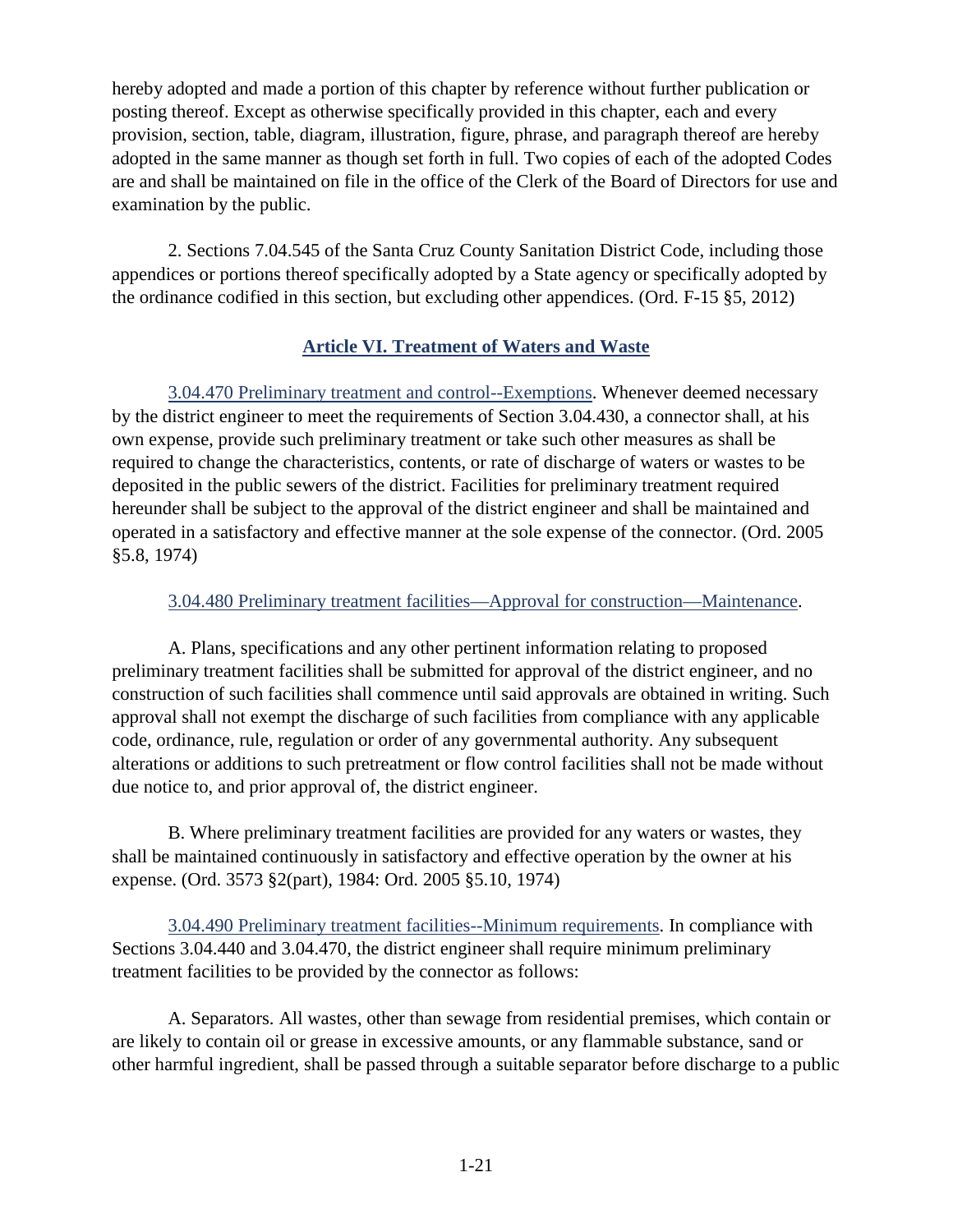sewer. The separator shall be of a type and capacity approved by the district engineer and shall be so located as to be readily accessible for cleaning and inspection.

B. Screens. All wastes resulting from the wholesale processing of fruits, vegetables and other agricultural produce shall be passed through suitable screens before discharge to a public sewer. The fine screen shall have openings of not more than 1/32 inch, unless otherwise permitted by the district engineer. In addition, a coarse screen approved by the district engineer shall be permanently fixed in the user's discharge line. Such coarse screen shall only be removed by district personnel. (Ord. 2005 §5.9, 1974)

## <span id="page-33-0"></span>3.04.500 Demonstration of compliance with provisions.

A. The district may require a discharger to demonstrate that in-plant modifications will reduce or eliminate the discharge of such substances in conformity with this chapter.

B. The district may also require pretreatment, including storage facilities, or flow equalization necessary to reduce or eliminate the objectionable characteristics or substances so that the discharge will not violate these rules and regulations. (Ord. 3573 §2(part), 1984: Ord. 2005 §5.11(part), 1974)

<span id="page-33-1"></span>3.04.510 Abandoned pretreatment devices. Abandonment of any required pretreatment device must be either completely removed from site or pumped and filled as required for abandoned septic tanks pursuant to the Uniform Plumbing Code and applicable county ordinances. (Ord. 3573 §2(part), 1984: Ord. 2005 §5.11(part), 1974)

<span id="page-33-2"></span>3.04.520 Control manholes. The district engineer may require the connector, if its sewer will carry industrial wastes, to install a suitable control manhole in the sewer to facilitate observation, sampling and measuring of wastes. Such manhole, when required, shall be accessibly and safely located and shall be constructed in accordance with the plans approved by the District Engineer. The manhole shall be installed by the users at their expense and shall be maintained by them so as to be safe and accessible at all times. (Ord. 3573 §2(part), 1984: Ord. 2005 §5.11(part), 1974)

<span id="page-33-3"></span>3.04.530 Special treatment agreements. No statement contained in this chapter shall be constructed as preventing the district from making any special agreement or arrangement with connectors whereby waste of unusual strength or character may be received for treatment, provided that any abnormal costs of conveyance and treatment of the waste shall be borne entirely by the connector entering into such agreement. (Ord. 2005 §5.13, 1974)

<span id="page-33-4"></span>3.04.540 Right of entry for inspection. The district engineer or his designated representative shall have the authority, when in the performance of his duty and upon first presenting his credentials and identifying himself as an employee of the Santa Cruz County sanitation district to the person apparently in control of the premises, if available, to enter upon any premises within the district which is connected to the sewer system, to inspect the sewer facilities of said property; provided, however, that the district engineer or his designated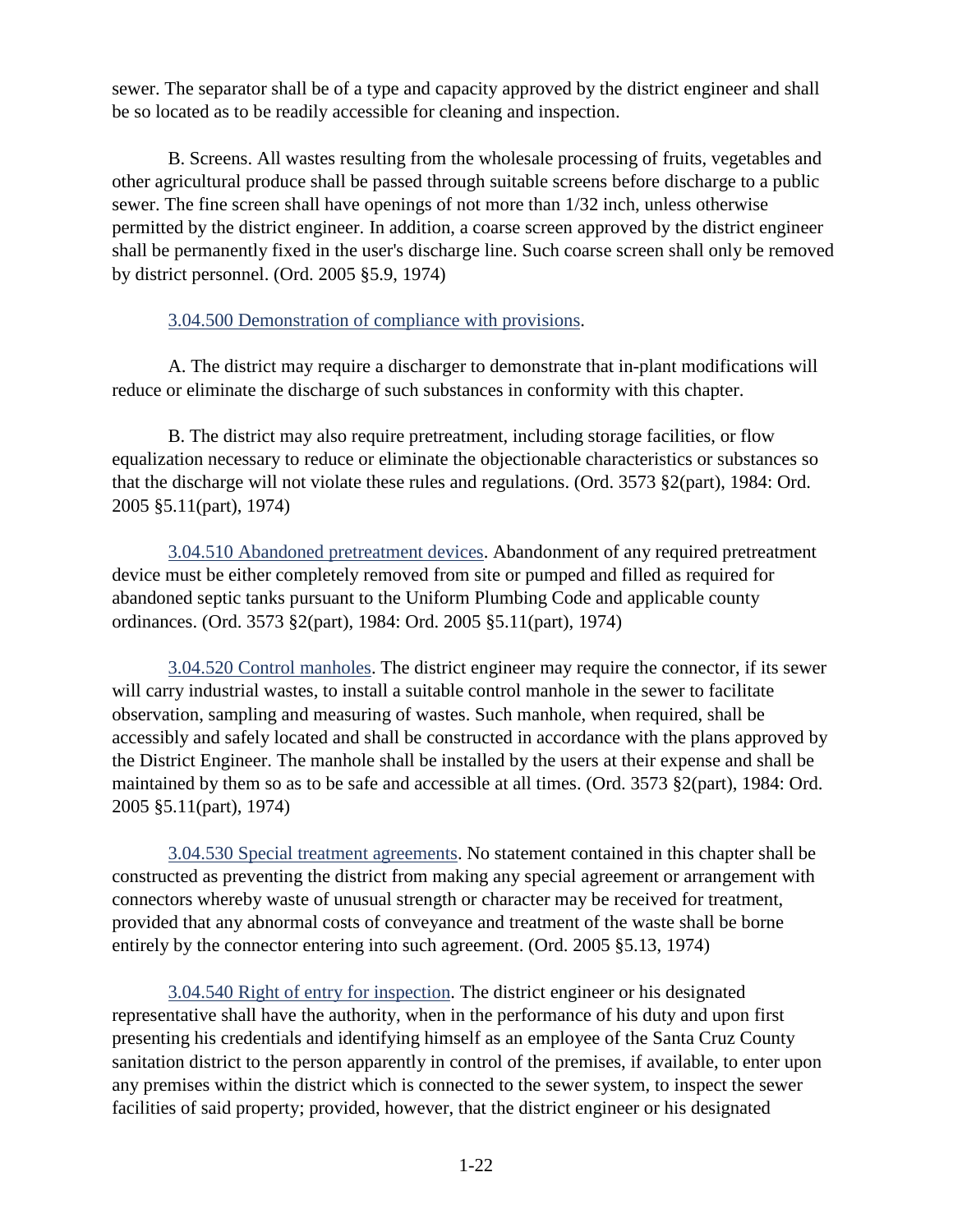representative shall not enter the dwelling of any person or other enclosed area of the premises without permission or an inspection warrant, and no inspections shall be made between the hours of 6:00 p.m. and 8:00 a.m. unless specifically authorized by an inspection warrant. (Ord. 2207 §8(part), 1975: Ord. 2005 §5.14, 1974)

# **Article VII. Industrial Wastewater Monitoring and Permits**

## <span id="page-34-1"></span><span id="page-34-0"></span>3.04.550 Discharge reports.

A. Every industrial user shall file a periodic discharge report at such intervals as are designated by the district. The district may require any other users discharging or proposing to discharge into the treatment system to file such periodic reports.

B. The discharge report shall include, but, in the discretion of the district, shall not be limited to, nature of process, volume, rates of flow, mass emission rate, production quantities, hours of operation, concentrations of controlled pollutants, or other information which relates to the generation of waste. Such reports may also include the chemical constituents and quantity of liquid materials stored on site even through they are not normally discharged. In addition to discharge reports, the district may require information in the form of industrial discharge permit applications and self-monitoring reports. (Ord. 3573 §3(part), 1984: Ord. 2005 §6.10(a), 1974)

## <span id="page-34-2"></span>3.04.560 Records and monitoring.

A. All industrial users who discharge or propose to discharge wastewaters to the wastewater treatment system shall maintain such records of production and related factors, effluent flows, and pollutant amounts or concentrations that are necessary to demonstrate compliance with the requirements of this chapter and any applicable state or federal pretreatment standards or requirements.

B. Such records shall be made available upon request by the district. All such records relating to compliance with pretreatment standards shall be made available to officials of the U.S. Environmental Protection Agency upon demand. A summary of such data indicating the industrial user's compliance with this chapter shall be prepared quarterly and submitted to the district.

C. The owner or operator of any premises or facility discharging industrial wastes into the system shall install, at his own cost and expense, suitable monitoring equipment to facilitate the accurate observation, sampling, and measurement of wastes. Such equipment shall be maintained in proper working order and kept safe and accessible at all times.

D. The monitoring equipment shall be located and maintained on the industrial user's premises outside the building. When such a location would be impractical or cause undue hardship on the user, the district may allow such facility to be constructed in the public street or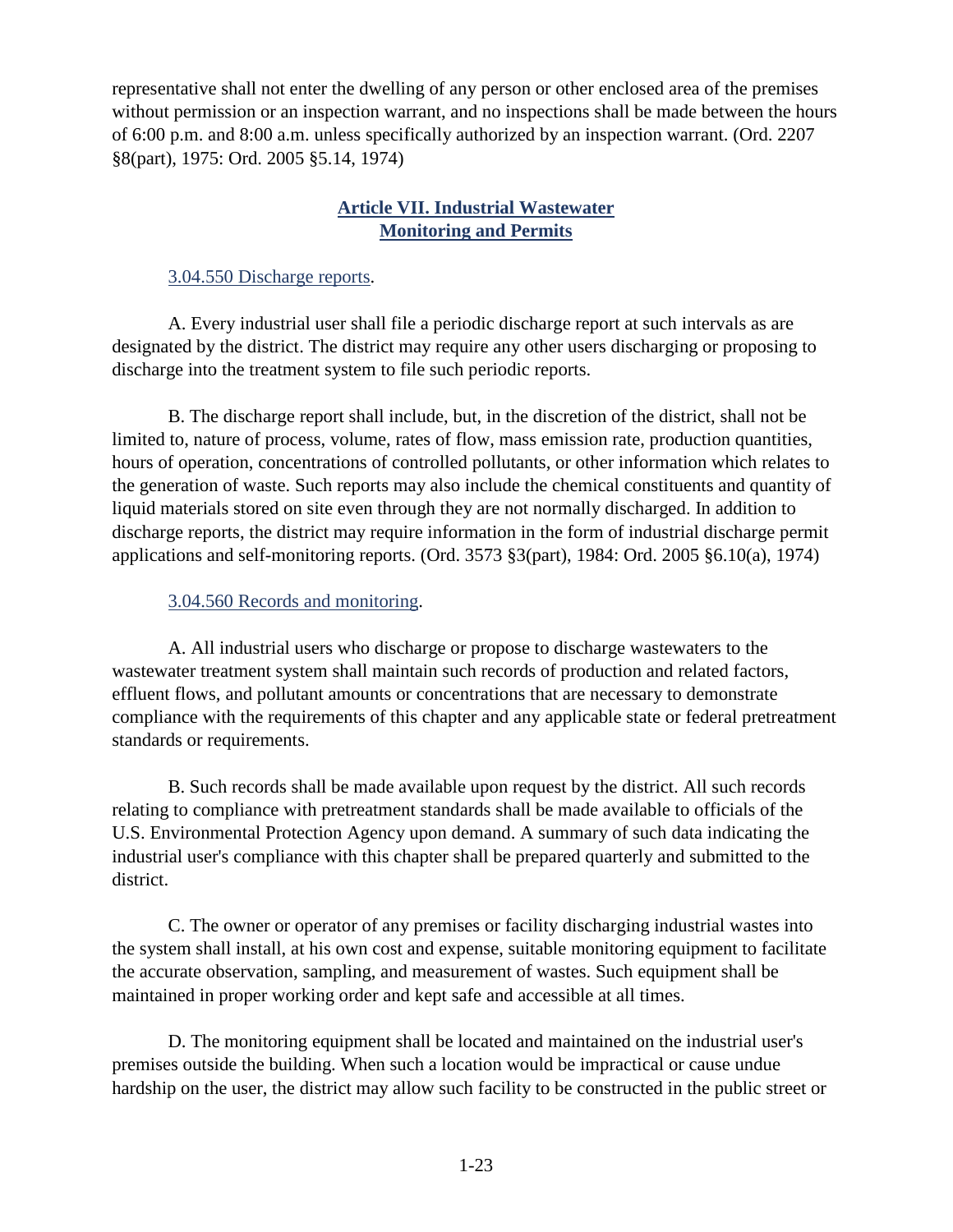sidewalk area, with the approval of the public agency having jurisdiction over such street or sidewalk, and located so that it will not be obstructed by public utilities, landscaping or parked vehicles.

E. When more than one user can discharge into a common sewer, the district may require installation of separate monitoring equipment for each user. When there is a significant difference in wastewater constituents and characteristics produced by different operations of a single user, the district may require that separate monitoring facilities be installed for each separate discharge.

F. Whether constructed on public or private property, the monitoring facilities shall be constructed in accordance with the district's requirements and all applicable construction standards and specifications. (Ord. 3573 §3(part), 1984: Ord. 2005 §6.10(b), 1974)

## <span id="page-35-0"></span>3.04.570 Inspection, sampling and analysis.

A. Compliance Determination. Compliance determinations with respect to Articles V and VI may be made on the basis of either instantaneous grab samples or composite samples of wastewater. Composite samples may be taken over a twenty-four-hour period, or over a longer or shorter time span, as determined necessary by the district to meet the needs of specific circumstances.

B. Analysis of Industrial Wastewaters. Laboratory analysis of industrial wastewater samples shall be performed in accordance with the current edition of Standard Methods, Methods of Chemical Analysis of Water and Waste, published by the U.S. Environmental Protection Agency, or the Annual Book of Standards, Part 23, Water, published by the American Society for Testing and Materials.

C. Sampling Frequency. Sampling of industrial wastewater for the purpose of compliance determination, with respect to Article V and VI, will be done at such intervals as the district may designate. However, it is the intention of the district to conduct compliance sampling or to cause such sampling to be conducted for all industrial users at least once a year. (Ord. 3573 §3(part), 1984: Ord. 2005 §6.10(c), 1974)

<span id="page-35-1"></span>3.04.580 Reports required by federal law. Every industrial user shall submit to the district all reports required to be submitted to the Control Authority under the Code of Federal Regulations, Title 40, Section 403.12 (40 CFR Sec. 403.12), as now in effect or as hereafter amended. These reports shall be submitted under the same circumstances and at the same times and shall include the same information, as required by that section of the Code of Federal Regulations. In the discretion of the district, such reports may be combined with other reports required by this municipal code, when timely and appropriate. (Ord. 3573 §3(part), 1984: Ord. 2005 §6.10(d), 1974)

<span id="page-35-2"></span>3.04.590 Permits required. All users, other than residential, proposing to connect to, or discharge into, any part of the wastewater treatment system must first obtain a discharge permit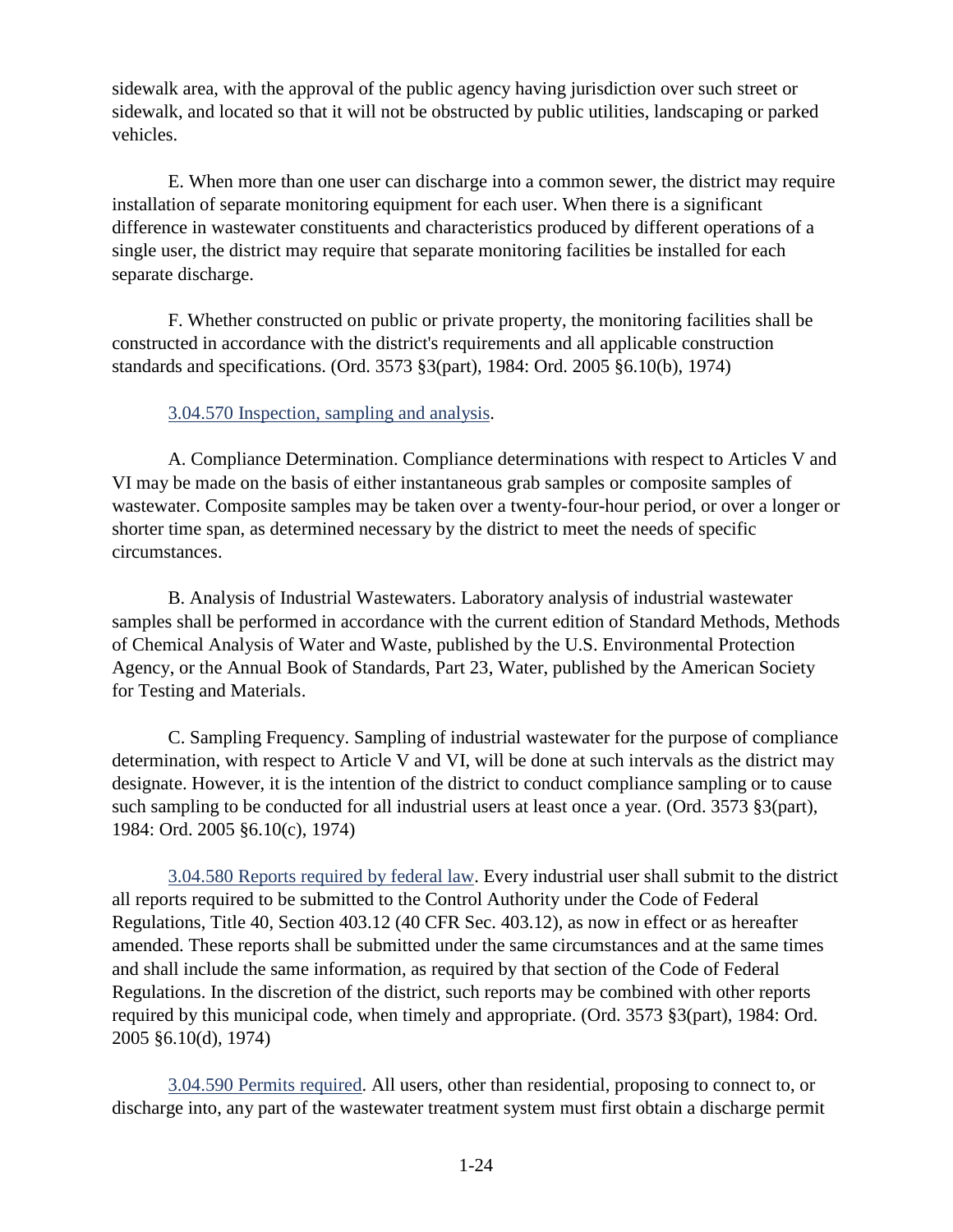therefor. All existing users, other than residential, connected or discharging to any part of the waste treatment system must obtain a wastewater discharge permit within ninety days from and after the effective date of the ordinance codified in Article VII of this chapter. (Ord. 3573 §3(part), 1984: Ord. 2005 §6.11(a), 1974)

## <span id="page-36-0"></span>3.04.600 Permit Application.

A. Users seeking a wastewater discharge permit shall complete and file with the district an application on the form prescribed by the District, and accompanied by the applicable fee. In support of this application, the user shall submit the following information.

- 1. Name, address, and Standard Industrial Classification number of applicant;
- 2. Volume of wastewater to be discharged;
- 3. Wastewater constituents and characteristics including, but not limited to, those set forth in Articles V and VI of this chapter as determined by a reliable analytical laboratory;
- 4. Time and duration of discharge;
- 5. Average peak wastewater flow rates, including daily, monthly and seasonal variations, if-any;
- 6. Site plans, floor plans, mechanical and plumbing plans, and details to show all sewers and appurtenances by size, location and elevation;
- 7. Description of activities, facilities and plant processes on the premises including all materials and types of materials which are, or could be, discharged;
- 8. Each product produced by type, amount and rate of production;
- 9. Number and type of employees, and hours of work;
- 10. Any other information as may be deemed by the district to be necessary to evaluate the permit applications.

B. The district will evaluate the data furnished by the user and may require additional information. After evaluation and acceptance of the data furnished, the district may issue a wastewater discharge permit subject to terms and conditions provided herein. (Ord. 3573 §3(part), 1984: Ord. 2005 §6.11(b), 1974)

<span id="page-36-1"></span>3.04.610 Permit conditions. Wastewater discharge permits shall be expressly subject to all provisions of this chapter and all other regulations, user charges and fees established by the district. The conditions of wastewater discharge permits shall be uniformly enforced in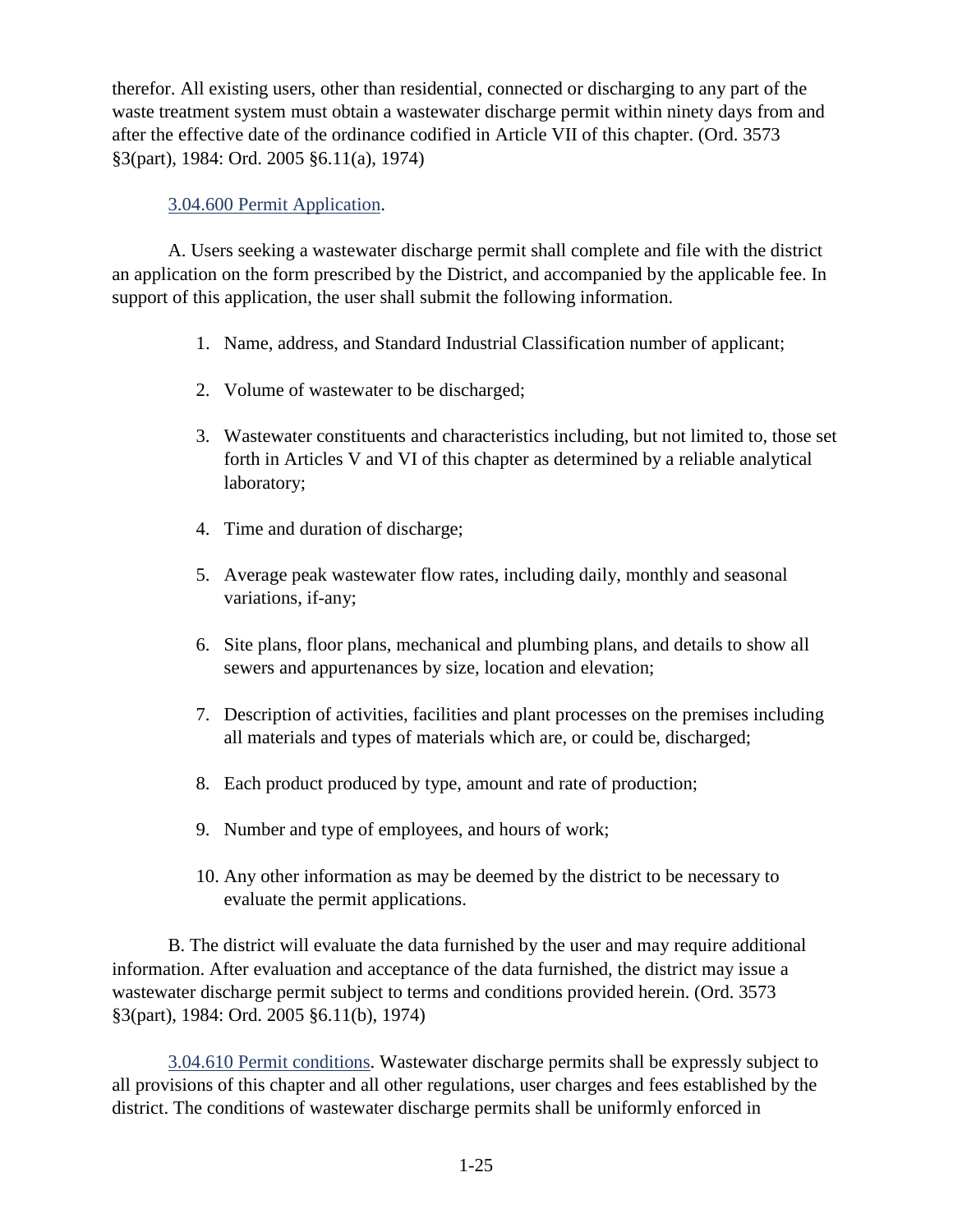accordance with this chapter, and applicable state and federal regulations. Permit conditions will include the following whenever applicable:

A. The unit charge or schedule of user charges and fees for the wastewater to be discharged to the system;

B. The average and maximum wastewater constituents and characteristics;

C. Limits on rate and time of discharge or requirements for flow regulations and equalization;

D. Requirements for installation of inspection and sampling facilities, and specifications for monitoring programs;

E. Requirements for maintaining and submitting technical reports and plant records relating to wastewater discharges;

F. Daily average and daily maximum discharge rates, or other appropriate conditions when pollutants subject to limitations and prohibitions are proposed or present in the user's wastewater discharge;

G. Compliance schedules;

H. Requirements for the installation of any technology required to meet applicable pretreatment standards and requirements;

I. Other conditions to ensure compliance with this chapter. (Ord. 3573 §3(part), 1984: Ord. 2005 §6.11(c), 1974)

<span id="page-37-0"></span>3.04.620 Permit duration. Permits shall be issued for a specified time period, not to exceed five years. A permit may be issued for a period of less than one year, or may be stated to expire on a specific date. If the user is not notified by the district thirty days prior to the expiration of the permit, the permit shall automatically be extended for six months. The terms and conditions of the permit may be subject to modification and change by the district during the life of the permit, as limitations or requirements as identified in Articles V and VI are modified and changed. The user shall be informed of any proposed changes in his permit at least thirty days prior to the effective date of change. Any changes or new conditions in the permit shall induce a reasonable time schedule for compliance. (Ord. 3573 §3(part), 1984: Ord. 2005 §6.11(d), 1974)

<span id="page-37-1"></span>3.04.630 Permit transfer. Wastewater discharge permits are issued to a specific user for a specific operation. A wastewater discharge permit shall not be reassigned or transferred or sold to a new owner, new user, different premises, or a new or changed operation. (Ord. 3573 §3(part), 1984: Ord. 2005 §6.11(e), 1974)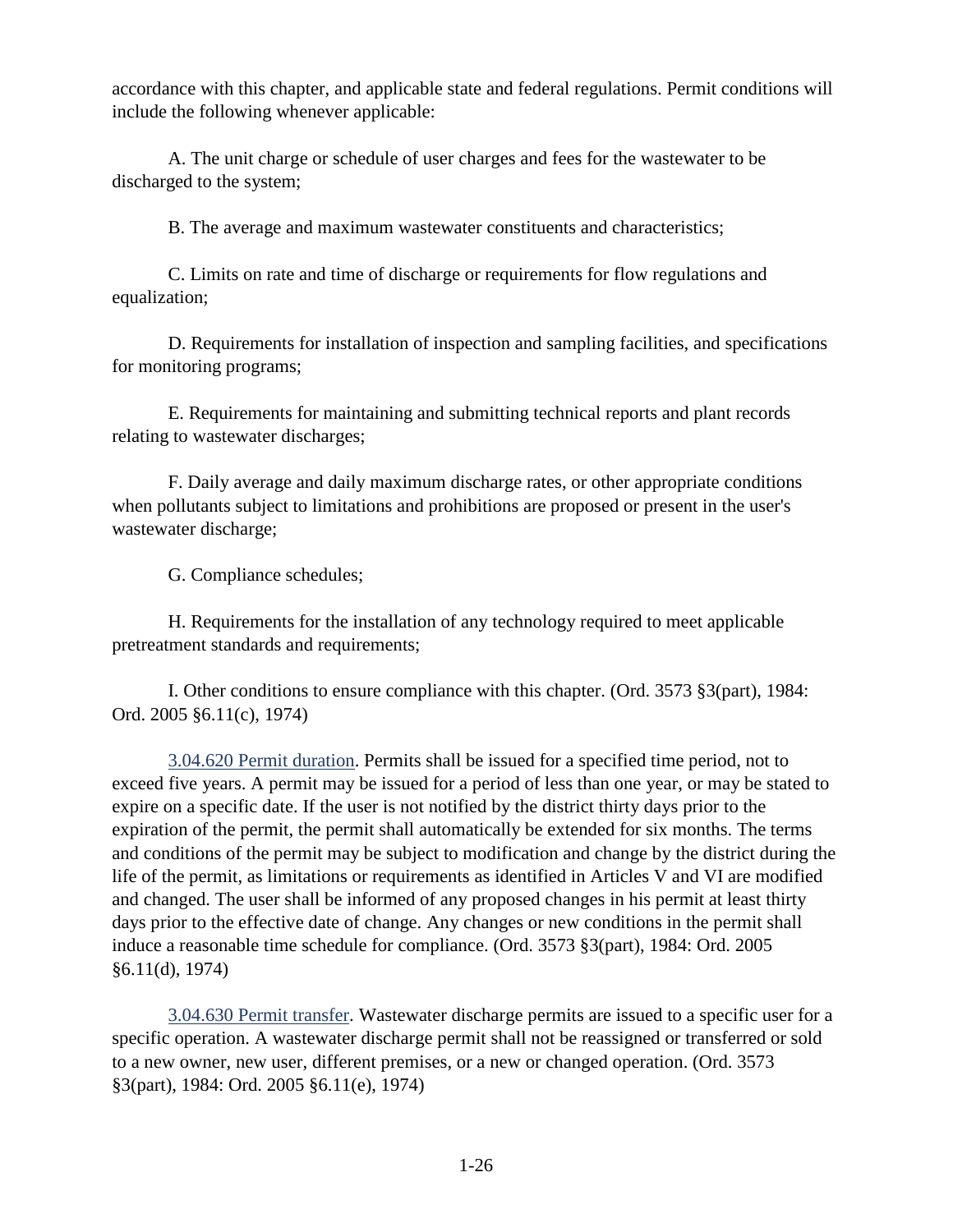<span id="page-38-0"></span>3.04.640 Permit revocation. Any user who violates the following conditions of his permit or of this chapter, or of applicable state and federal regulations, is subject to having his permit revoked. Violations subjecting a user to possible revocation of his permit include, but are not limited to, the following:

A. Failure of the user to accurately report the wastewater constituents and characteristics of his discharge;

B. Failure of the user to report significant changes in operations, or wastewater constituents and characteristics;

C. Refusal of reasonable access to the user's premises for the purpose of inspection or monitoring; or,

D. Violation of conditions of the permit. (Ord. 3573 §3(part), 1984: Ord. 2005 §6.11(f), 1974)

<span id="page-38-1"></span>3.04.650 Confidentiality. Any information submitted to the district may be claimed as confidential by the submitter, however, the claim must be asserted at the time of submission by stamping the words "confidential business information" on each page containing such information. Information and data provided to the district which is effluent data shall be available to the public without restriction. Confidential information will be available to EPA and the State Water Quality Board but these agencies will be advised of required confidential treatment of such information. (Ord. 3573 §3(part), 1984: Ord. 2005 §6.11(g), 1974)

## **Article VIII. Repayment Fees Where Main Sewer Constructed by District**

<span id="page-38-3"></span><span id="page-38-2"></span>3.04.660 Extended or enlarged sewers--Constructed when. The district may extend or enlarge the capacity of certain portions of sewer main necessitated by road or freeway construction or reconstruction, or other reasons, which said extension or enlarged capacity will serve future users. (Ord. 2005 §7.1, 1974)

<span id="page-38-4"></span>3.04.670 Repayment plan. The district engineer shall prepare a repayment plan to recover the cost of said extension or enlarged capacity which shall determine the fee to be collected from future users of said extension or enlarged capacity. Said fee may be computed on either a per connection or gallonage basis, whichever is determined to be most equitable by the district engineer. (Ord. 2005 §7.2, 1974)

## <span id="page-38-5"></span>3.04.671 Amesti Road Sewer Repayment Plan.

A. In addition to all other charges of the District, a special connection charge shall be collected, prior to the connection to the sanitary sewer system of the District, for each parcel of property within the repayment area (Exhibit A).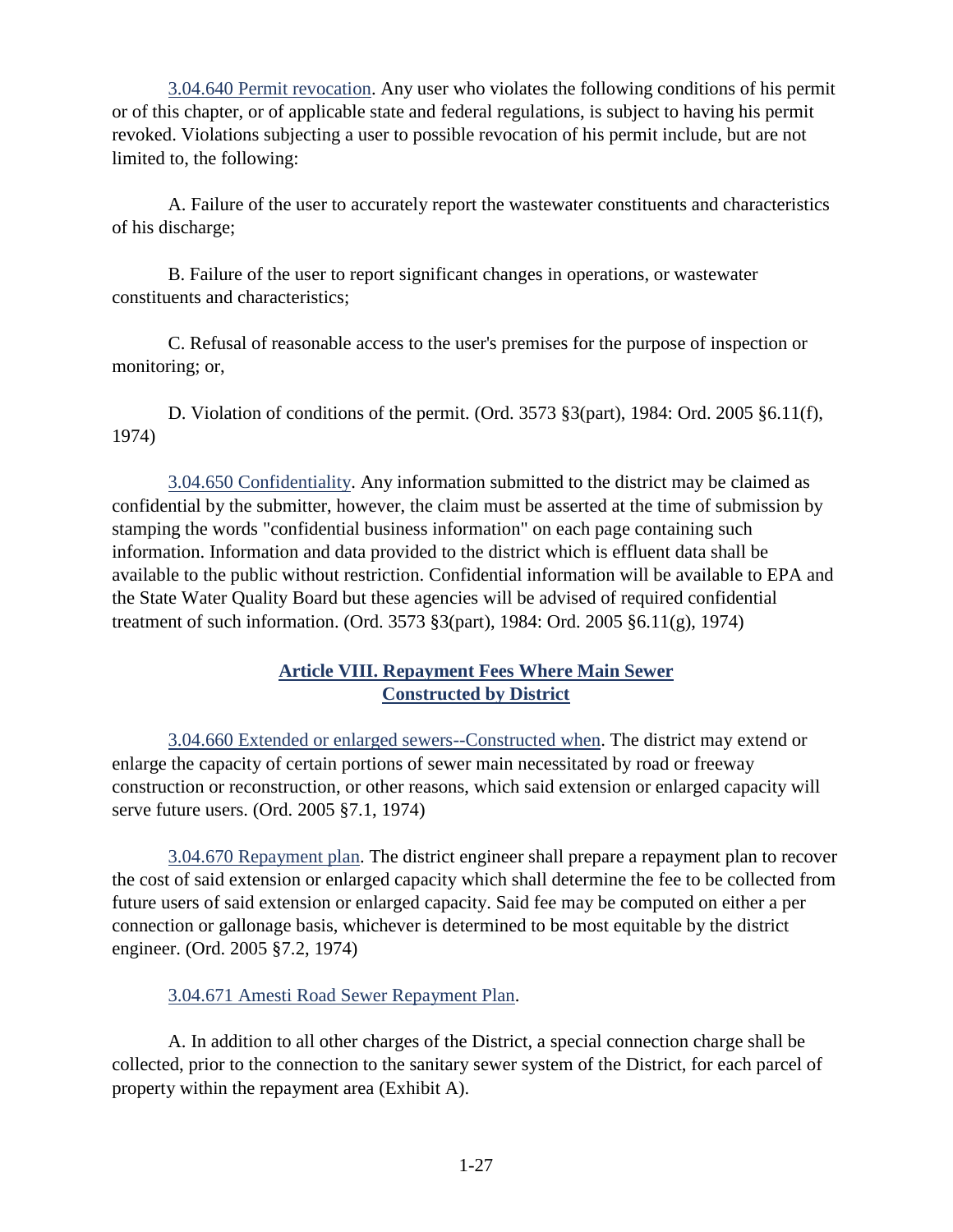B. The special connection charge for each parcel shall be \$17,255.00 (Ord. F-10, §1(part), 2006)



# <span id="page-39-0"></span>3.04.680 Applicability of fee. Any person, firm or corporation which connects to or uses the extension or enlarged capacity of said sewer main shall pay, in addition to the regular connection fee charged by the district, the fee as herein determined by the district engineer. Said fee shall be paid at the time necessary building permits are obtained or prior to the time said connection is made if no building permits are required. (Ord. 2005 §7.3, 1974)

# **Article IX. Annexations**

## <span id="page-39-2"></span><span id="page-39-1"></span>3.04.690 Prerequisite.

A. No application or petition for annexation of a parcel outside the "sphere of influence" of the Freedom county sanitation district as defined in the agreement between the city of Watsonville and the district dated June 24, 1975, to the Freedom county sanitation district shall be approved before this board of directors or before the local agency formation commission unless and until it is also accompanied by an appropriate resolution-first, from the Santa Cruz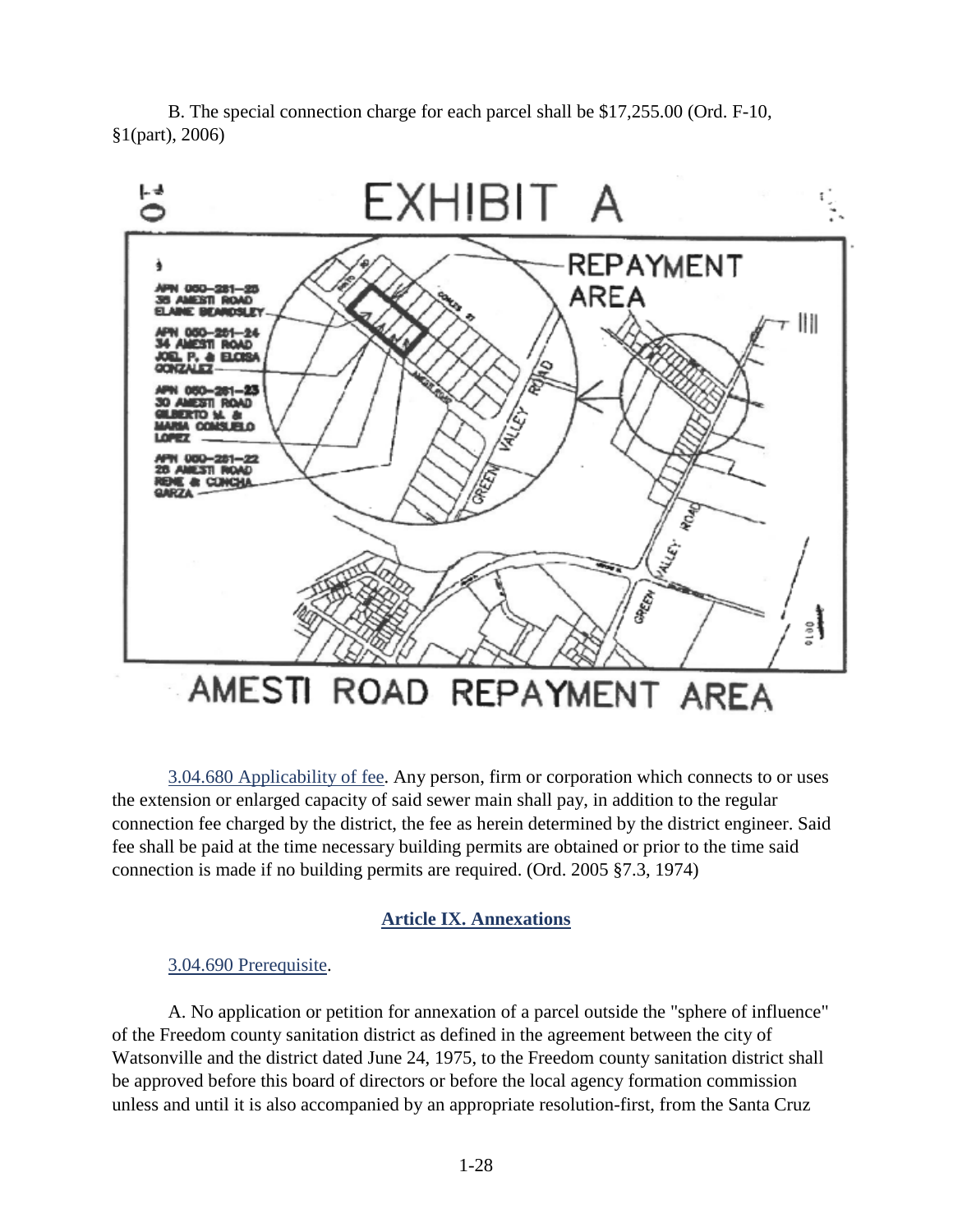County board of supervisors, and second, from the city council of the city of Watsonville consenting to such annexation.

B. This policy is adopted in conformance with the agreement between the city of Watsonville and the county of Santa Cruz dated June 24, 1975. (Ord. 2207 §11(part), 1975: Ord. 2005 §8.1, 1974)

## <span id="page-40-0"></span>3.04.700 Fees.

A. The owners of property petitioning for annexation shall, as a condition precedent thereto, pay to the district the following sums:

- 1. Annexation Fee. An amount instituted to equalize the financial standing of properties being annexed to those already within the district which have annually been paying fees for the basic system;
- 2. Processing Fee. An amount established by the State which the State Board of Equalization must charge for processing filings.

B. The following amounts shall be paid to the district after an application for annexation is filed with the local agency formation commission.

- 1. Annexation Fee Amount. One thousand three hundred dollars per acre of area to be annexed, excluding riparian corridors, together with a supplemental charge of sixty- five dollars per year for each year after 1985, up to and including the year in which the application is filed;
- 2. Processing Fee Amount. As established by the State Board of Equalization and other state legislation. (Ord. 3627 §1, 1985; Ord. 2005 §8.2, 8.3, 1974)

<span id="page-40-1"></span>3.04.710 Adjustment of fee--Rights reserved. The board reserves the right to provide for additional terms and conditions at or before any meeting or public hearing on any annexation. (Ord. 2005 §8.4, 1974)

<span id="page-40-2"></span>3.04.720 Application of fees to pending annexations. The annexation and processing fees shall be applicable to any annexation proposal which has not been completed prior to the effective date of the ordinance codified in this section. No such annexation shall be completed until the owners of property petitioning for annexation have paid the appropriate annexation and processing fees. (Ord. 2005 §8.5, 1974)

<span id="page-40-3"></span>3.04.730 Distribution of revenue. Eighty percent of the amount of the annexation fee shall be deposited in the appropriate debt service fund of the district and the remainder shall be deposited in the operating fund. (Ord. 2207 §11(part), 1975: Ord. 2005 §8.6, 1974)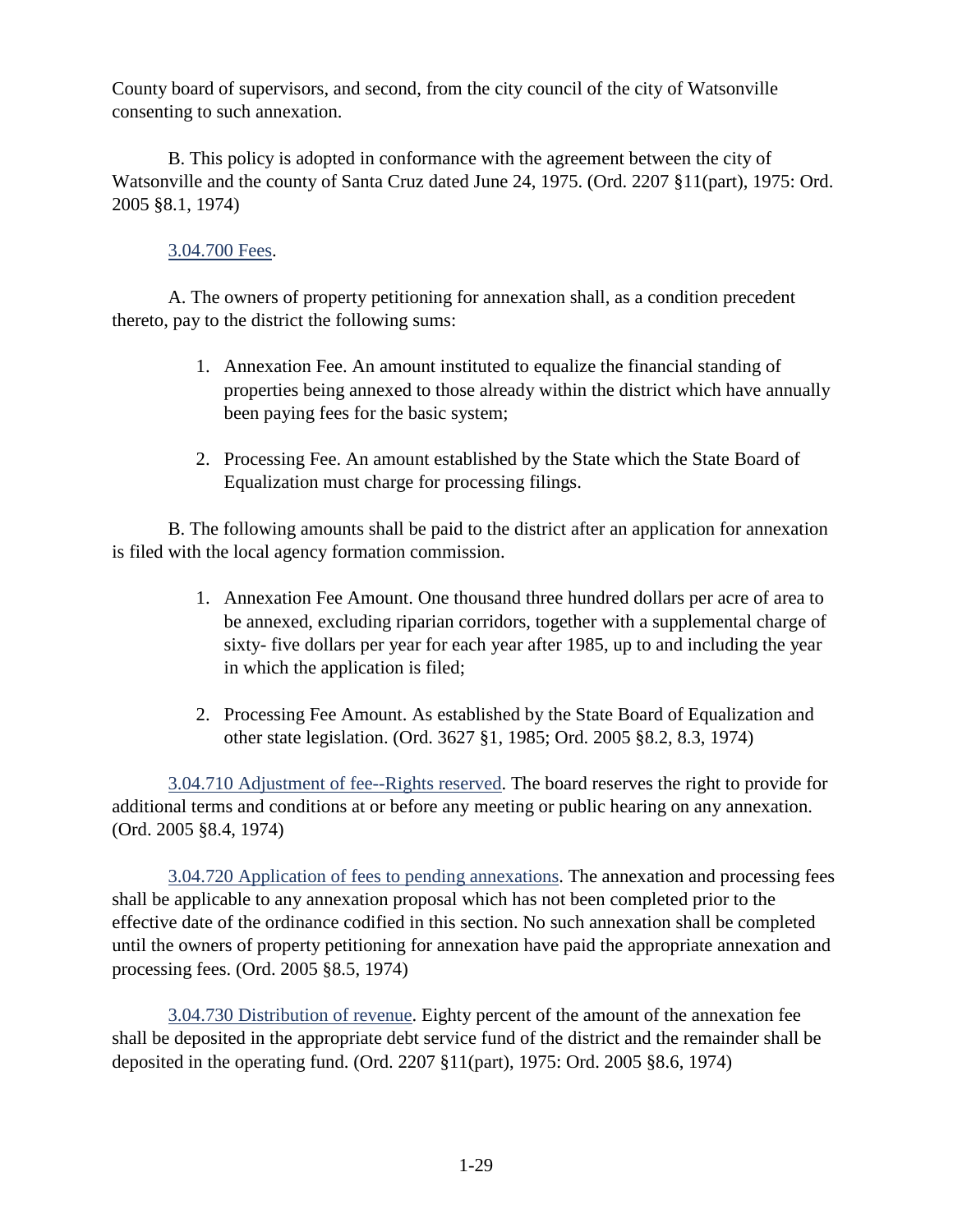# **Article X. Enforcement**

<span id="page-41-1"></span><span id="page-41-0"></span>3.04.740 Notification of violation. Whenever the district finds that any person has violated, or is violating, this chapter, or any prohibition, limitation, or requirement contained herein, it may serve upon such person a written notice stating the nature of the violation and providing a reasonable time, not to exceed thirty days for the satisfactory correction thereof. (Ord. 3573 §3(part), 1984: Ord. 2005 §6.12(a), 1974)

#### <span id="page-41-2"></span>3.04.750 Show cause hearing.

A. If the violation is not corrected by timely compliance, the board of directors may order any person who causes or allows an unauthorized discharge to show cause before the board regarding the violation, and directing the offending party to show cause before said authority why an order should not be made directing the termination of service. The notice of the hearing shall be served personally or by registered or certified mail (return receipt requested) at least ten days before hearing. Service may be made on any agent or officer of a corporation.

B. The board may, itself, conduct the hearing and take the evidence, or may designate any of its members or any officer or employee of the district to:

- 1. Issue, in the name of the board, notices of hearings requesting the attendance and testimony of witnesses and the production of evidence relevant to any matter involved in any such hearings;
- 2. Take the evidence;
- 3. Transmit a report of the evidence and hearing, including transcripts and other evidence, together with recommendations to the board for action thereon.

C. At any public hearing, testimony taken before the board or any person designated by it, must be under oath and recorded stenographically. The transcript, so recorded, will be made available to any member of the public upon payment of the usual charges therefore.

D. After the board has reviewed the evidence, it may issue an order to the party responsible for the discharge directing that, following a specified time period, the sewer service be discontinued unless adequate treatment facilities, devices, or other related appurtenances shall have been installed or existing treatment facilities, devices or other related appurtenances are properly operated, and such further orders and directives as are necessary and appropriate. (Ord. 3573 §3(part), 1984: Ord. 2005 §6.12(b), 1974)

<span id="page-41-3"></span>3.04.760 Emergency termination of discharges.

A. If any industrial user discharges or threatens to discharge any pollutant to the wastewater treatment system, and if such discharge presents or would present an imminent or substantial endangerment to the health or welfare of persons or to the environment, or causes, or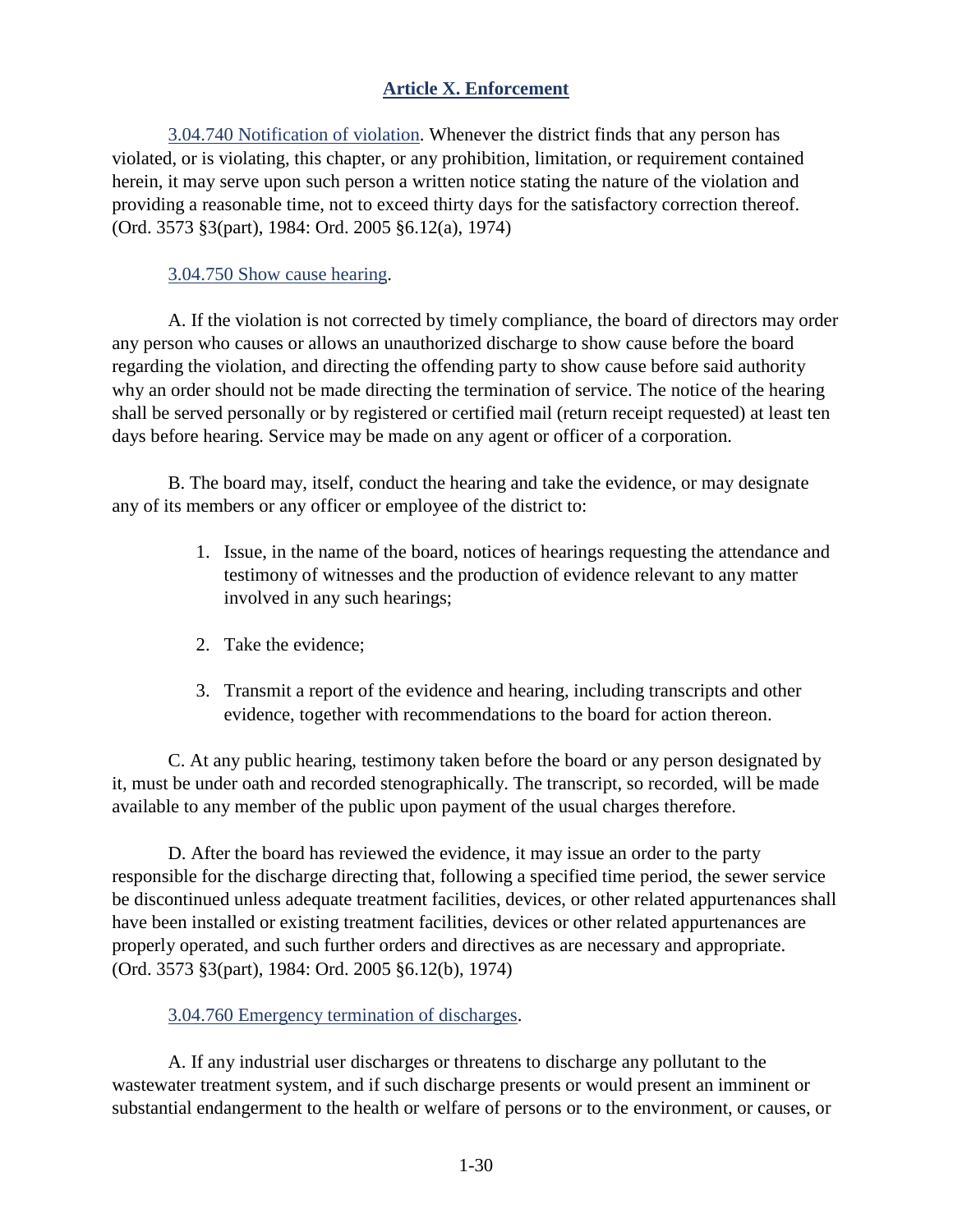would cause, interference with the operation of the POTW; and if the district determines that immediate action is necessary to terminate or prevent such discharge, the district may issue an order that such discharge be terminated or prevented immediately. Such order shall be personally served upon any person in charge, or apparently in charge, of the premises of the industrial user, and shall be effective as soon as it is so served.

B. If after service of the order, the discharge is not immediately terminated or prevented, then the district may take any steps that may be appropriate or necessary to terminate or prevent the discharge as quickly as possible, including severance or blockage of the industrial user's facilities from the city wastewater treatment system, or any other steps that may be appropriate under the circumstances. The cost and expenses so incurred by the district shall be paid by the industrial user upon presentation by the district of an invoice and demand for payment. If not promptly paid, said amounts shall become a lien on the property and shall be collected at the same time and in the same manner as local real property taxes. The board may take any steps, including the holding of any hearings and the adoption of any resolutions, necessary to perfect such lien.

C. Any action taken, or decisions made by the district under this section, including the determination that costs shall be charged to the user or that there shall be a lien upon property, may be appealed to the board in accordance with the provisions of the code.

D. Any action by the district to terminate, block, or sever the user's facilities from the wastewater treatment system under this section shall be reviewed by the board, or his designate, within forty-eight hours after a request for such review is made by the user, in order to determine whether there was sufficient cause for the action taken. The board shall hold an informal hearing on the matter and shall give both the director and the user and any other interested person an opportunity to present evidence and other information, The decision of the board shall be made as an interim decision, pending a full review of the matter by the board, unless the user decides not to seek a board hearing. (Ord. 3573 §3(part), 1984: Ord. 2005 §6.12(c), 1974)

<span id="page-42-0"></span>3.04.770 Violation deemed public nuisance. Any discharge in violation of the provisions of this chapter or an order of the district is a public nuisance. (Ord. 3573 §3(part), 1984: Ord. 2005 §6.13(a), 1974)

<span id="page-42-1"></span>3.04.780 Civil remedies. If any person discharges sewage, industrial waste, or other waste into the treatment system in violation of the provisions of this chapter or any order of the board, the district counsel may commence an action for appropriate legal and/or equitable relief, in any appropriate court. Such relief may include, but need not be limited to, injunctive relief and damages, whenever such relief is available to the district under the circumstances of the case. (Ord. 3573 §3(part), 1984: Ord. 2005 §6.13(b), 1974)

<span id="page-42-2"></span>3.04.790 Violation an infraction. Any person who violates any provision of this chapter or any order of the district is guilty of an infraction. (Ord. 3573 §3(part), 1984: Ord. 2005 §6.13(c), 1974)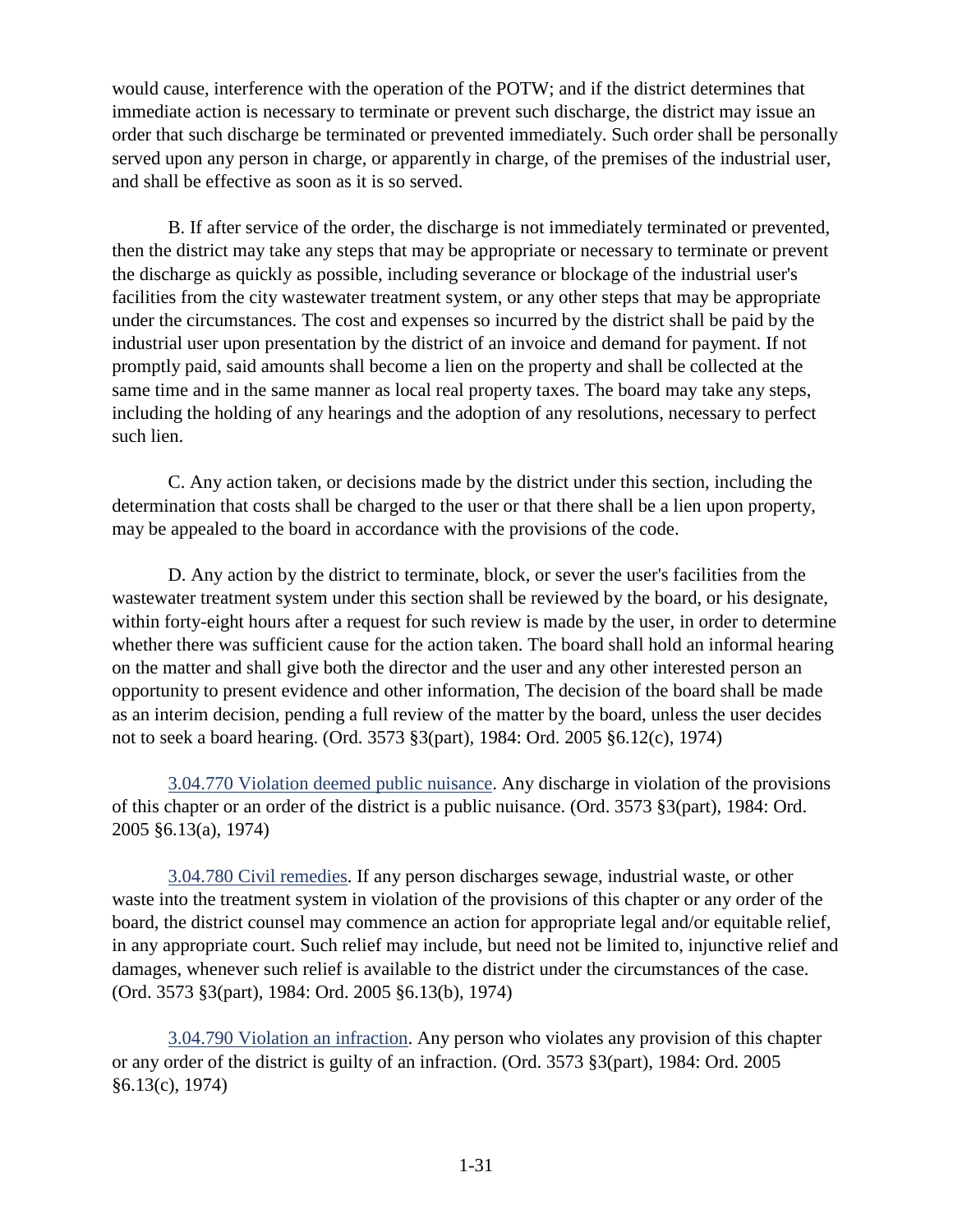<span id="page-43-0"></span>3.04.800 Violation a misdemeanor. Any person who discharges anything into the wastewater treatment system in violation of the provisions of this chapter or an order of the board, and who thereafter, after having been notified by the district of such violation, continues to allow such discharge, is guilty of a misdemeanor. (Ord. 3573 §3(part), 1984: Ord. 2005 §6.13(d), 1974)

<span id="page-43-1"></span>3.04.810 Continuing violations. Each day on which a violation occurs or continues to occur shall be a separate and distinct offense. (Ord. 3573 §3(part), 1984: Ord. 2005 §6.13(e), 1974)

#### **Chapter 3.08 Sewer Service and Connection Charges**

## <span id="page-43-2"></span>Sections:

## ARTICLE I. GENERAL PROVISIONS

- 3.08.010 Title citation.
- 3.08.020 Purpose and authority.
- 3.08.030 Definitions.
- 3.08.040 Appeal from determinations of district engineer. 3.08.050 Payment under protest.
- 3.08.060 Use of proceeds.

# ARTICLE II. CONNECTION CHARGES

- 3.08.070 Establishment of connection charges.
- 3.08.080 Amount of connection charge—New facilities.
- 3.08.090 Amount of connection charge—Expanded facilities.
- 3.08.100 Removal of fixtures—Disallowance of credits.
- 3.08.110 Flow rate determination by district engineer.
- 3.08.120 Annual increase of charges.
- 3.08.130 Time of payment.

## ARTICLE III. SEWER SERVICE CHARGES

- 3.08.140 Establishment of sewer service charges.
- 3.08.150 Residential Facilities.
- 3.08.160 Commercial Facilities.
- 3.08.170 School Facilities.
- 3.08.180 Vacancy Factor.
- 3.08.190 Metered Water.
- 3.08.200 Section deleted (Ord. F-8, Section 1, (part), 2005)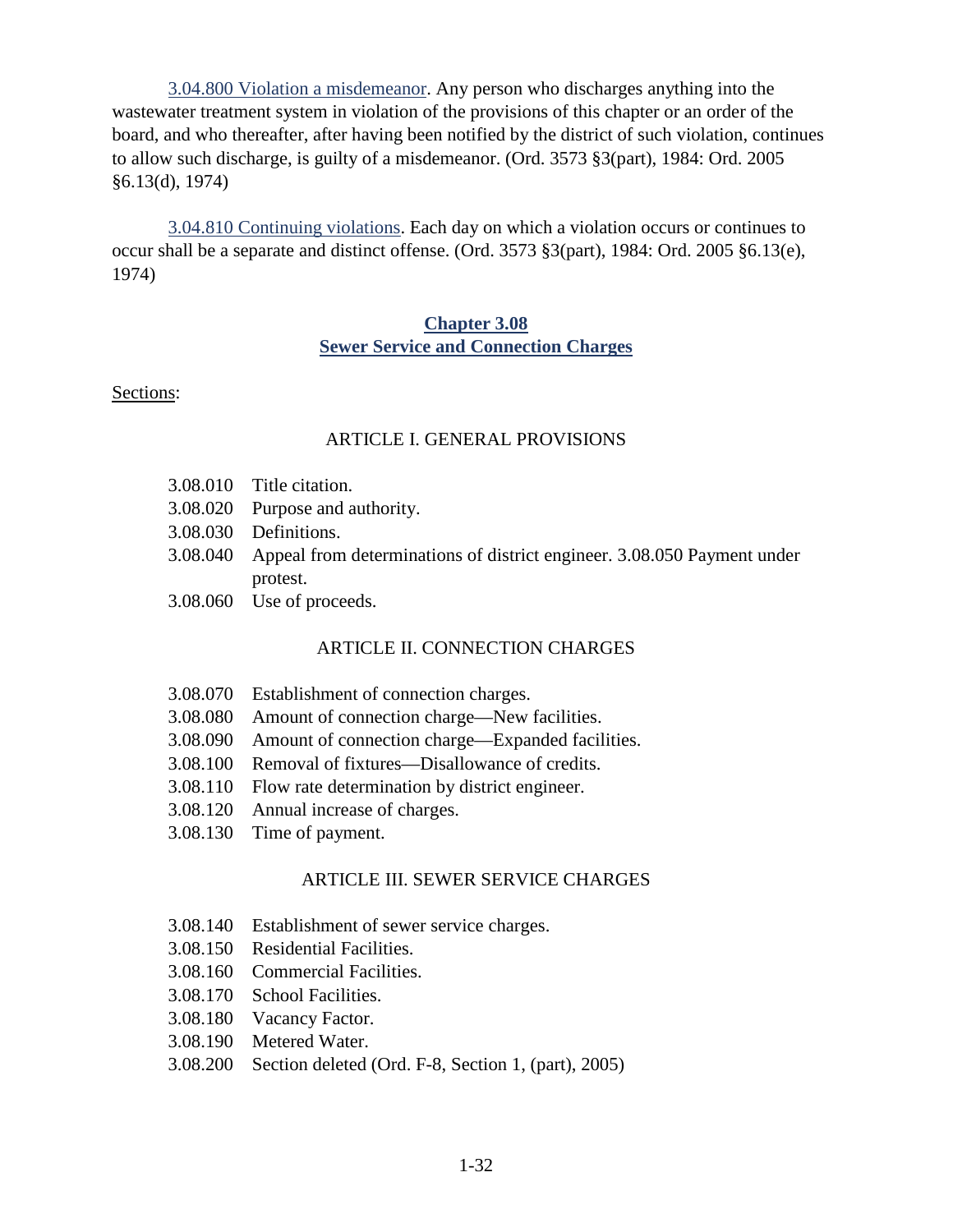## ARTICLE IV. BILLING AND COLLECTION OF SEWER SERVICE CHARGES

- 3.08.210 Billing by district.
- 3.08.220 Collection of charges with general taxes.
- 3.08.230 Collection with utility services furnished by another entity.
- 3.08.240 Collection with utility services furnished by district.

## ARTICLE V. PENALTIES AND REMEDIES FOR NONPAYMENT AND DELINQUENCY OF SEWER SERVICE AND CONNECTION CHARGES

- 3.08.250 Delinquency--Defined--Penalty.
- 3.08.260 Delinquent charges--Lien.
- 3.08.270 Delinquency--Disconnection.
- 3.08.280 Habitation after disconnection to constitute public nuisance— Abatement.
- 3.08.290 Unpaid charges--Collection by suit.
- 3.08.300 Collection of delinquent charges--Other remedies.

#### ARTICLE VI. REFUNDS

3.08.340 Sewer Service Charge Refunds

# **Article I. General Provisions**

<span id="page-44-1"></span><span id="page-44-0"></span>3.08.010 Title citation. The ordinance codified in this chapter may be cited as the "Freedom County Sanitation District Sewer Charge Ordinance". (Ord. 2011 §1.1, 1974)

<span id="page-44-2"></span>3.08.020 Purpose and authority. The ordinance codified in this chapter is adopted pursuant to the authority of Article 7 (commencing with Section 5040) of Chapter 5 and Section 5470 through and including Section 5473.11 of Article 4 of Chapter 6, of Part 3, Division 5 of the Health and Safety Code of the state of California for the purpose of establishing, prescribing and fixing charges for services and facilities furnished by the district and charges for the privilege of connecting to the sewage facilities of the district. In addition, this chapter establishes procedures for the collection of charges, and prescribes penalties and remedies. (Ord. 2011 §1.2, 1974)

<span id="page-44-3"></span>3.08.030 Definitions. Unless the context otherwise indicates, the following words and phrases shall, for the purposes of this chapter, have the meanings respectively ascribed to them by this section.

"Board" means the board of directors of the district.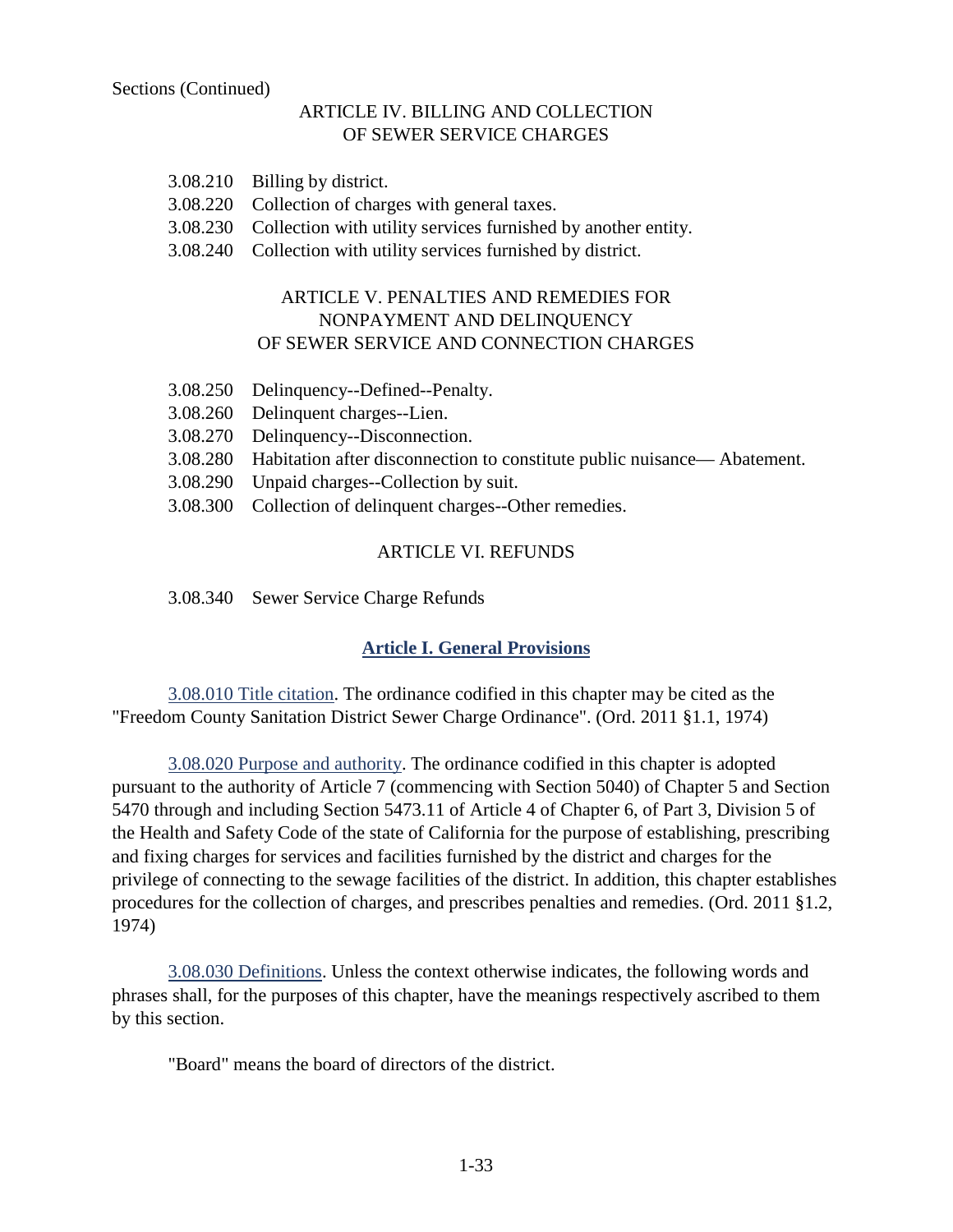"Charges" includes fees, tolls, rates and rentals.

"Commercial facility" means any structure, premises, or facility which is not a residential facility, an industrial facility or a school.

"District" means the Freedom County Sanitation District.

"District engineer" means the Department of Public Works of the County of Santa Cruz or any person designated by the Board.

"Industrial facility" means any structure, premises or facility used for manufacturing, processing or other industrial purposes.

"Residential facility" means:

- 1. Any single-family residence or other detached structure designed for occupation by one family;
- 2. Any habitation unit or room or suite of rooms designed for occupation by one family in a duplex, condominium, apartment house or other multiple dwelling unit; and
- 3. Any separate space of a mobile home park or travel trailer court.

"Secretary" means the Clerk of the Board.

"Sewer service charge" means a charge for services or facilities furnished by the district in connection with its works including charges for the use and maintenance of the district works.

"Works" includes sewage treatment plants, intercepting and collecting sewers, outfall sewers, force mains, pumping stations, ejector stations and all other appurtenances necessary, useful or convenient for the treatment, purification or disposal of sewage. (Ord. 2011 §1.3, 1974)

<span id="page-45-0"></span>3.08.040 Appeal from determinations of District Engineer. In the event that any person is dissatisfied with any determination made by the district engineer under this chapter, appeal there from may be taken within fifteen days after receipt of information concerning such determination from the district engineer by filing written notice of appeal, stating the grounds thereof, with the board. (Ord. 2011 §1.4, 1974)

<span id="page-45-1"></span>3.08.050 Payment under protest. Any person may pay the charges established in this chapter under protest and bring an action against the board in the superior court to recover any money which the board refuses to refund. Payments made and actions brought under this section, shall be made and brought in the manner provided for the payment of taxes under protest and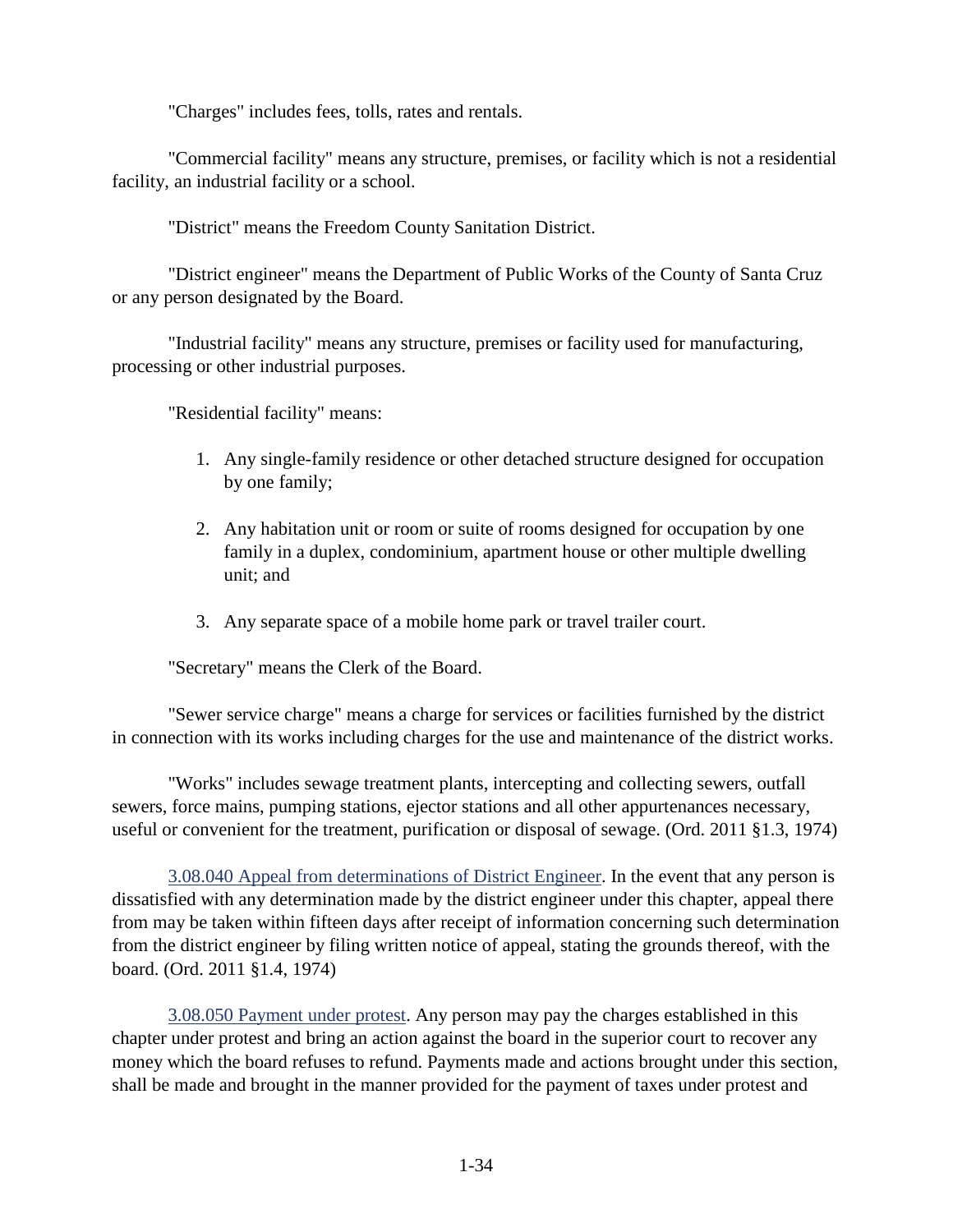actions for refund thereof in Article 2, Chapter 5, Part 9, Division 1 of the Revenue and Taxation Code insofar as those provisions are applicable. (Ord. 2011 §1.5, 1974)

<span id="page-46-0"></span>3.08.060 Use of proceeds. Revenues derived under the provisions of this chapter shall be used only for the acquisition, construction, reconstruction, maintenance and operation of the works of the district, to repay principal and interest on bonds issued for the construction or reconstruction of such works, including revenue bonds issued pursuant to Chapter 5 (commencing with Section 4950) of Part 3, Division 5 of the Health and Safety Code, and to repay federal or state loans or advances made to the district for the construction or reconstruction of works; provided, however, that such revenue shall not be used for the acquisition or construction of new local street sewers or laterals as distinguished from main trunk, interceptor and outfall sewers. (Ord. 2011 §1.6, 1974)

## **Article II. Connection Charges**

<span id="page-46-2"></span><span id="page-46-1"></span>3.08.070 Establishment of connection charges. Sewer connection charges are established in the amounts set forth in this Article for the privilege of connecting to the district works. (Ord. 2011 §2.1, 1974)

<span id="page-46-3"></span>3.08.080 Amount of connection charge--New facilities. The amount of the connection charge shall be determined in accordance with the following schedule:

A. For each new residential facility other than housing for average and below average income seniors, including new facilities added to existing multiple dwellings, four thousand dollars plus two hundred dollars per fixture unit where the number of units exceeds eighteen as determined and defined under the Uniform Plumbing Code, Table 4- 1;

B. For each new commercial and industrial facility, sixteen dollars multiplied by the estimated number of gallons of sewage discharged per day of average daily flow; provided, however, that the connection charge shall be not less than four thousand dollars; and, provided further, that in the case of industrial facilities, in the event that the quality of waste discharge by an industrial facility is of such a character that it will impose a more than normal maintenance and operation burden on the district works, the amount of the connection charge for such industrial facility shall be determined by the board;

C. For each new senior residential facility, specifically constructed for low-income senior citizens, and for those particular affordable housing units specifically constructed for ownership by below-average-income households (as qualified on a case-by-case basis by the board of directors) within those categories as defined by the county planning department, twenty-five percent of the base charge described in subsection (A) of this section, plus two hundred dollars per fixture unit, where the number of fixture units exceeds twelve, as determined and defined under the 1988 Uniform Plumbing Code, Table 4-1. Any such senior or below-average affordable residential facilities beyond seventy-five units per year would be subject to further review and approval by the board of directors.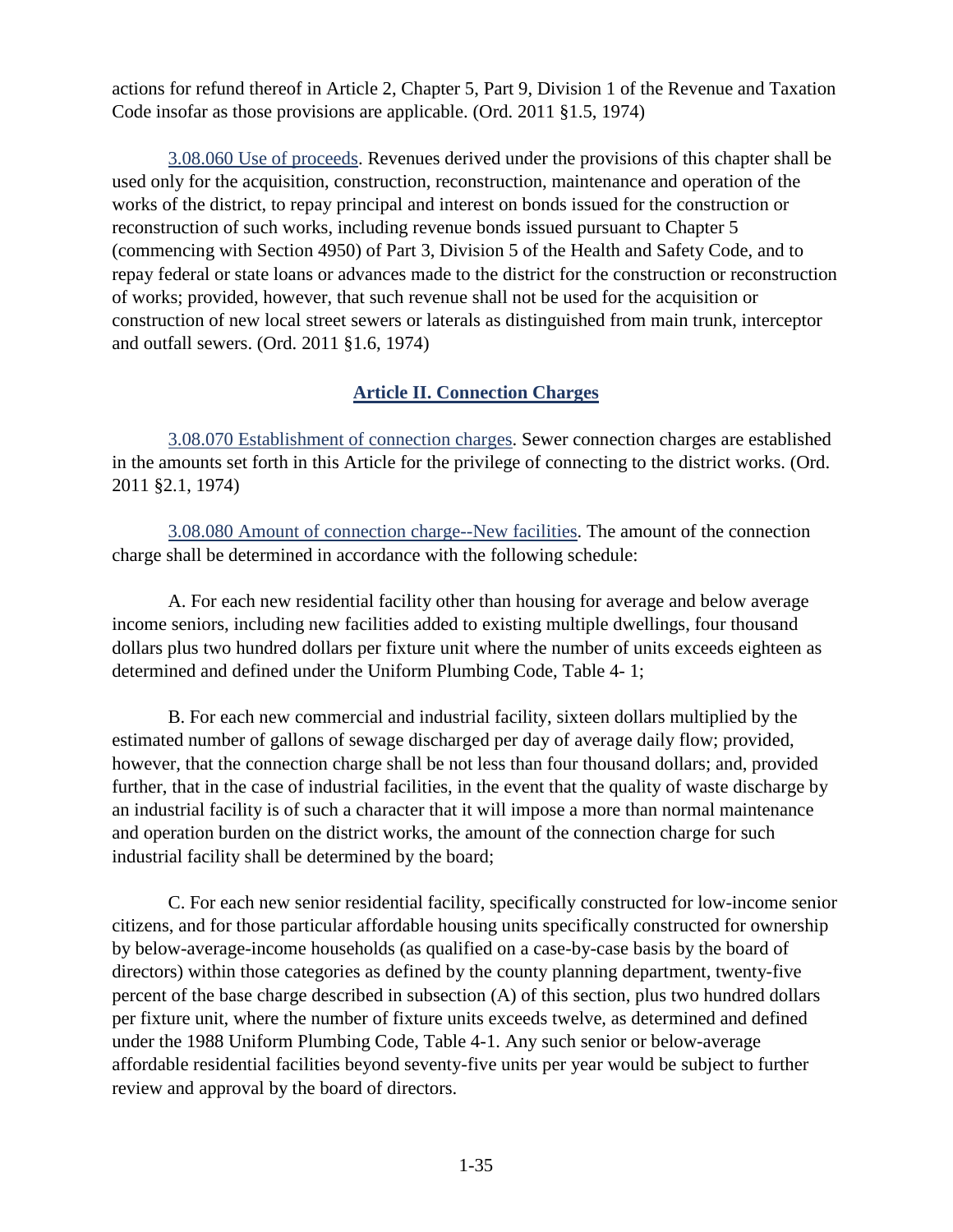D. For any sewer connection permit issued for each residential structure identified as an accessory structure by the County Planning Department, specifically intended for (1) one or two person households meeting the Income and Asset Guidelines requirements established by the Board of Supervisors resolution for lower income households; (2) senior households where one household member is sixty-two years of age or older, that meet the Income and Asset Guidelines requirements for moderate or lower income households; or (3) one or two persons sharing residency with the property owner and who are related by blood, marriage or operation of law, or have evidence of a stable family relationship with the property owner; and (4)meeting all other requirements as specified by County Ordinance No. 4282; the connection charges will be as follows:

- 1. One-third for one bedroom; or
- 2. Two-thirds for two bedrooms

of the new residential connection charge described in Section 3.08.080 paragraph A of District Code for sewer connection charges. (Ord. F-4 §1, 1994: Ord. F-1 §1, 1993: Ord. 4142 §1, 1991: Ord. 3834 §1, 1987; Ord. 3215 §1, 1982: Ord. 3083 §3, 1981: Ord. 2136 §1, 1975; Ord. 2011 §2.2,1974)

<span id="page-47-0"></span>3.08.090 Amount of connection charge--Expanded facilities. The connection charge for additions to existing residential facilities shall be two hundred dollars per additional fixture unit. The connection charge for expansion of uses by existing commercial or industrial facilities shall be sixteen dollars per additional gallon per day discharge, with no minimum charge. (Ord. 3215 §2, 1982: Ord. 2011 §2.3, 1974)

<span id="page-47-1"></span>3.08.100 Removal of fixtures—Disallowance of credits. No reimbursement shall be given for removal of existing fixture units of flow contributors. (Ord. 2011 §2.4, 1974)

<span id="page-47-2"></span>3.08.110 Flow rate determination by district engineer. The district engineer shall determine flow rates to be applied to each facility under this article based on the Uniform Plumbing Code or flow data provided by the owner of the facility and acceptable to the district engineer. (Ord. 2011 §2.5, 1974)

<span id="page-47-3"></span>3.08.120 Annual increase of charges. The connection charges established herein shall remain at these rates until modified by the board of directors. (Ord. 3215 §3, 1982: Ord. 3083 §4, 1981: Ord. 2011 §2.6, 1974)

## <span id="page-47-4"></span>3.08.130 Time of payment.

A. Payment Due. Except as outlined below, connection charges shall be due and payable at the time necessary building permits are obtained or, where no building permit is required, prior to actual connection to the district's works. For mobile home parks, connection charges shall be paid prior to the time of the first connection of a mobile home space, for the total number of mobile home spaces permitted by the terms of the use permit for the mobile home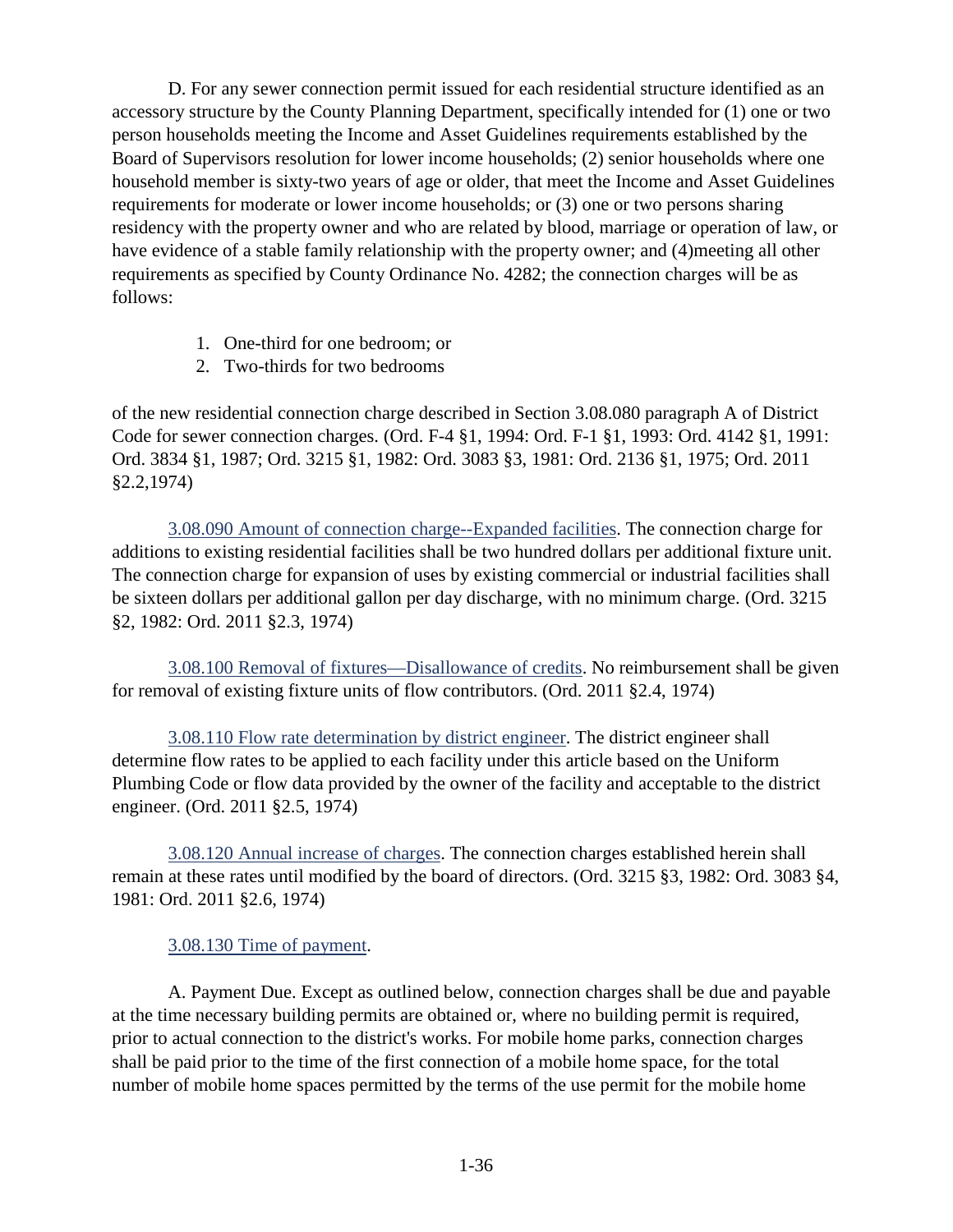park. The charge to be paid is the charge that is applicable at the time that the charge is paid and the permit obtained.

B. Hardship Cases. Where failing septic tank systems are certified as a health hazard and nuisance condition by the county health office, and such sewer connection charges and other related fees are required by the district in order to allow said connection, property owners may plead the payment of connection or other district fees creates a hardship. In hardship cases, staff shall evaluate the request for hardship exemption. All hardship applicants must initially apply for financial assistance for payment of the district fees to a lending institution and be rejected by that lending institution.

C. Installment Payments. In hardship cases, sewer connections charges, and other related fees required by the district in order to allow said connection, may be paid in installments over a fifteen-year period as provided by Section 5474 of the Health and Safety Code of the state of California. Said installment payments will be added to the district's sewer service charges for said connection and collected therewith along with the interest charges to be paid on the unpaid balance of such fees to be figured at the then current rate of interest per annum received by the district of the investment of its funds as determined by the county treasurer, but not exceeding twelve percent per annum. The amount of such fees or charges and the interest thereon shall constitute a lien against the respective lots or parcels of land to which said facilities are connected at the time and in the manner specified in Section 5473.5 and 5473.8 of the Health and Safety Code.

D. Appeal to Board of Directors. In those cases that are denied hardship status by the district engineer, the applicant may appeal the decision within ten days to the board of directors, whose two-thirds vote shall be final. The financial information submitted to the district in such cases shall be considered confidential. (Ord. 3958 §1, 1988: Ord. 3215 §4, 1982: Ord. 2011 §2.7, 1974)

## **Article III. Sewer Service Charges**

<span id="page-48-1"></span><span id="page-48-0"></span>3.08.140 Establishment. Sewer service charges are hereby established in the amounts set forth in this article for each facility which has a sewer connection with the works of the district or which discharges sewage that ultimately passes through the works of the district. (Ord. F-8, §1 (part), 2005: Ord. 2011 §3.1, 1974)

#### <span id="page-48-2"></span>3.08.150 Residential facilities.

A. Single Family Dwellings. The sewer service charge for each single-family dwelling shall be \$559.58 per year.

B. Multiple Family Dwellings. The sewer service charge for each multiple family dwelling, condominium or townhouse shall be \$418.22 per year.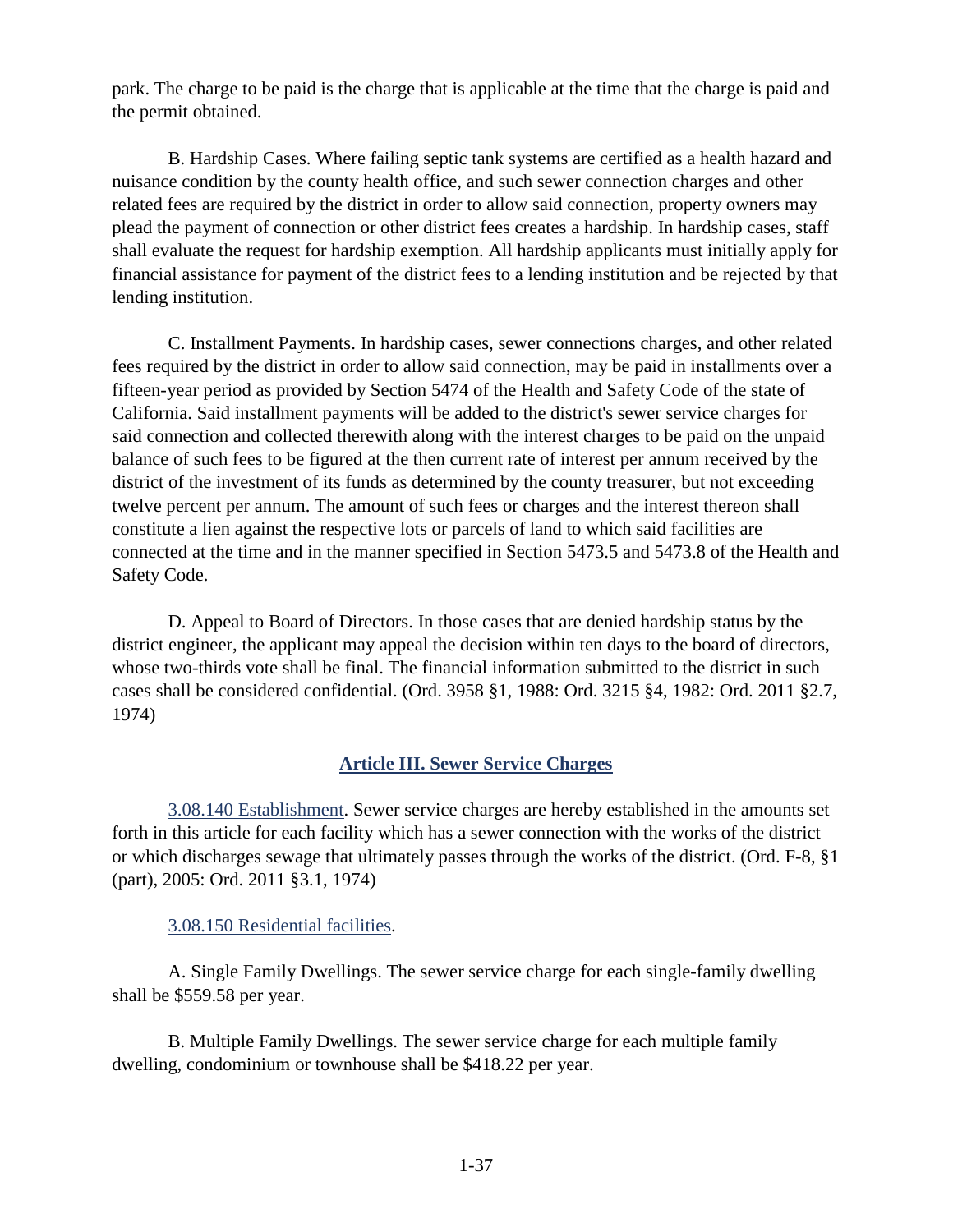C. Mobile Home Parks. The sewer service charge for each space of a mobile home park shall be \$415.08 per year. (Ord F-23 §1(part), 2018: Ord F-22 §1(part), 2017: Ord F-21 §1(part), 2016: Ord F-20 §1(part), 2015: Ord. F-19 §1(part), 2014: Ord. F-17 §1(part), 2013: Ord. F-16 §1 (part), 2012; Ord. F-14 §1 (part), 2011; Ord. F-13 §1 (part), 2010; Ord. F-12 §1 (part), 2009; Ord. F-11 §1 (part), 2008; Ord. F-10 §1 (part), 2007; Ord. F-9, §1(part), 2006; Ord. F-8 §1 (part), 2005; Ord. F-7, §1, 2004; Ord. F-6, §1, 2003; Ord. F-3 §1, 1994; Ord. F-1 §1, 1993; Ord. 4201 §1, 1992; Ord. 4180 §1, 1992; Ord. 4142 §2, 1991; Ord. 4127 §1, 1991; Ord. 3993 §1, 1989; Ord. 3834 §2 (part), 1987; Ord. 3652 §1 (part), 1985; Ord. 3083 §1, 1981; Ord. 2944 §1, 1980; Ord. 2011 §3.2, 1974)

#### <span id="page-49-0"></span>3.08.160 Commercial Facilities.

A. The sewer service charge for each commercial facility or for each separate business within such a facility shall be \$142.74 per year plus \$4.14 per hundred cubic feet of water, based upon the previous calendar year's water use.

B. In the event that the quality of the waste discharge by a commercial facility is of such a character that, in the opinion of the District Engineer, it will impose a more than normal maintenance and operation burden on the district works, the amount of the sewer service charge for such commercial facility shall be determined by the board and subsection "A" of this section shall not be applicable to such facility. (Ord F-23 §1(part), 2018: Ord F-22 §1(part), 2017: Ord F-21 §1(part), 2016: Ord F-20 §1(part), 2015: Ord. F-19 §1(part), 2014: Ord. F-17 §1(part), 2013: Ord. F-16 §1 (part), 2012; Ord. F-14 §1 (part), 2011; Ord. F-13 §1 (part), 2010; Ord. F-12 §1 (part), 2009; Ord. F-11 §1 (part), 2008; Ord. F-10 §1 (part), 2007; Ord. F-9, §1(part), 2006; Ord. F-8 §1 (part), 2005; Ord. F-7, §1, 2004; Ord. F-6, §1, 2003; Ord. F-3 §1, 1994; Ord. F-1 §1, 1993; Ord. 4201 §1, 1992; Ord. 4180 §1, 1992; Ord. 4142 §2, 1991; Ord. 4127 §1, 1991; Ord. 3993 §1, 1989; Ord. 3834 §2 (part), 1987; Ord. 3652 §1 (part), 1985; Ord. 3083 §1, 1981; Ord. 2944 §1, 1980; Ord. 2011 §3.2, 1974)

#### <span id="page-49-1"></span>3.08.170 School Facilities.

A. The annual sewer service charge for each school, whether public or private shall be \$142.74 per year plus \$11.05 per student based on average daily attendance (ADA), including night and adult classes for the school during the school year. (Ord F-23 §1(part), 2018: Ord F-22 §1(part), 2017: Ord F-21 §1(part), 2016: Ord F-20 §1(part), 2015: Ord. F-19 §1(part), 2014: Ord. F-17 §1(part), 2013: Ord. F-16 §1 (part), 2012; Ord. F-14 §1 (part), 2011; Ord. F-13 §1 (part), 2010; Ord. F-12 §1 (part), 2009; Ord. F-11 §1 (part), 2008; Ord. F-10 §1 (part), 2007; Ord. F-9, §1(part), 2006; Ord. F-8 §1 (part), 2005; Ord. F-7, §1, 2004; Ord. F-6, §1, 2003; Ord. F-3 §1, 1994; Ord. F-1 §1, 1993; Ord. 4201 §1, 1992; Ord. 4180 §1, 1992; Ord. 4142 §2, 1991; Ord. 4127 §1, 1991; Ord. 3993 §1, 1989; Ord. 3834 §2 (part), 1987; Ord. 3652 §1 (part), 1985; Ord. 3083 §1, 1981; Ord. 2944 §1, 1980; Ord. 2011 §3.2, 1974)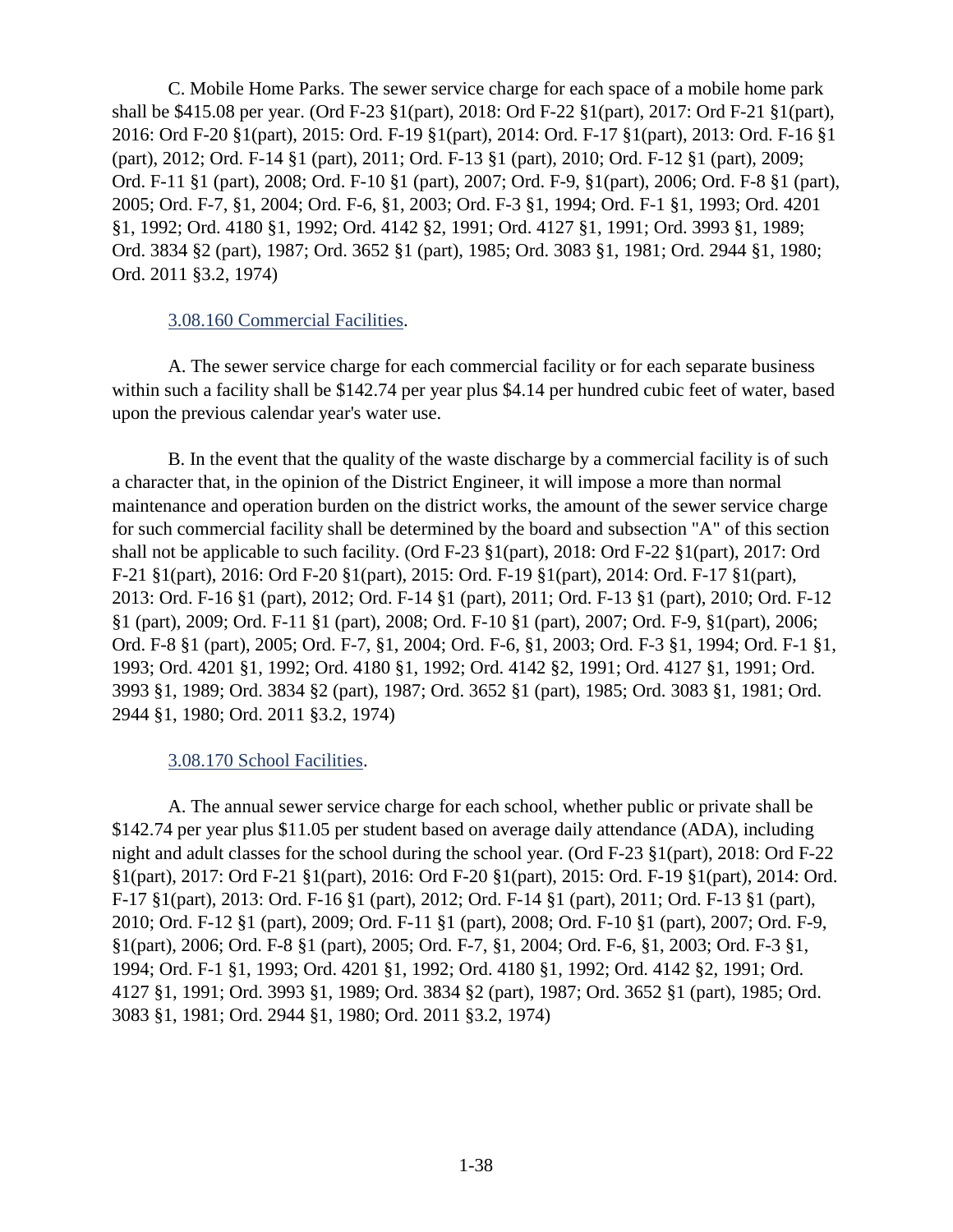<span id="page-50-0"></span>3.08.180 Vacancy factor. A vacancy factor is included in the amounts of the sewer service charges set forth in this article and, therefore, sewer service charges shall not be stopped and started as a facility becomes vacant. (Ord. F-8, §1, (part), 2005; Ord. 2011 §3.6, 1974)

<span id="page-50-1"></span>3.08.190 Metered water. Where sewer service charges are based upon the amount of water used by a facility, such amount shall be the volume of water consumed by the facility as indicated by a meter for the facility. Where such metering is not provided or where newly constructed facilities are involved, the volume of water consumed by the facility shall be determined on the basis of a reasonable estimate thereof made by the district engineer. (Ord. F-8, §1, (part), 2005; Ord. 2011 §3.7, 1974)

## **Article IV. Billing and Collection of Sewer Service Charges**

## <span id="page-50-3"></span><span id="page-50-2"></span>3.08.210 Billing by district.

A. In the event that the district does not elect, pursuant to Section 3.08.220, to collect current sewer service charges on the tax roll, the district shall bill for such charges. The regular billing period for sewer service charges shall be for each calendar month, bimonthly or as determined by the board. Schools and other public institutions may be required to pay semiannually or annually.

B. Opening and closing bills for less than the normal billing period shall be for not less than one month.

C. Amounts of sewer service charges covering the period from the time of connection through the thirtieth day of the following June shall be added to the next billing period.

D. When charges are not collected on the tax roll, the district shall provide bills for the billing period covered thereby. Each such bill shall bear the name of the month, or months, covered thereby and the amount due for such month or months. The charges represented by each such bill shall be due and payable on the first day of the month or of the billing period covered thereby, except as otherwise provided. (Ord. 2011 §§4.1-4.3, 1974)

## <span id="page-50-4"></span>3.08.220 Collection of charges with general taxes.

A. Collection upon Board Approval. The district may, by ordinance approved by a twothirds vote of the members of the board, elect to have sewer service charges for the forthcoming fiscal year and/or delinquent sewer service charges collected on the tax roll on which its general taxes are collected, in the same manner, by the same persons, and at the same time as, together with and not separately from, its general taxes. This section shall remain in effect until June 30, 2014, and may at that time continue to be revised in fifteen (15) year increments thereafter.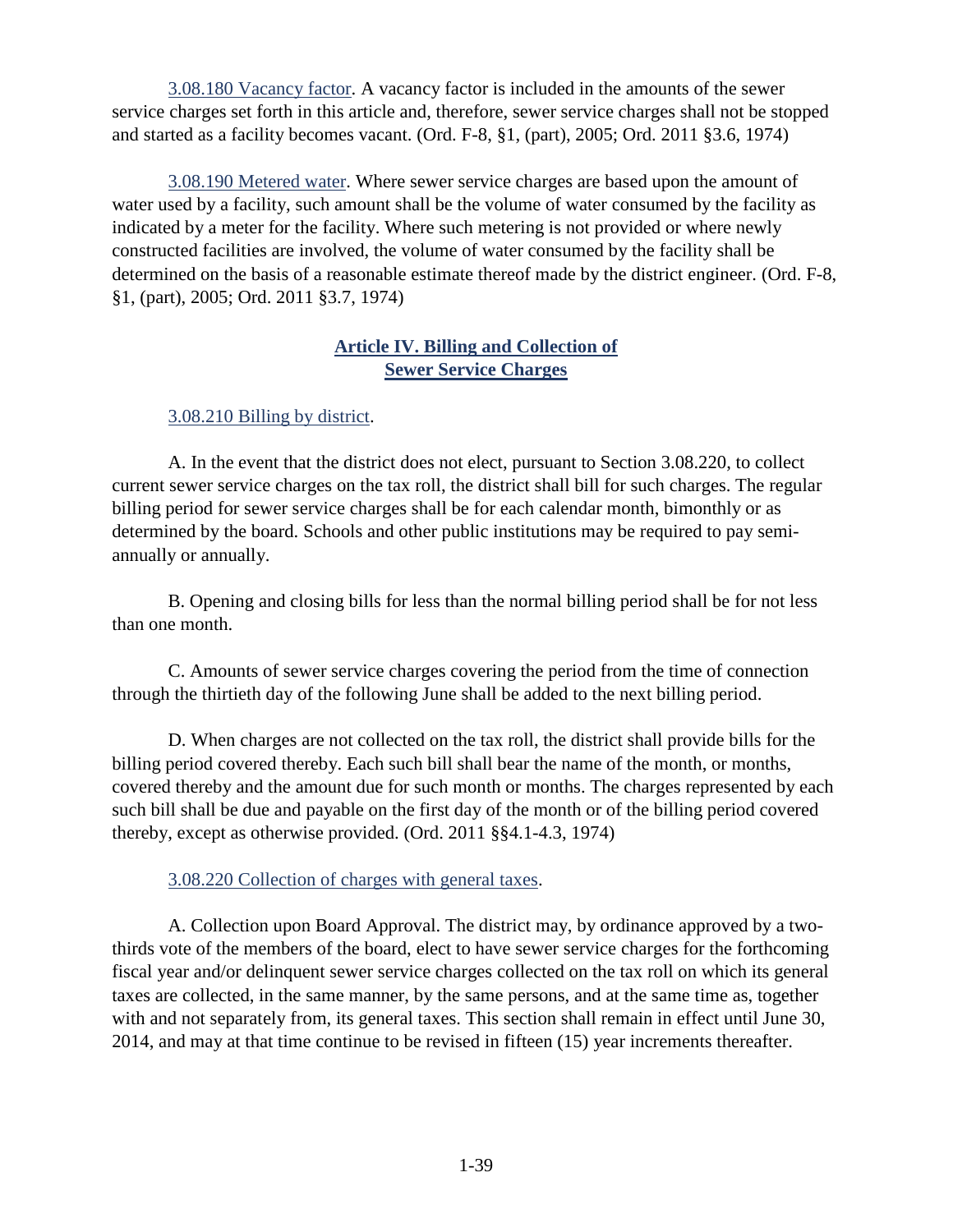B. Report. In the event of an election pursuant to subsection (A) of this section, the district shall cause a written report to be prepared and filed with the secretary, which report shall contain a description of each parcel of real property receiving services and facilities and the amount of the current and/or delinquent sewer service charges for each parcel computed in conformity with the provisions of this chapter. The real property may be described by reference to county assessor's maps or by reference to plats or maps on file with the secretary.

C. Notice. The secretary shall cause notice of the filing of the report referred to in subsection (B) of this section and of the time and place of hearing thereon to be published once a week for two successive weeks prior to the date set for hearing, in the Watsonville Pajaronian, a newspaper of general circulation, printed and published in the county within which the district is located. Prior to such election for the first time, the secretary shall cause a notice in writing of the filing of said first report proposing to have such sewer service charges for the forthcoming fiscal year and/or delinquent charges, collected on the tax roll, and of the, time and place of hearing thereon, to be mailed to each person to whom any part or parcel of real property described in the report is assessed in the last equalized assessment roll available on the date said report is prepared, at the address shown on said roll or as known to the secretary.

D. Hearing. At the time of said hearing, the board shall hear and consider all objections or protests, if any, to said report referred to in said notice and may continue the hearing from time to time.

E. Final Determination of Charges. Upon the conclusion of the hearing on the report, unless protest is made by the owners of a majority of the separate parcels of property described in the report, the board will adopt, revise, change, reduce or modify any sewer service charge or overrule any or all objections and shall make its determination upon each charge as described in said report, which determination shall be final.

F. Filing of Report with County Auditor. On or before the tenth day of August in each year following the final determination of the board, the secretary shall file with the auditor a copy of said report with a statement endorsed thereon over her signature that it has been finally adopted by the board, and the auditor shall enter the amounts of the sewer service charges against the respective lots or parcels of land as they appear on the current assessment roll.

G. Parcels Not on Roll. If the property is not described on the roll, the auditor shall enter the description thereon together with the amounts of the sewer service charges, as shown on the report.

H. Parcels outside the District. Where any such parcels are outside the boundaries of the district, they shall be added to the assessment roll of the entity for the purpose of collecting such sewer service charges.

I. Lien. The amount of the charges shall constitute a lien against the lot or parcel of land against which the sewer service charge has been imposed as of noon on the first Monday in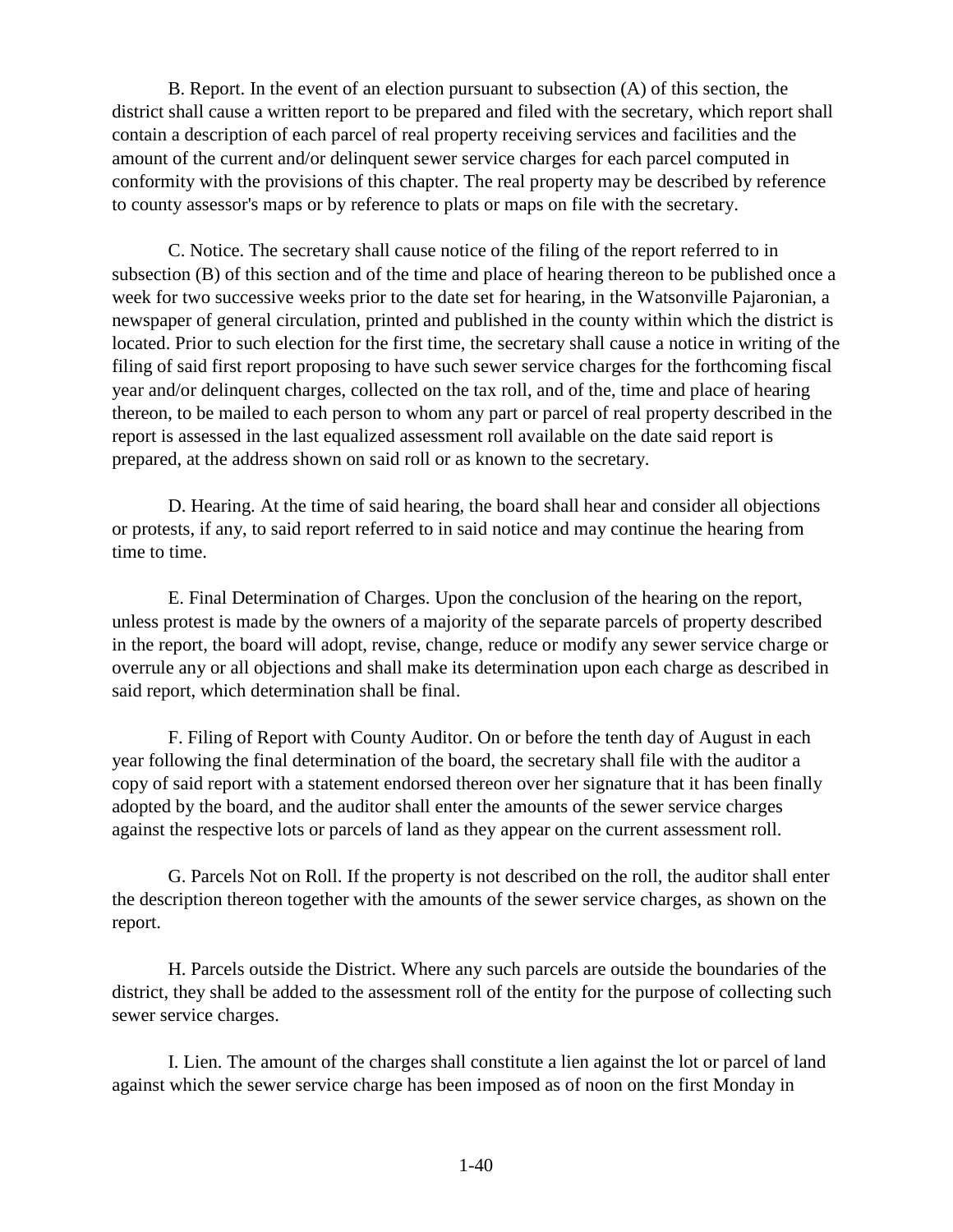March immediately preceding the date of levy. The tax collector shall include the amount of the sewer service charges on bills for taxes levied against the respective lots and parcels of land.

J. Tax Bill. Thereafter, the amount of the sewer service charges shall be collected at the same time and in the same manner and by the same persons as, together with and not separately from, the general taxes for the district, and shall be delinquent at the same time and thereafter be subject to the same penalties for delinquency.

K. Collection. All laws applicable to the levy, collection and enforcement of general taxes of the district, including, but not limited to, those pertaining to the matters of delinquency, correction, cancellation, refund and redemption, are applicable to such sewer service charges.

L. Compensation of County. The tax collector may, in his discretion, issue separate bills for such sewer service charges and separate receipts for collection on account of such charges. The county shall be compensated for services rendered in connection with the levy, collection and enforcement of such charges for the district in an amount to be fixed by agreement between the board of supervisors and the board of directors of the district. The compensation shall not exceed one percent of all money collected. The compensation shall be paid into the county salary fund. (Ord. F-18 §1 (part), 2014; Ord. F-8, §2 (part), 2005; Ord. F-5 §1 (part), 1999; Ord. 3560 §1, (part), 1984; Ord. 2011 §§4.4--4.15, 1974)

<span id="page-52-0"></span>3.08.230 Collection with utility services furnished by another entity. The board may provide for the collection of sewer service charges with the rates for any other utility service furnished by a publicly or privately owned public utility with the written consent and agreement of said public utility owner, which agreement shall establish the terms and conditions upon which such collections shall be made. Such agreement may provide that the district sewer service charges shall be itemized, billed upon the same bill and collected as one item, together with and not separately from such other utility service. Such agreement may provide for compensation to such other utility owner for making such collections, and for discontinuance of the other utility service in the event that all or part of the district sewer service charge is not paid. (Ord. 2011 §4.16, 1974)

<span id="page-52-1"></span>3.08.240 Collection with utility services furnished by district. The board may provide that the sewer service charges shall be collected with the rates for any other utility service rendered by the district and that all the rates shall be itemized, billed upon the same bill and collected as one item, together with and not separately from such other utility service. (Ord. 2011 §4.17, 1974)

## **Article V. Penalties and Remedies for Nonpayment and Delinquency of Sewer Service and Connection Charges**

<span id="page-52-3"></span><span id="page-52-2"></span>3.08.250 Delinquency—Defined--Penalty. All charges (other than sewer service charges for which provision is made, prior to delinquency, for collection thereof on the tax rolls on which general district taxes are collected) which are not paid on or before the twentieth day following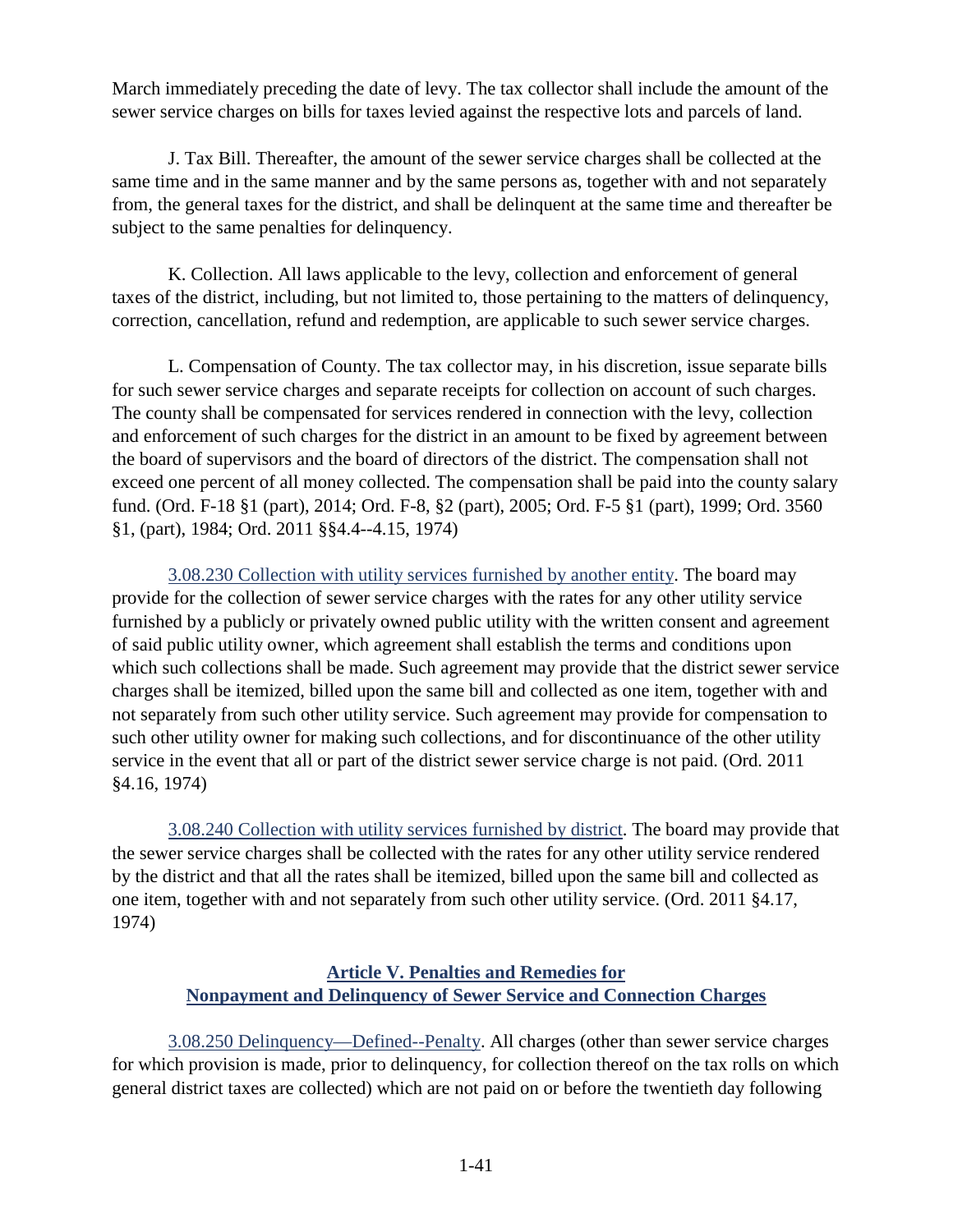the date such charge was due and payable shall be delinquent and a penalty of ten percent of the charge shall be imposed on the twenty-first day following the date such charge was due and payable. In addition, a penalty of one-half of one percent per month of the basic charge plus the ten percent penalty shall be imposed on the thirtieth day following the date such charge was due and payable and on each thirtieth day thereafter until there is payment in full of the charge plus all penalties. (Ord. 2011 §5.1, 1974)

<span id="page-53-0"></span>3.08.260 Delinquent charges--Lien. If charges remain delinquent for a period of sixty days, said charges shall constitute a lien against the lot or parcel of land against which the same was imposed, upon recording thereof with the county recorder. Such lien shall have the force, effect and priority of a judgment lien and shall for three years from the time of recording unless sooner released or otherwise discharged. A statement of the district's bills to each property owner shall give notice of the lien provided by this section. (Ord. 2011 §5.2, 1974)

<span id="page-53-1"></span>3.08.270 Delinquency--Disconnection. The district may disconnect any premises from the sewer system if charges are not paid after they shall have become delinquent. The district engineer shall estimate the cost of disconnection of such premises and the cost of reconnecting it thereto, and the owner of the premises shall deposit the cost as estimated of disconnection and reconnection before such premises are reconnected to the sewer system. In the event such charges are paid and premises are reconnected to the sewer system, the district engineer shall refund any part of the deposit remaining after payment of all costs of disconnection and reconnection. (Ord. 2011 §5.4, 1974)

<span id="page-53-2"></span>3.08.280 Habitation after disconnection to constitute public nuisance—Abatement. During the period of non-connection or disconnection, habitation of such premises by human beings shall constitute a public nuisance, whereupon the board shall cause proceedings to be brought for the abatement of the occupancy of said premises by the human beings. In such event, and as a condition of connection or reconnection, there shall be paid to the district reasonable attorneys' fees and costs of suit arising in said action. (Ord. 2011 §5.5, 1974)

<span id="page-53-3"></span>3.08.290 Unpaid charges--Collection by suit. The district may collect unpaid charges by suit, in which event it shall have judgment for the cost of suit and reasonable attorneys § fees. (Ord. 2011 §5.3, 1974)

<span id="page-53-4"></span>3.08.300 Collection of delinquent charges--Other remedies. The district may provide otherwise for the collection of delinquent charges. All remedies herein provided for their enforcement and collection are cumulative and may be pursued alternatively or collectively as the district determines. (Ord. 2011 §5.6, 1974)

# **Article VI. Refunds**

<span id="page-53-6"></span><span id="page-53-5"></span>3.08.340 Sewer Service Charge Refunds. If a parcel is not physically connected to the District sewer system, and the owner or resident of the property has been charged and paid the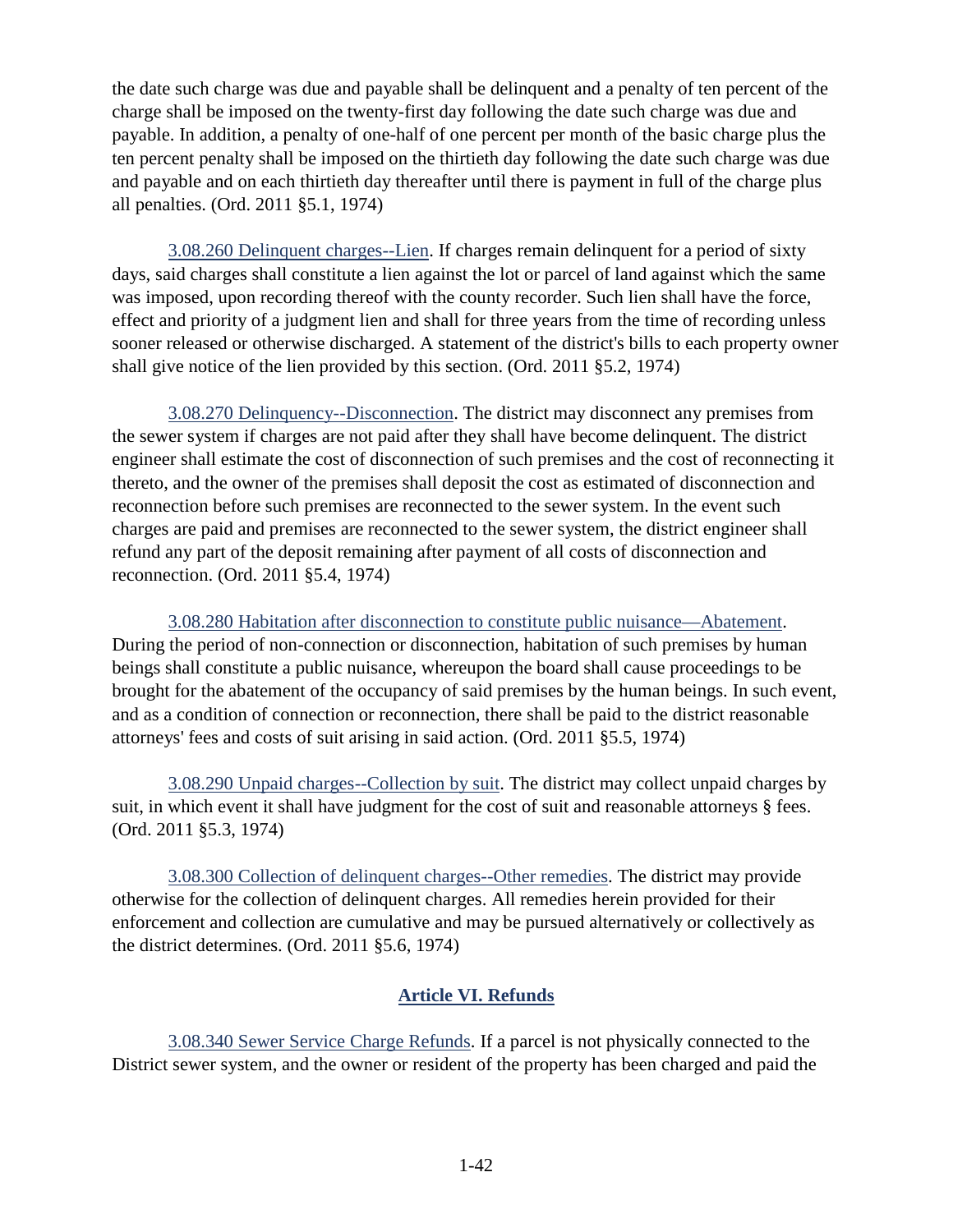sewer service charge, then the owner or resident who paid the sewer service charge has the right to a refund of an overpayment of sewer service charges (Ord. F-7, §1,2004).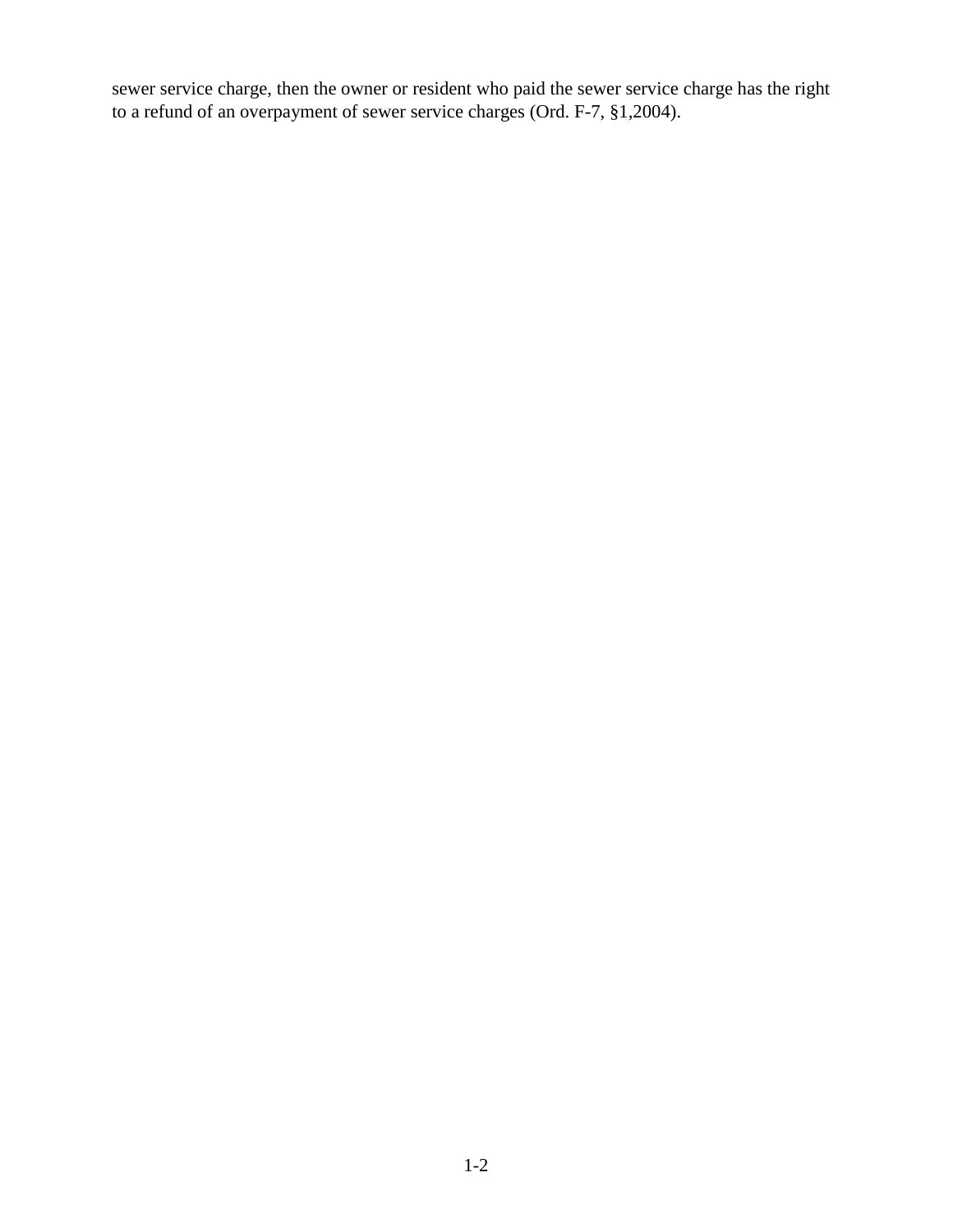# **Ordinance List and Disposition Table**

<span id="page-55-0"></span>

| Ord. # | Ordinance                                                                                                                                                                                                                           |
|--------|-------------------------------------------------------------------------------------------------------------------------------------------------------------------------------------------------------------------------------------|
| 1307   | Sanitary sewer connection fees (Repealed by 4204)                                                                                                                                                                                   |
| 1308   | Sewer maintenance district connection fee (Repealed by 4204)                                                                                                                                                                        |
| 1317   | Sewer maintenance district line extensions (Repealed by 2005)                                                                                                                                                                       |
| 1328   | Sanitation district capacity expansion (Repealed by 2005)                                                                                                                                                                           |
| 1329   | Sewer maintenance district capacity expansion (Repealed by 2005)                                                                                                                                                                    |
| 1889   | Amends §3 and 6 of Ord. 1308, sanitary sewer connection fees (Repealed by<br>4204)                                                                                                                                                  |
| 1889-A | Amends §3 and 6 of Ord. 1307, sanitary sewer connection fees (Repealed by<br>4204)                                                                                                                                                  |
| 1902   | Amends §2 of Ord. 1889-A, sanitary sewer connection fees (Repealed by 4204)                                                                                                                                                         |
| 1903   | Amends §2 of Ord. 1889, sanitary sewer connection fees (Repealed by 4204)                                                                                                                                                           |
| 2005   | Sanitation district sewer rules and regulations; repeals Ords. 803, 1316, 1317,<br>1328 and 1329 (1.04, 3.04)                                                                                                                       |
| 2011   | Sewer service and connection charges (3.08)                                                                                                                                                                                         |
| 2027   | Provides for collection of sewer service charges (Special)                                                                                                                                                                          |
| 2136   | Adds $\S2.2$ (d) to Ord. 2011, sewer connection charges (3.08)                                                                                                                                                                      |
| 2137   | Provides for collection of sewer service charges (Special)                                                                                                                                                                          |
| 2207   | Adds §§2.19--2.23, 3.8, 5.14, 5.15 and 6.9 to, amends §§2.11--2.18, 3.1, 3.2, 4.1,<br>4.9, 5.5(a), (b)(2), (f) and (h), 6.2, 6.4--6.6, 8.1 and 8.6, and renames Art. IV of<br>Ord. 2005, sewer service rules and regulations (3.04) |
| 2304   | Provides for collection of sewer service charges (Special)                                                                                                                                                                          |
| 2435   | Provides for collection of sewer service charges (Special)                                                                                                                                                                          |
| 2563   | Provides for collection of sewer service charges (Special)                                                                                                                                                                          |
| 2708   | Provides for collection of certain service charges (Special)                                                                                                                                                                        |
| 2937   | Provides for collection of certain service charges (Special)                                                                                                                                                                        |
| 2944   | Amends §§3.2--3.5 of Ord. 2011, sewer service and connection charges (3.08)                                                                                                                                                         |
| 3083   | Amends §§2.2, 2.6, 3.2 and 3.3 of Ord. 2011, sewer service and connection<br>charges $(3.08)$                                                                                                                                       |
| 3094   | Provides for collection of sewer service charges (Special)                                                                                                                                                                          |
| 3215   | Amends §§2.2, 2.3, 2.6 and 2.7 of Ord. 2011, sewer service and connection<br>charge $(3.08)$                                                                                                                                        |
| 3244   | Provides for collection of certain service charges (Special)                                                                                                                                                                        |
| 3367   | Amends §3.5 of Ord. 2944, sewer service and connection charges (3.08)                                                                                                                                                               |
| 3404   | Provides for collection of certain service charges (Special)                                                                                                                                                                        |
| 3569   | Provides for collection of certain service charges (Special)                                                                                                                                                                        |
| 3573   | Adds §§2.24--2.44 and 6.10--6.13 to, and amends §§2.3--2.23, 5.1--5.7 and<br>5.10--5.12 of Ord. 2005, sewer service rules and regulations, (3.04)                                                                                   |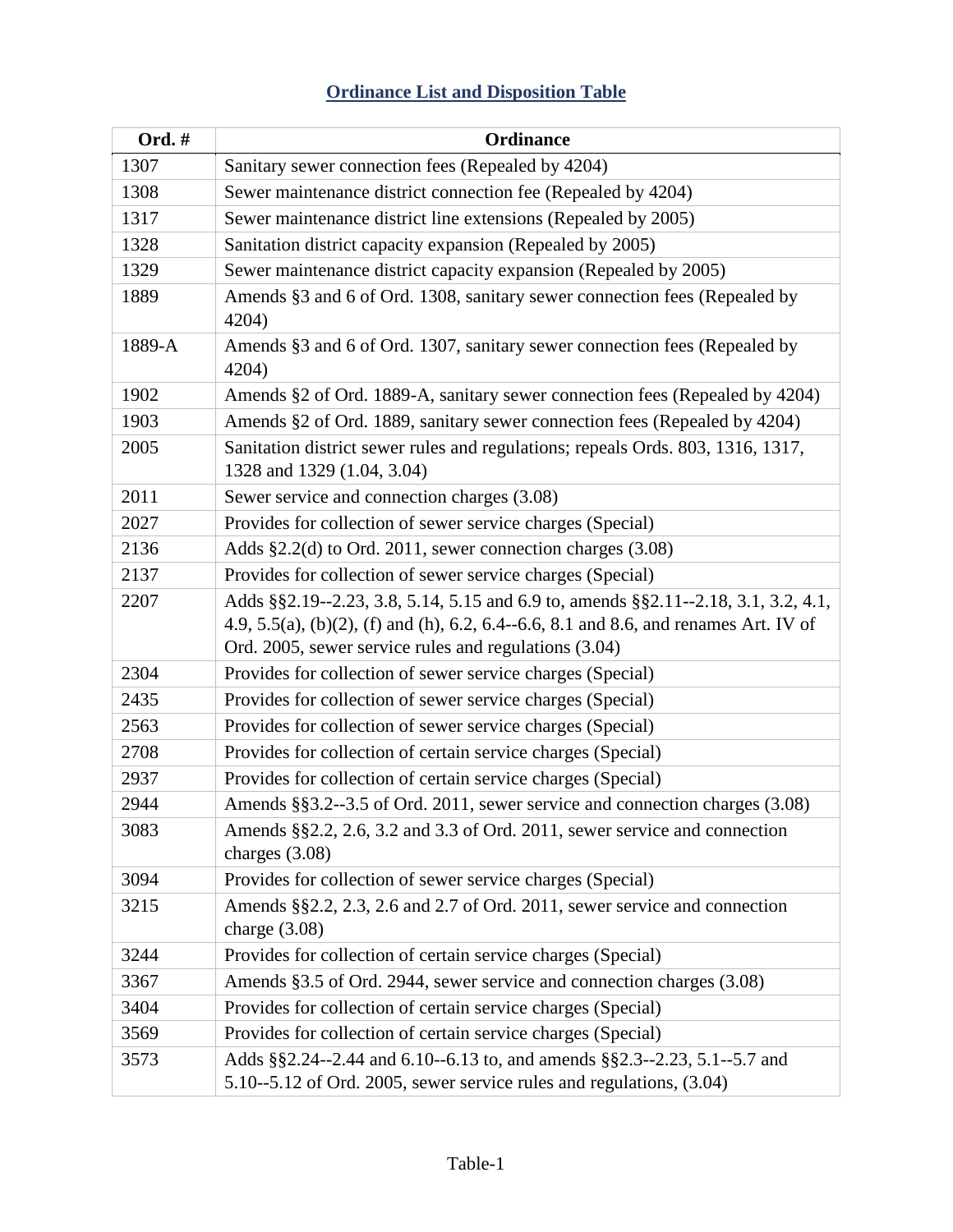| 3627   | Amends §8.3 of Ord. 2005, sewer service rules and regulations (3.04)                                                                                                                                                                          |
|--------|-----------------------------------------------------------------------------------------------------------------------------------------------------------------------------------------------------------------------------------------------|
| 3652   | Amends §§3.2--3.5 of Ord. 2011, sewer service and connection charges (3.08)                                                                                                                                                                   |
| 3834   | Adds $\S2.2(c)$ to, and amends $\S5.2-3.5$ of Ord. 2011, sewer service and<br>connection charges (3.08)                                                                                                                                       |
| 3910   | Amends §1.3 of the general provisions of the District Rules and Regulations<br>[Ord. $2005$ ] $(3.04)$                                                                                                                                        |
| 3958   | Amends §2.7 of Ord. 2011, sewer service and connection charges (3.08)                                                                                                                                                                         |
| 3993   | Amends §3.2 of Ord. 3834, sewer service and connection charges (3.08)                                                                                                                                                                         |
| 4127   | Amends §3.2 of Ord. 2011, sewer service and connection charges (3.08)                                                                                                                                                                         |
| 4142   | Amends §§2.2 of Ord. 3215 and 3.2 of Ord. 4127, sewer service and connection<br>charges $(3.08)$                                                                                                                                              |
| 4180   | Amends §3.2(d) of Ord. 4142 (3.08)                                                                                                                                                                                                            |
| 4201   | Amends §3.2 of Ord. 2011, sewer service and connection charges (3.08)                                                                                                                                                                         |
| 4204   | Repeals Ords. 1307, 1308, 1889, 1889-A, 1902 and 1903 and 5.12 of Ord. 2005<br>(3.04)                                                                                                                                                         |
| $F-1$  | Amends §3.2 of Ord. 4204, sewer service and connection charges (3.08)                                                                                                                                                                         |
| $F-2$  | Adopts the Freedom County Sanitation District Code (1.01)                                                                                                                                                                                     |
| $F-3$  | Amends §3.08.150, sewer service charges (3.08)                                                                                                                                                                                                |
| $F-4$  | Amends §3.08.080, adds (d), sewer service charges (3.08)                                                                                                                                                                                      |
| $F-5$  | Amends Ordinance No. 3569 providing for the collection of sewer service<br>charges on the tax roll                                                                                                                                            |
| $F-6$  | Amends §3.08.150, sewer service charges (3.08)                                                                                                                                                                                                |
| $F-7$  | Amends §3.08.150, sewer service charges and adds Article VI, §3.08.340 Sewer<br><b>Service Charges Refunds</b>                                                                                                                                |
| $F-8$  | Repeals and Replaces District Code Title 3 Article III, §3.08 Sewer Service<br>Charges and Amends Article IV Chapter 3.08 § 3.08.220 Collection of Charges<br>with General Taxes                                                              |
| $F-9$  | Amends District Code Title 3 Article III Chapter 3.08 Sewer Service Charges                                                                                                                                                                   |
| $F-10$ | Amends District Code Title 3 Article VIII, Adds §3.04.671 to the Freedom<br>County Sanitation District Code to Provide for Reimbursement and Repayment<br>Fees Where Sewer Facilities are Constructed by the District<br>(Amesti)(12/12/2006) |
| $F-11$ | Amends District Code Title 3 Article III Chapter 3.08 Sewer Service Charges<br>(5/13/2008)                                                                                                                                                    |
| $F-12$ | Amends District Code Title 3 Article III Chapter 3.08 Sewer Service Charges<br>(6/2/2009)                                                                                                                                                     |
| $F-13$ | Amends District Code Title 3 Article III Chapter 3.08 Sewer Service Charges<br>(5/18/2010)                                                                                                                                                    |
| $F-14$ | Amends District Code Title 3 Article III Chapter 3.08 Sewer Service Charges<br>(5/17/2011)                                                                                                                                                    |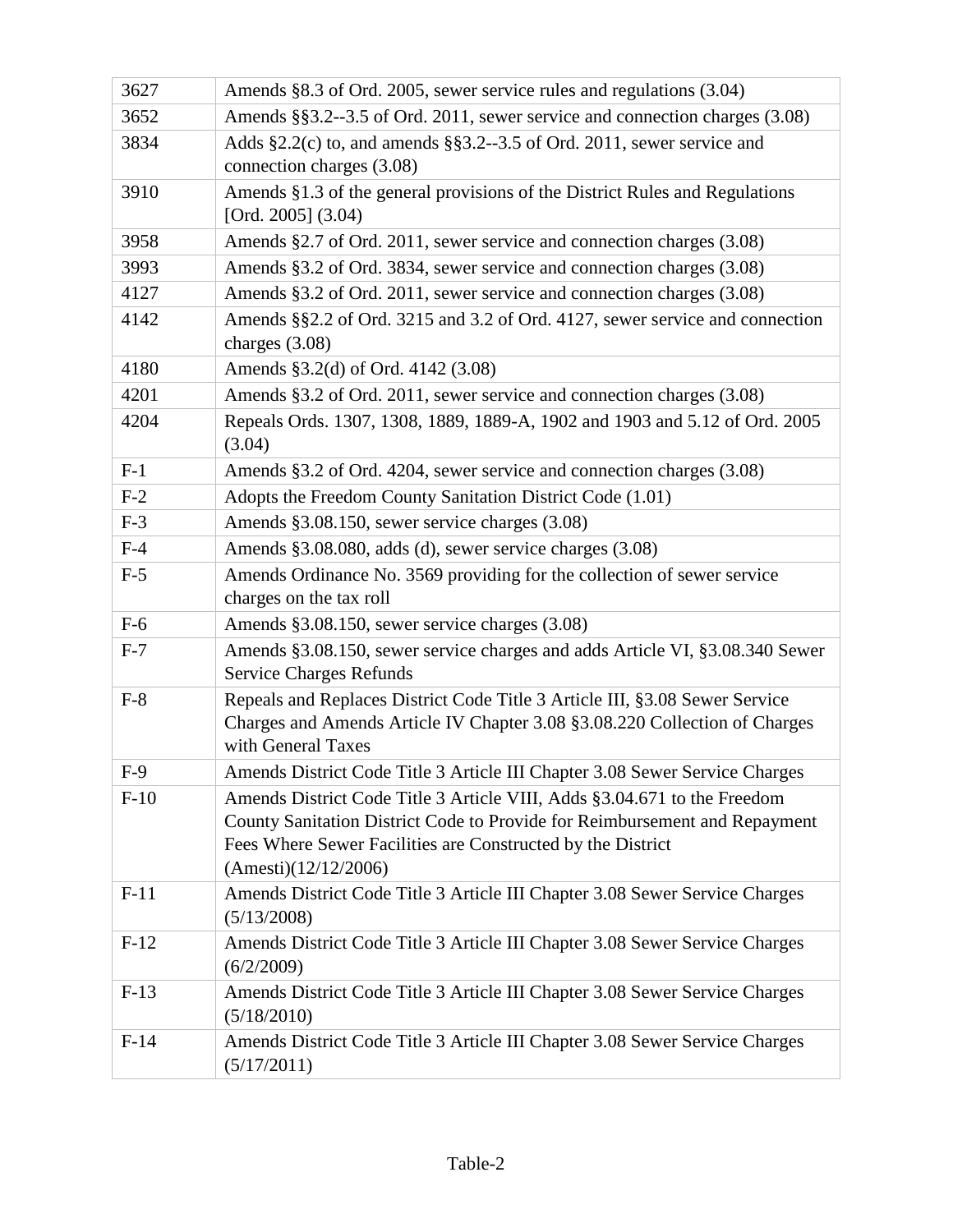| $F-15$ | Amends §§1.04.010 and 3.04.280, and Adds §§3.04.465, 3.04.466, and 3.04.467<br>to the Freedom County Sanitation Code regarding definitions, plans,<br>specifications and construction, and private sanitary sewer system maintenance<br>and repair, and enforcement response and fines $(10/4/2011)$ |
|--------|------------------------------------------------------------------------------------------------------------------------------------------------------------------------------------------------------------------------------------------------------------------------------------------------------|
| $F-16$ | Amends District Code Title 3 Article III Chapter 3.08 – Sewer Service Charges<br>(5/15/2012)                                                                                                                                                                                                         |
| $F-17$ | Amends District Code Title 3 Article III Chapter 3.08 – Sewer Service Charges<br>(2013)                                                                                                                                                                                                              |
| $F-18$ | Providing for the Collection of Service Charges on the Tax Roll                                                                                                                                                                                                                                      |
| $F-19$ | Amends District Code Title 3 Article III Chapter 3.08 – Sewer Service Charges<br>(2014)                                                                                                                                                                                                              |
| $F-20$ | Amends District Code Title 3 Article III Chapter 3.08 - Sewer Service Charges<br>(2015)                                                                                                                                                                                                              |
| $F-21$ | Amends District Code Title 3 Article III Chapter 3.08 – Sewer Service Charges<br>(2016)                                                                                                                                                                                                              |
| $F-22$ | Amends District Code Title 3 Article III Chapter 3.08 – Sewer Service Charges<br>(2017)                                                                                                                                                                                                              |
| $F-23$ | Amends District Code Title 3 Article III Chapter 3.08 - Sewer Service Charges<br>(2018)                                                                                                                                                                                                              |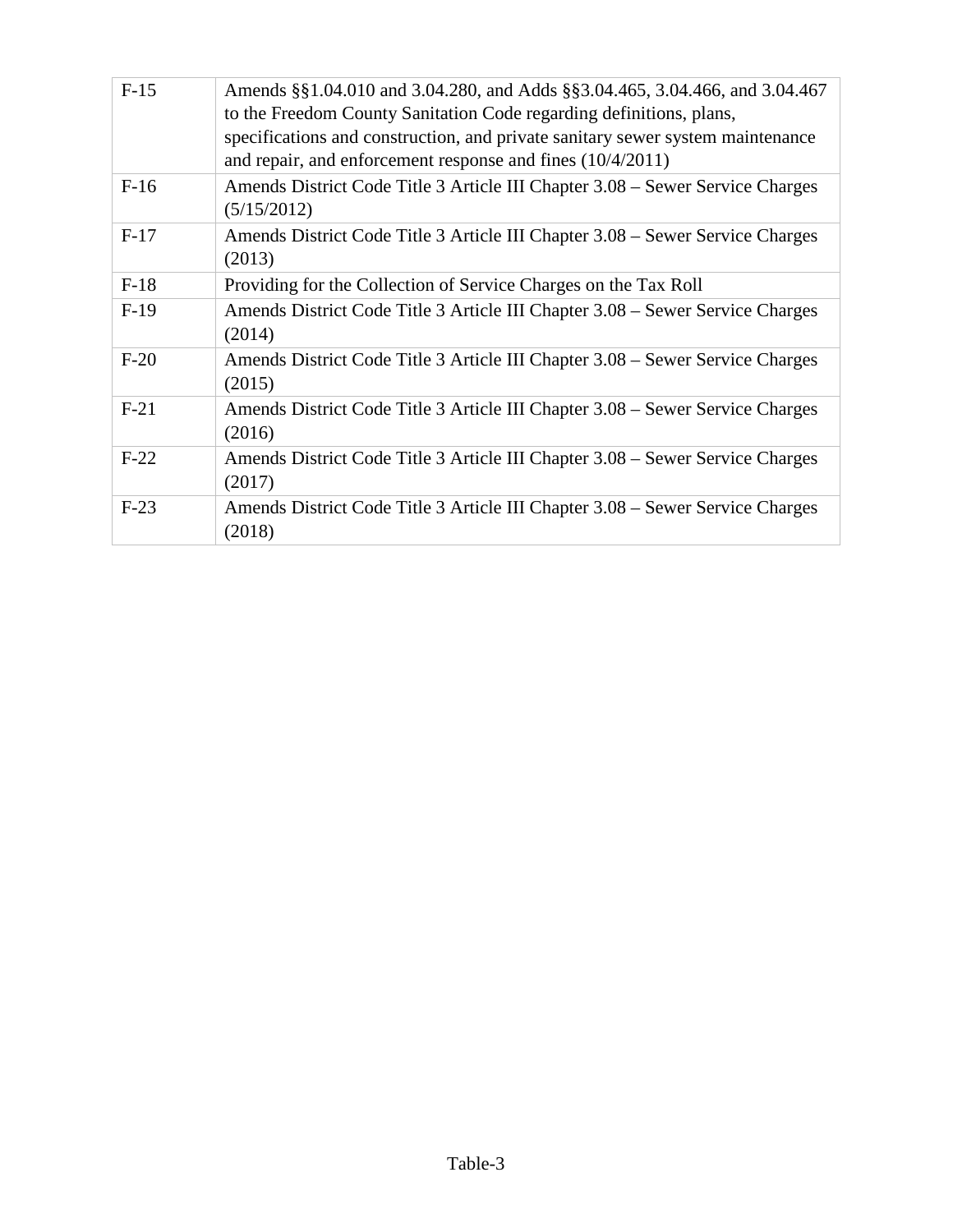# **Use of the Index**

<span id="page-58-0"></span>Book Publishing Company uses and indexing system especially suited to the municipal codes. Similar in form to the usual index, our system follows code organization and is designed to facilitate supplementation. Each section is indexed under one main heading, with single references for required appeals, fees bonds, licenses and permits. Multiple entries increase page costs and the likelihood of error in later supplements; therefore, extensive cross-references are used in lieu of multiple entries to direct the code user to the information sought.

To help you understand how our indexing system works, listed below are eight typical entries. These entries are keyed to brief explanations of their form and purpose. The typeface of a crossreference indicates its place in the index. Here are some examples:

# TYPICAL ENTRIES <sup>1</sup>TAX See Specific Tax **TRAFFIC** 2 See also VEHICLE Control device damaging, prohibited 11.46.020 sign <sup>3</sup>See also signal stop, locations designated 11.40.060 signal maintenance 11.46.090 placement 11.46.100 Definitions 11.04.010 4 Engineer See TRAFFIC ENGINEER Lane Marking 11.42.030 5 Parking See PARKING <sup>6</sup>Signal See Control device 7 TRAFFIC ENGINEER Office established, duties 11.40.010 8 TRANSIENT MERCHANT See PEDDLER 9 TWO-FAMILY DWELLING See ZONING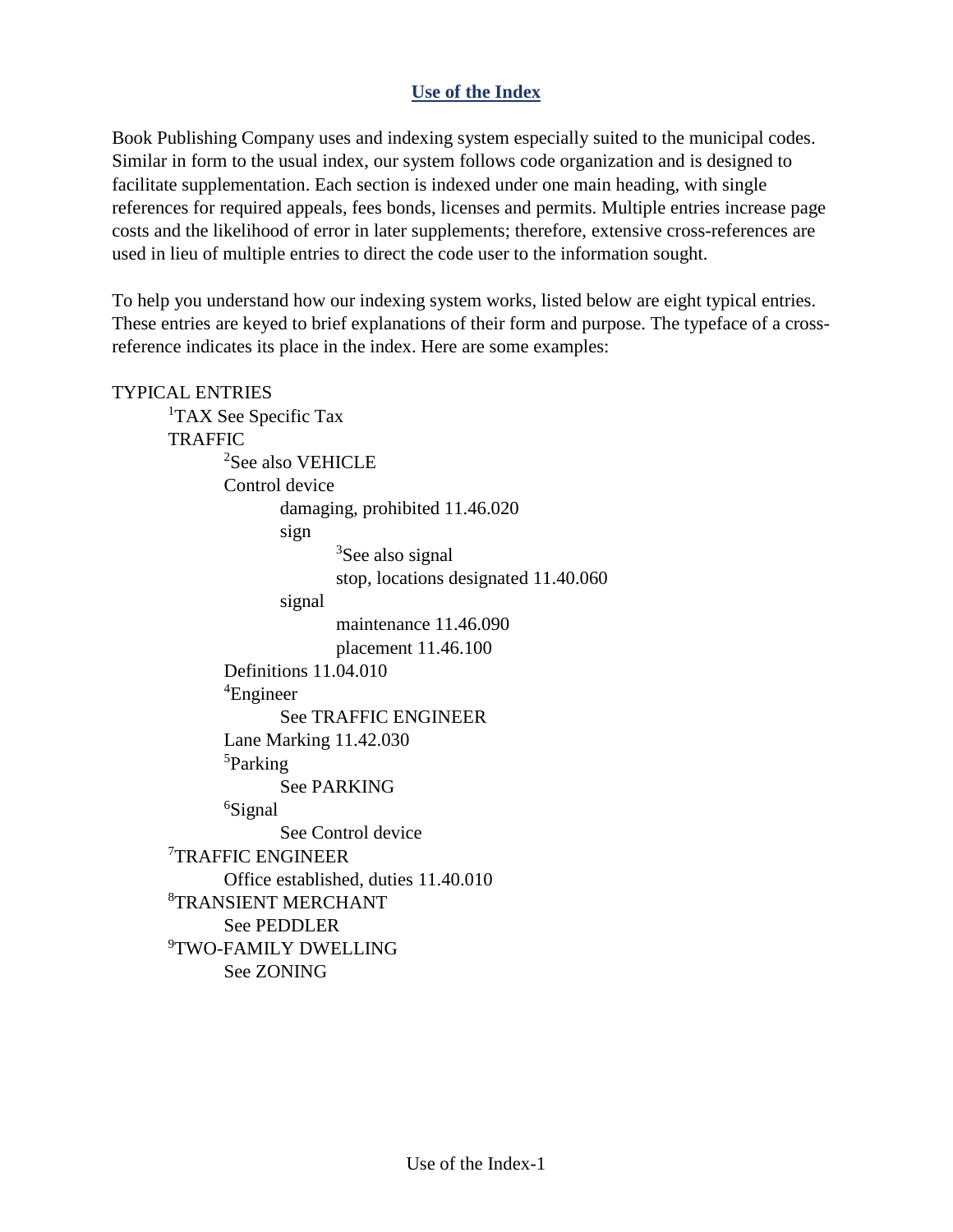## EXPLANATION OF ENTRIES

- 1. Information is under a specific heading, such as SALES, USE TAX or TRANSIENT OCCUPANCY TAX.
- 2. Related entries can be found under the heading VEHICLE.
- 3. Information can be located at another division of this heading.
- 4. Officials and agencies usually have their own entries.
- 5. Parking provisions of the traffic title are indexed separately under PARKING.
- 6. Information is under the heading TRAFFIC, consolidated under the subheading Control device.
- 7. Provisions have been consolidated with similar information, under the heading PEDDLER.
- 8. Zoning provisions are indexed under ZONING.

A more extensive treatment is given these provisions; permitted uses and development standards are listed under both specific and general headings, as in these examples:

#### ZONING

Permitted uses R-1 district 18.20.010 R-2 district 18.22.020 R-1 district permitted uses 18.20.020 yard requirements 18.20.050 R-2 district permitted uses 18.22.020 yard requirements 18.22.050 School R-1 district 18.20.020 Two-family dwelling R-1 district 18.20.020 R-2 district 11.22.020 Yard R-1 district 18.20.050

R-2 district 18.22.050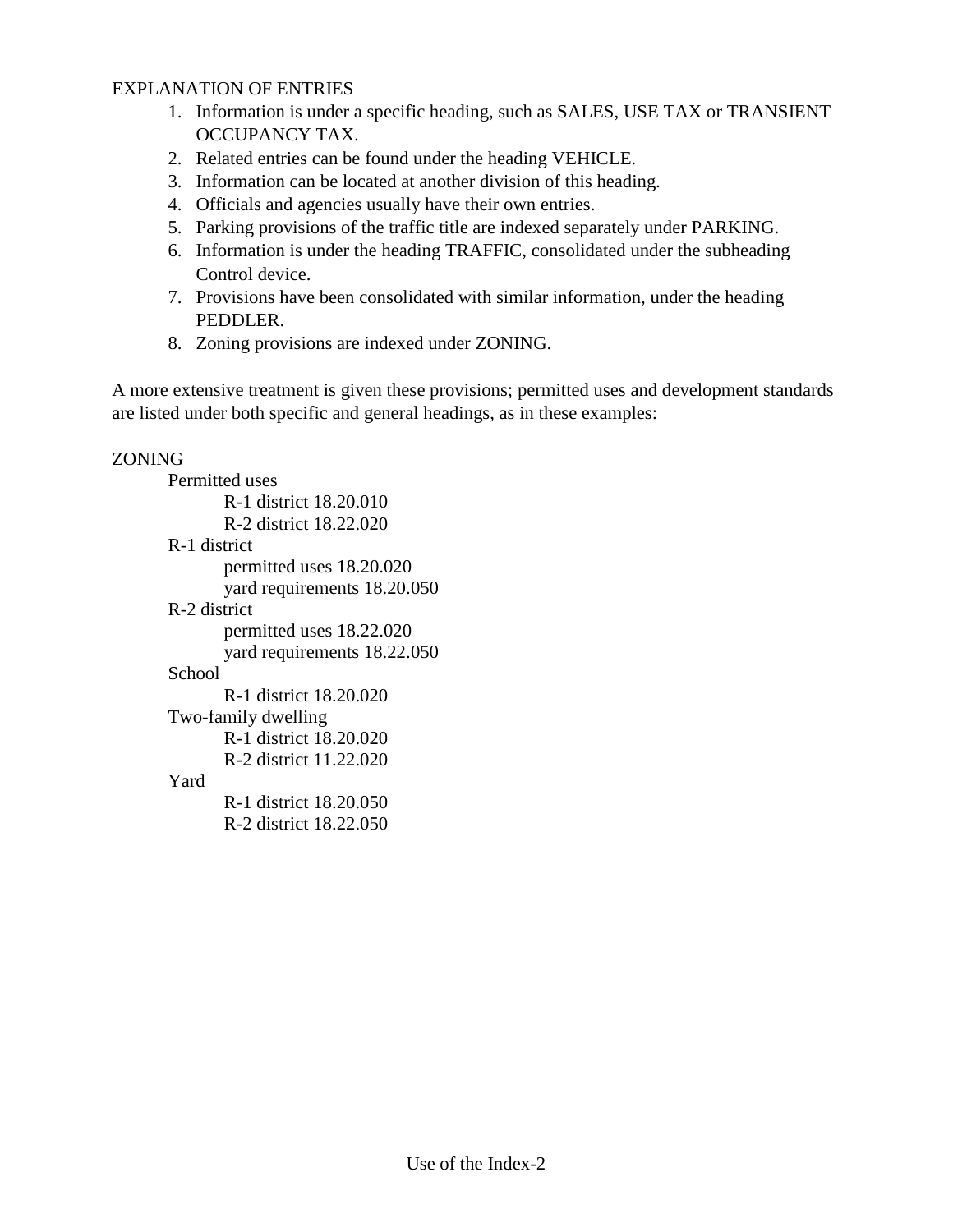#### **Index**

-A-

#### <span id="page-60-0"></span>ANNEXATION TO DISTRICT

Fees

adjustments 3.04.710 amount 3.04.700 applicability 3.04.720 deposit to funds 3.04.730 Resolution required 3.04.690

#### APPEALS

#### Sewer

charges determination 3.08.040 connection charges hardship decision 3.08.130

#### -C-

#### **CHARGES**

See FEES SEWER

#### **CODE**

Adopted, applicability3.04.030 Conflict of provisions 3.04.070 Exceptions, adjustments application 3.04.040 authority 3.04.060 motion, order 3.04.050 Purpose 3.04.020 Title 3.04.010 Violation See VIOLATION

-D-

#### **DEFINITIONS**

Designated 1.04.010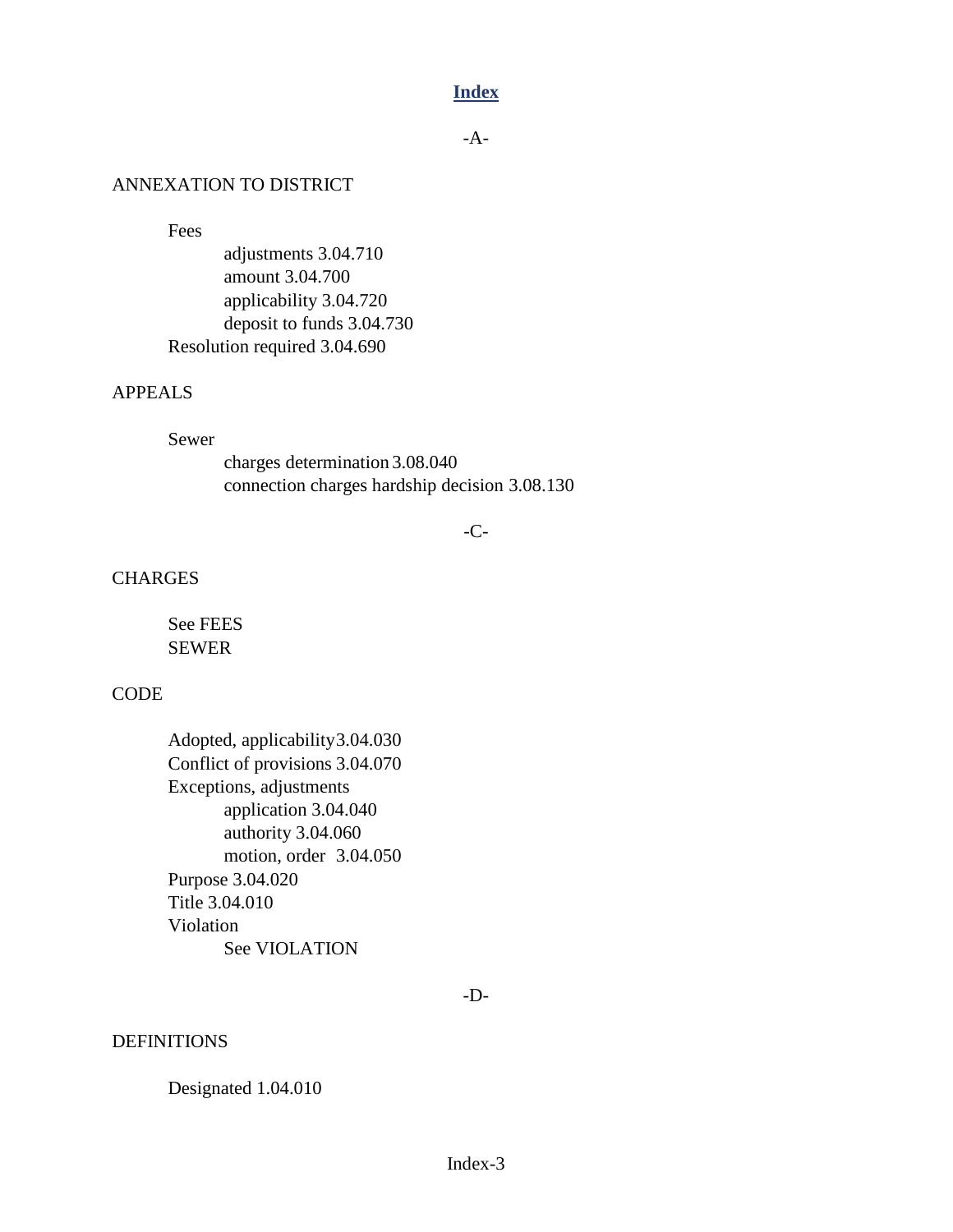#### ENCROACHMENT

Permit 3.04.170

#### EXCAVATION

Permit 3.04.160

#### **EXCEPTIONS**

See CODE

-F-

-E-

#### **FEES**

Annexation 3.04.700 Sewer charges See SEWER construction 3.04.310 main extension 3.04.670

 $-G-$ 

#### GENERAL PROVISIONS

See CODE

-N-

#### NUISANCE

Habitation of premises disconnected from sewer 3.08.280 Violation of code 3.04.770

-P-

#### PERMIT

Encroachment 3.04.170 Excavation 3.04.160 Sewer connection, use 3.04.090 Wastewater discharge 3.04.600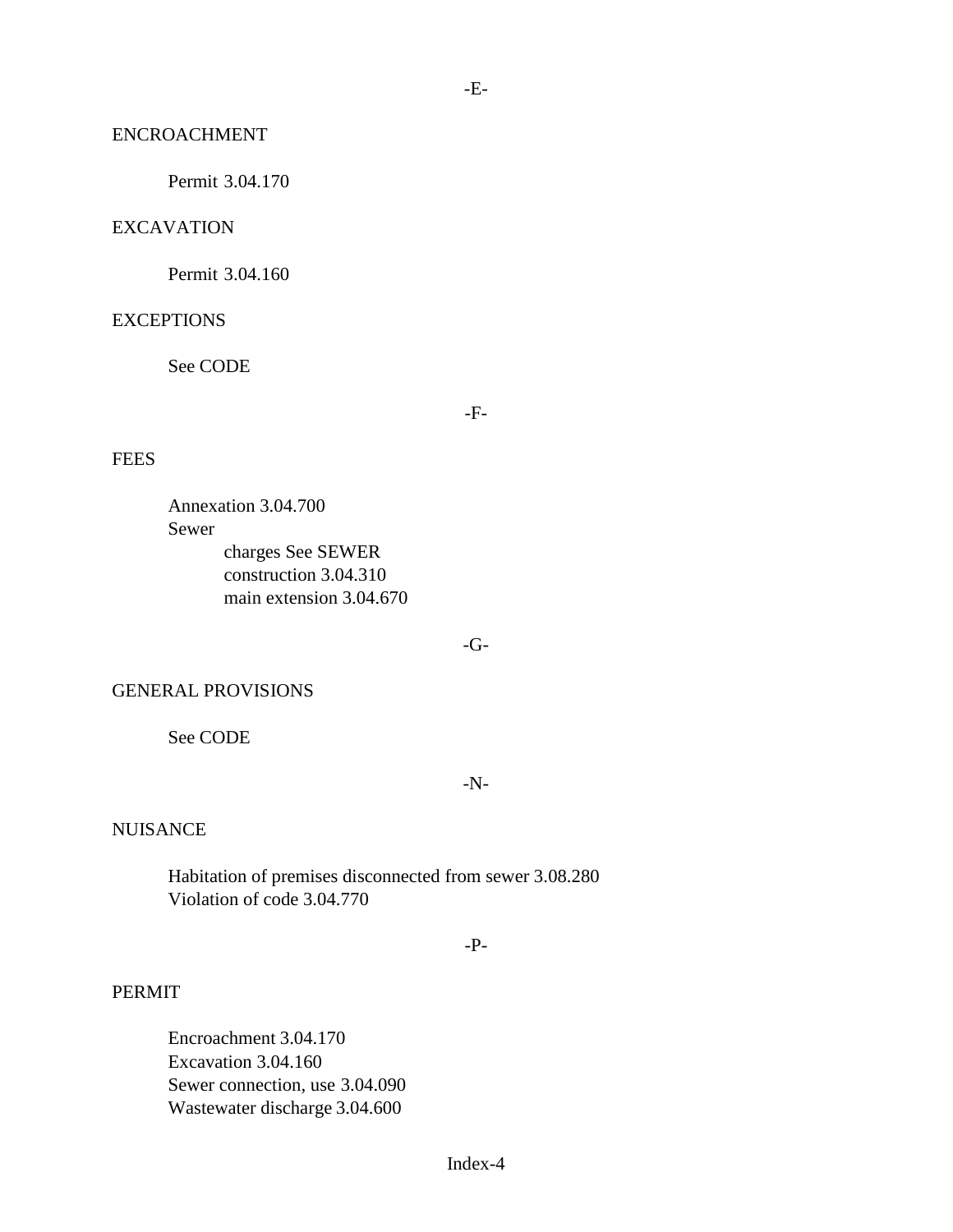# PUBLIC SEWER

# See SEWER

-R-

# RATES

Sewer charges See SEWER

-S-

# SEWER

| Building sewer                                                      |  |
|---------------------------------------------------------------------|--|
| connection                                                          |  |
| compliance, license requirements 3.04.190                           |  |
| cost, damage liability 3.04.210                                     |  |
| inspection, supervision 3.04.200                                    |  |
| separate, required when 3.04.230                                    |  |
| elevation below sewer level 3.04.250                                |  |
| maintenance 3.04.220                                                |  |
| old, use of 3.04.240                                                |  |
| Charges                                                             |  |
| adoption, purpose of provisions 3.08.020                            |  |
| appeals 3.08.040                                                    |  |
| base rates 3.08.150                                                 |  |
| billing procedure 3.08.210                                          |  |
| businesses 3.08.170                                                 |  |
| collection                                                          |  |
| on tax roll 3.08.220                                                |  |
| with other district charges 3.08.240                                |  |
| with public utility charges 3.08.230                                |  |
| definitions 3.08.030                                                |  |
| delinquency                                                         |  |
| collection by suit 3.08.290                                         |  |
| collection, remedies 3.08.300                                       |  |
| defined, penalty 3.08.250                                           |  |
| disconnection of service 3.08.270                                   |  |
| habitation after disconnection, public nuisance, abatement 3.08.280 |  |
| lien, when 3.08.260                                                 |  |
| disposition of revenues 3.08.060                                    |  |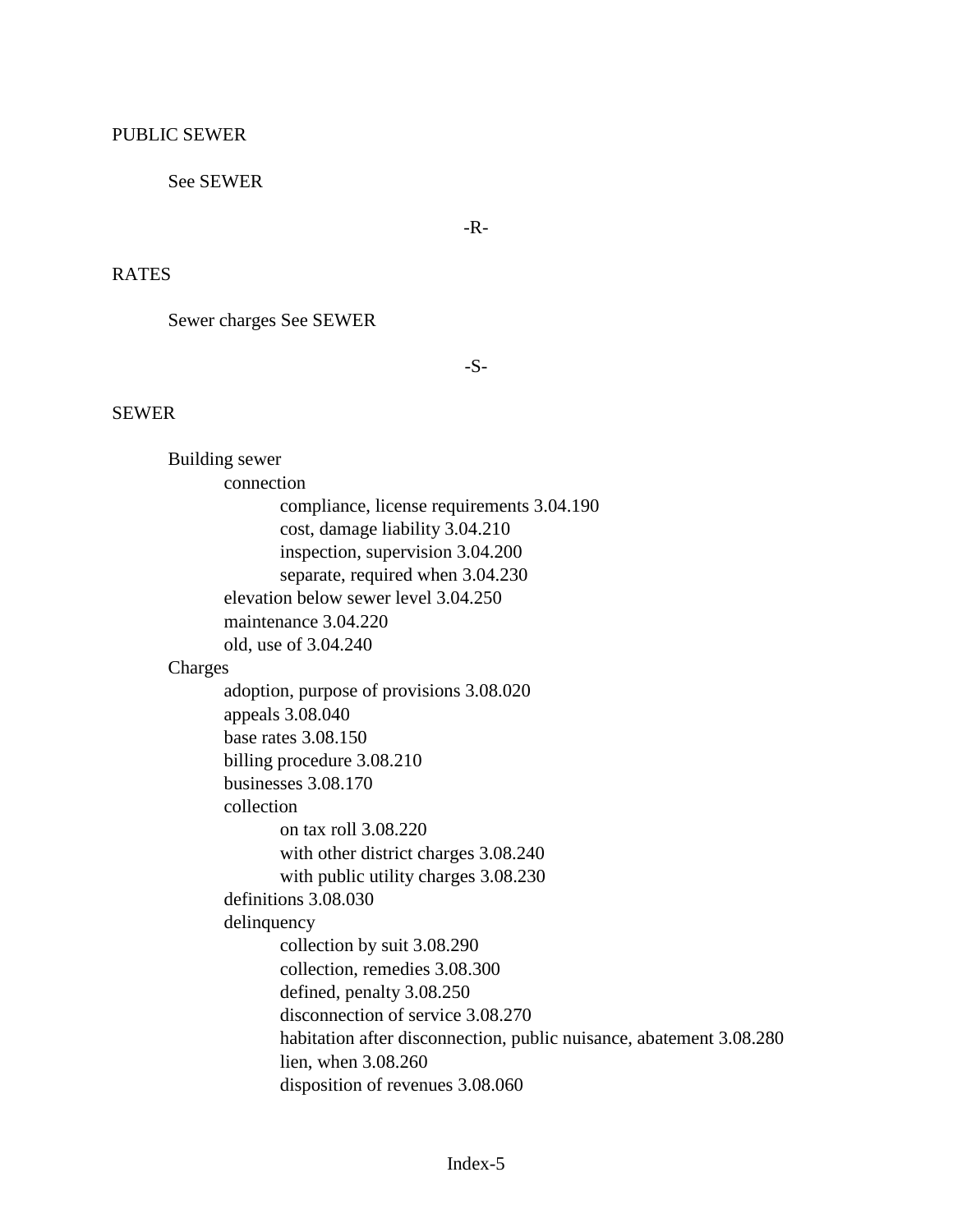established 3.08.140 hardship cases 3.08.130 meter use, estimate authority 3.08.200 payment 3.08.130 payment under protest 3.08.050 refund 3.04.180 schools, public and private 3.08.180 single-family, multi-family and mobile home dwellings 3.08.160 title of provisions 3.08.010 vacancy 3.08.190 **Connection** See Building sewer Connection charges Construction Permit Connection charges See also Charges established 3.08.070 flow rate determination 3.08.110 modification 3.08.120 reimbursement for flow contributors fixture unit removal 3.08.100 schedule additions and expansions 3.08.090 new facilities 3.08.080 **Construction** agreement 3.04.300 authorization 3.04.270 by district contract authority 3.04.370 when 3.04.350 fees 3.04.310 inspection, supervision 3.04.290 line and grade stakes 3.04.330 oversize, off-development sewers 3.04.340 plans, specifications, design criteria by district engineer 3.04.360 contract prerequisite 3.04.320 preparation 3.04.280 public sewer 3.04.260 Control manholes required when 3.04.520 Discharges to See also Preliminary treatment facilities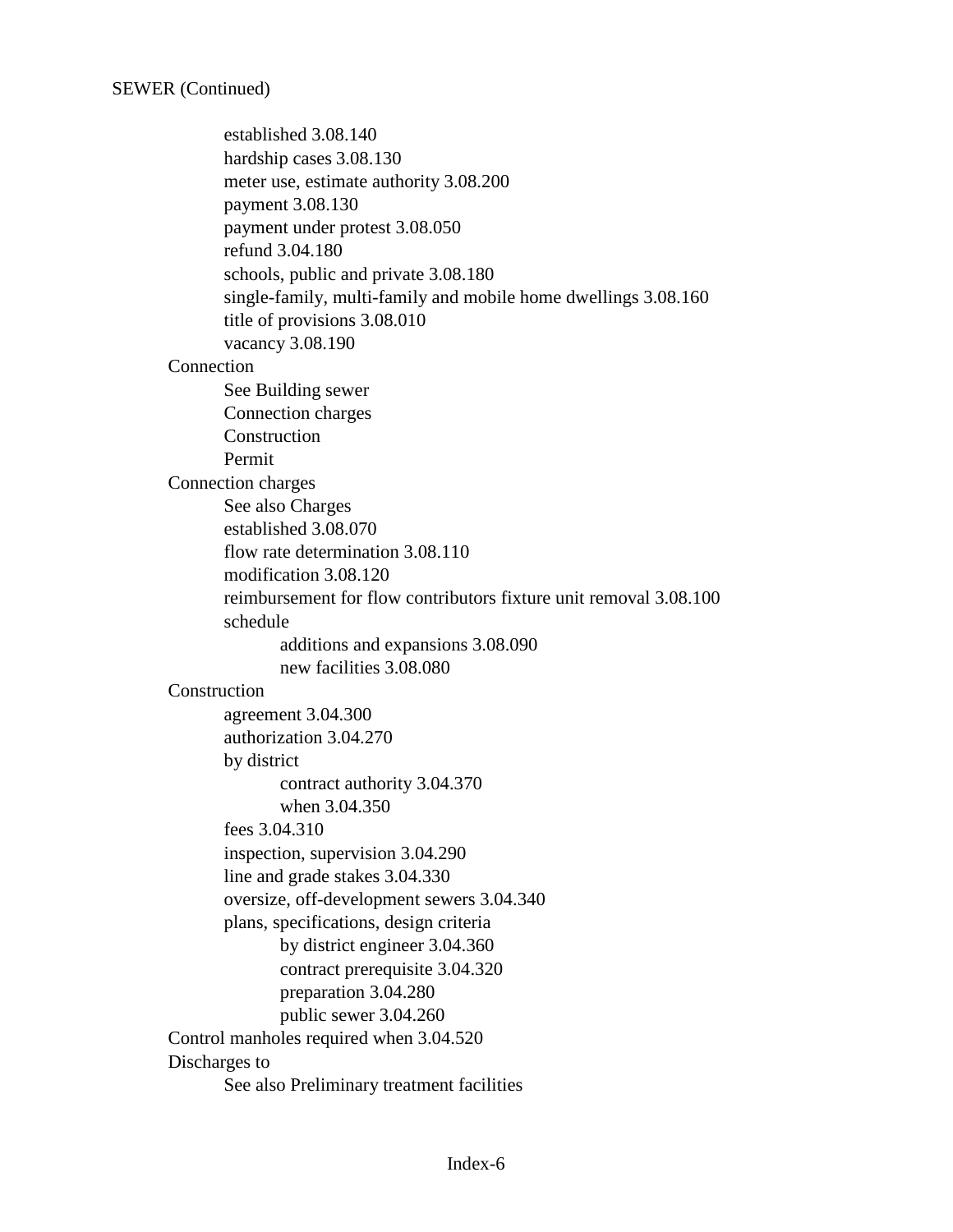accidental notification 3.04.420 prevention plans and procedures 3.04.410 conflict of provisions 3.04.460 permission required when 3.04.390 prohibited discharges 3.04.430 public endangerment, district authority to disconnect 3.04.450 unpolluted waters 3.04.380 wastes subject to review and approval 3.04.440 Industrial users See also Wastewater discharge permit compliance determination by inspection, sampling and analysis 3.04.570 discharge reports, filing of 3.04.550 records maintenance, monitoring equipment 3.04.560 reports to federal authority required 3.04.580 Inspection, right of entry for 3.04.540 Main extension, enlargement authorized when 3.04.660 repayment fee applicability, payment3.04.680 generally 3.04.670 Permit application 3.04.110 compliance agreement 3.04.140 required, exception 3.04.130 expiration 3.04.150 issuance 3.04.120 required 3.04.090 valid within district 3.04.100 Preliminary treatment facilities abandonment 3.04.510 approval, maintenance 3.04.480 demonstration of discharge reduction3.04.500 required when 3.04.470 separators and screens required 3.04.490 special agreements 3.04.530 Rates see Charges Service charges see Charges Swimming pool connection 3.04.400 Wastewater discharge permits application 3.04.600